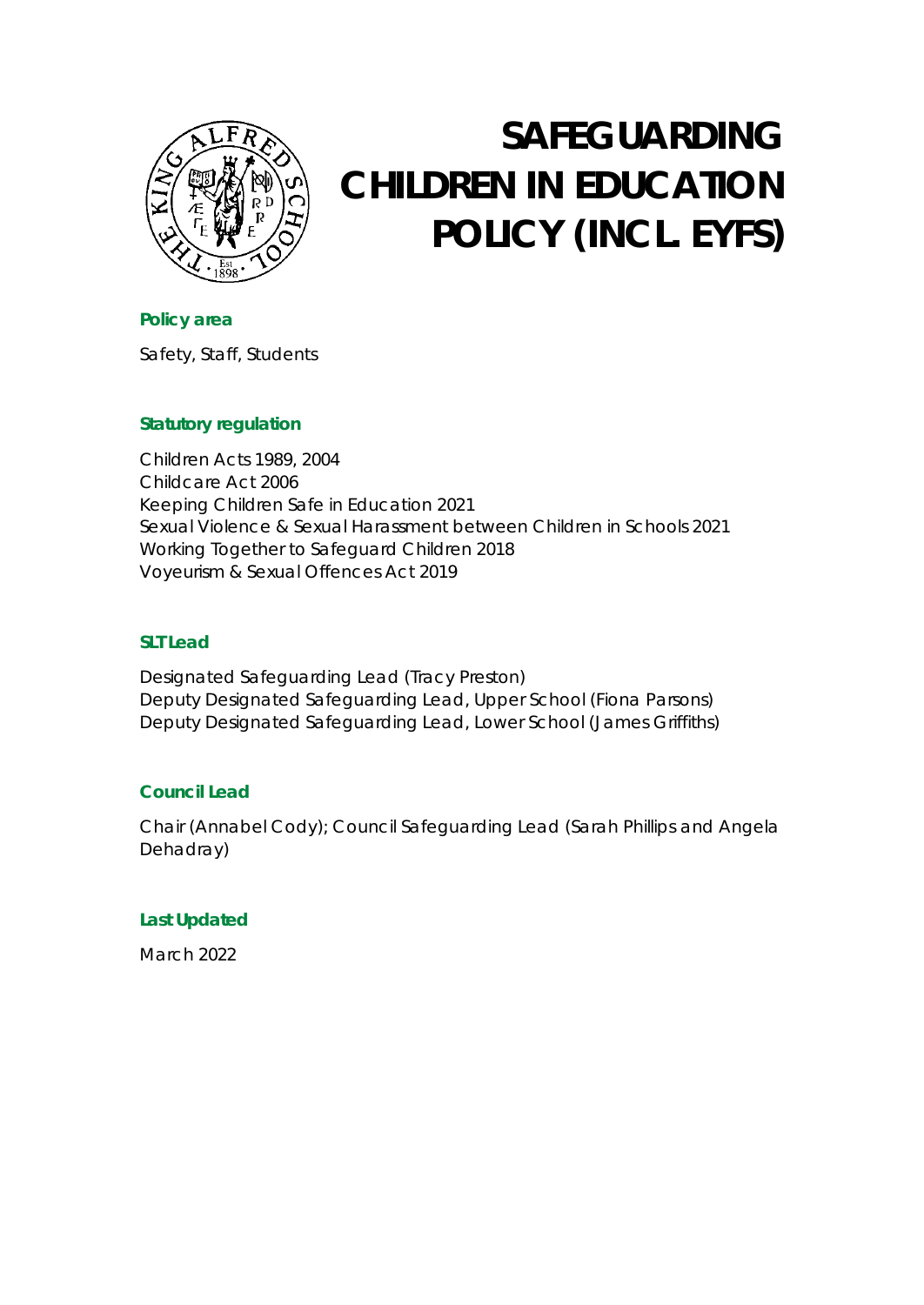# **THE KING ALFRED SCHOOL SAFEGUARDING CHILDREN IN EDUCATION POLICY**

This policy is for the whole school including EYFS.

This policy has been written with regard to:

- Keeping Children Safe in Education (KCSIE 2021)
- [Sexual violence and sexual harassment between children in schools and colleges](https://www.gov.uk/government/publications/sexual-violence-and-sexual-harassment-between-children-in-schools-and-colleges)  - [GOV.UK \(www.gov.uk\)](https://www.gov.uk/government/publications/sexual-violence-and-sexual-harassment-between-children-in-schools-and-colleges)
- DfE Preventing & Tackling Bullying, Mental Health & Behaviour in School
- The Mental Health and Behaviour in Schools Guidance
- Local inter-agency procedures
- [Child abuse concerns: guide for practitioners -](https://www.gov.uk/government/publications/what-to-do-if-youre-worried-a-child-is-being-abused--2) GOV.UK (www.gov.uk)
- [Prevent duty guidance -](https://www.gov.uk/government/publications/prevent-duty-guidance) GOV.UK (www.gov.uk)
- [Disqualification under the Childcare Act 2006 -](https://www.gov.uk/government/publications/disqualification-under-the-childcare-act-2006/disqualification-under-the-childcare-act-2006) GOV.UK (www.gov.uk)
- [Working together to safeguard children -](https://www.gov.uk/government/publications/working-together-to-safeguard-children--2) GOV.UK (www.gov.uk)
- ISI Commentary on the Regulatory Requirements
- The Domestic Abuse Act 2021

This policy should be read in conjunction with the following School policies:

- Acceptable IT Use Policy
- Allegations and Concerns raised in relation to staff, supply staff, contractors and volunteers policy
- Anti-Bullying Policy
- Attendance Policy (including Children Missing Education Policy)
- Behaviour Policy
- Child on Child Abuse Policy
- Drugs Policy
- E-Safety Policy
- Health & Safety Policy
- Mental Health, Wellbeing & Emotional Health Policy
- Pastoral Policy
- Preventing Radicalisation Policy
- Recruitment Policy
- **SEND Policy**
- Sexting in Schools Policy
- Visiting Speakers Policy
- Whistleblowing Policy

This policy is available on the School website and is also available to parents from the Director of Finance and Operations on request.

This policy is reviewed and revised annually or more often if there are changes in guidance or legislation.

Advice and guidance to Staff is contained in the School's Staff Code of Conduct document.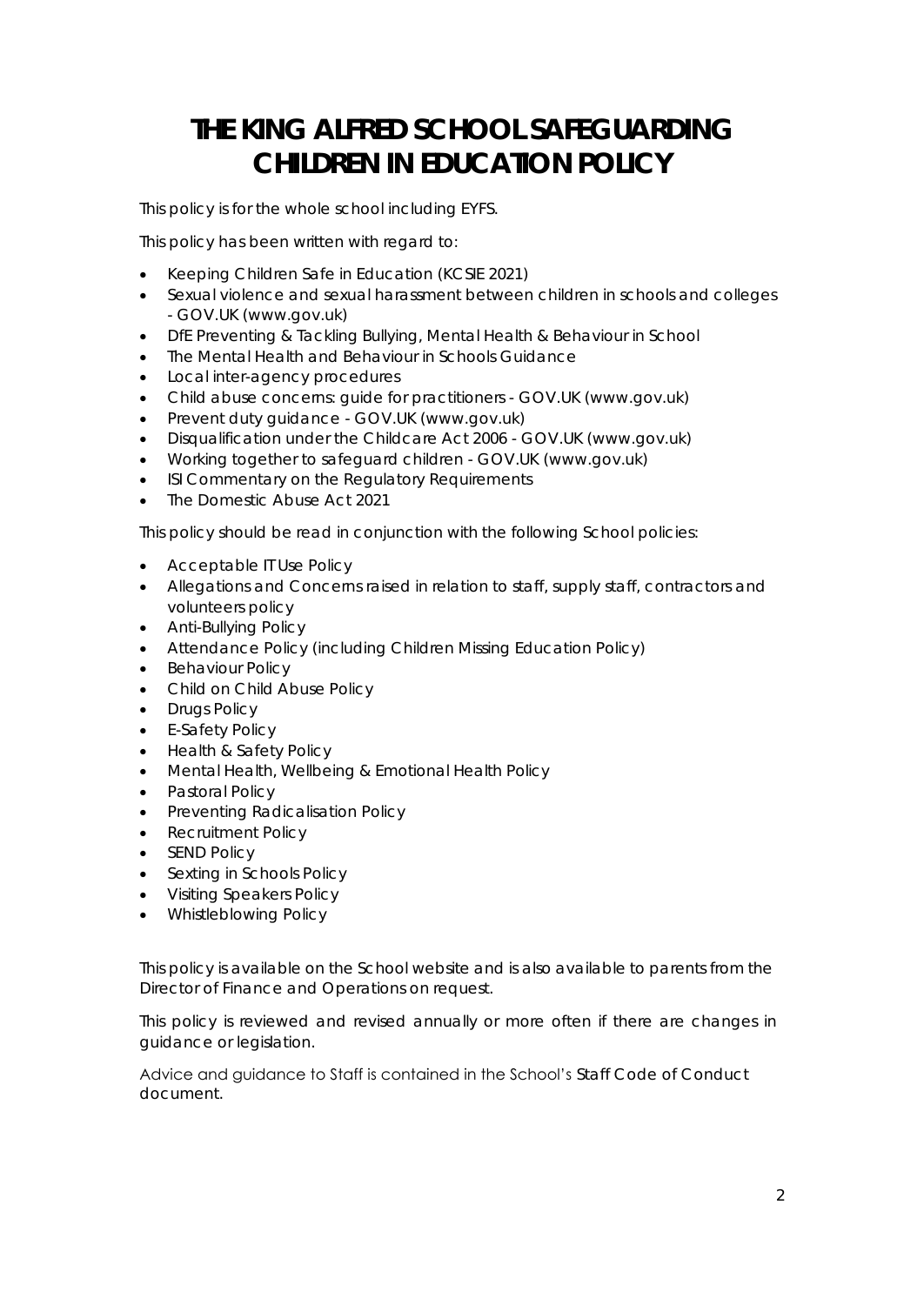# **CONTENTS**

| 1.             |                                                                                       |   |  |  |  |  |
|----------------|---------------------------------------------------------------------------------------|---|--|--|--|--|
| a)             |                                                                                       |   |  |  |  |  |
| b)             |                                                                                       |   |  |  |  |  |
|                |                                                                                       |   |  |  |  |  |
|                |                                                                                       |   |  |  |  |  |
|                |                                                                                       |   |  |  |  |  |
|                |                                                                                       |   |  |  |  |  |
|                |                                                                                       |   |  |  |  |  |
|                |                                                                                       |   |  |  |  |  |
|                |                                                                                       |   |  |  |  |  |
| $\circ$ )      |                                                                                       |   |  |  |  |  |
| d)             |                                                                                       |   |  |  |  |  |
| 2.             |                                                                                       |   |  |  |  |  |
| 3.             | Where there is an allegation of Abuse Against a Member of Staff or Volunteer 13       |   |  |  |  |  |
| a)             |                                                                                       |   |  |  |  |  |
| b)             |                                                                                       |   |  |  |  |  |
|                |                                                                                       |   |  |  |  |  |
| 4.             |                                                                                       |   |  |  |  |  |
| a)             |                                                                                       |   |  |  |  |  |
| b)             |                                                                                       |   |  |  |  |  |
| $\circ$ )      |                                                                                       |   |  |  |  |  |
| d)             | 18                                                                                    |   |  |  |  |  |
| $\Theta$ )     |                                                                                       |   |  |  |  |  |
| f)             |                                                                                       |   |  |  |  |  |
| $\mathfrak{g}$ |                                                                                       |   |  |  |  |  |
| h)             |                                                                                       |   |  |  |  |  |
| 5.             |                                                                                       |   |  |  |  |  |
|                | Peer on Peer Abuse and/or Sexual Violence and Sexual Harassment between children.  22 |   |  |  |  |  |
| 6.             |                                                                                       |   |  |  |  |  |
| 7.             |                                                                                       |   |  |  |  |  |
| 8.             |                                                                                       |   |  |  |  |  |
|                |                                                                                       | 3 |  |  |  |  |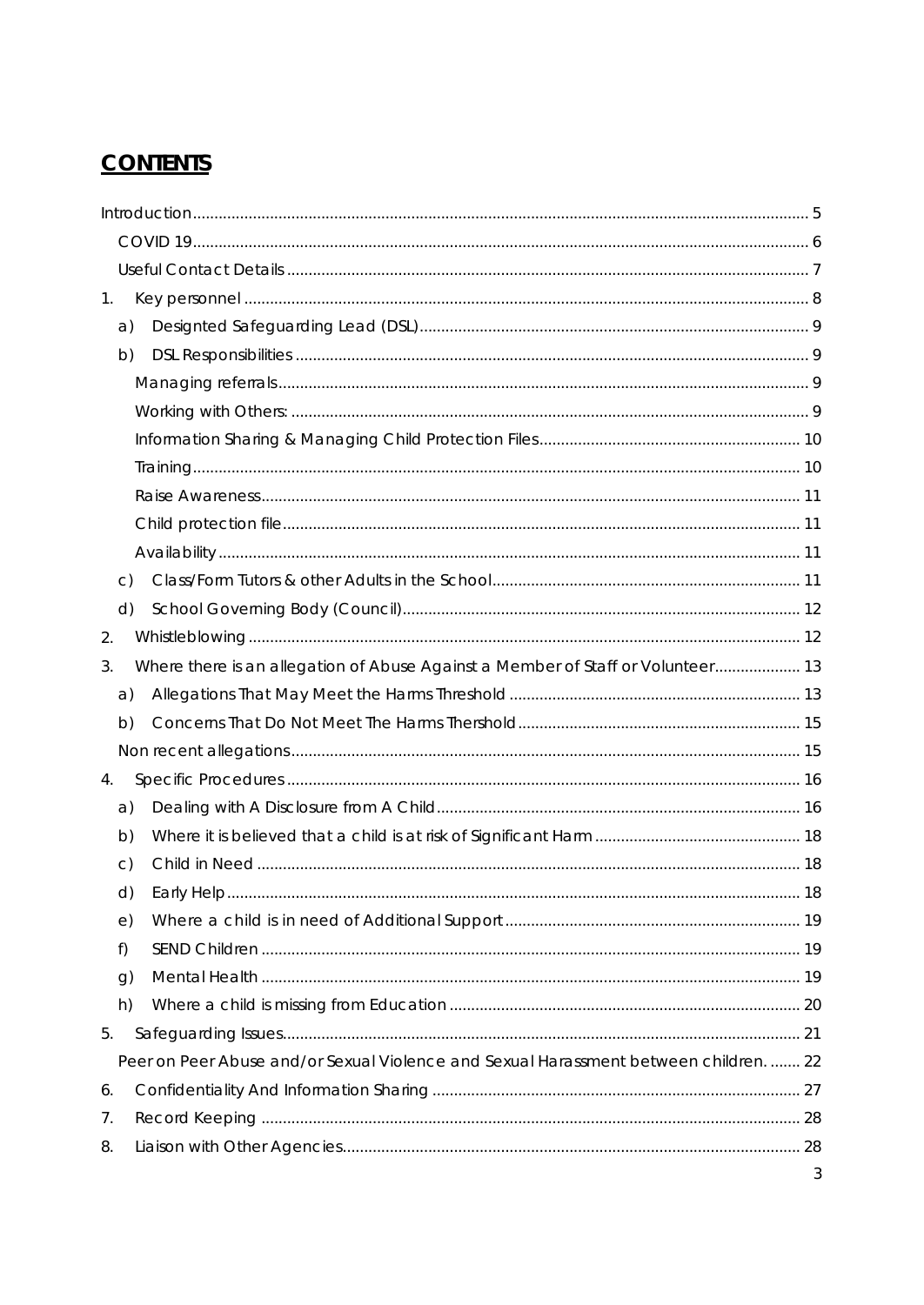| 9.  |                                                                                                |  |  |  |  |  |
|-----|------------------------------------------------------------------------------------------------|--|--|--|--|--|
| 10. |                                                                                                |  |  |  |  |  |
|     |                                                                                                |  |  |  |  |  |
|     | b) Actions if a member of staff or other individual is found to have acted inappropriately  29 |  |  |  |  |  |
|     |                                                                                                |  |  |  |  |  |
| 11. |                                                                                                |  |  |  |  |  |
| 12. | Teaching Children How To Keep Safe Including Online And In Other Settings 31                   |  |  |  |  |  |
| 13. |                                                                                                |  |  |  |  |  |
| 14. |                                                                                                |  |  |  |  |  |
| 15. |                                                                                                |  |  |  |  |  |
| 16. |                                                                                                |  |  |  |  |  |
| 17. |                                                                                                |  |  |  |  |  |
| 18. |                                                                                                |  |  |  |  |  |
| 19. |                                                                                                |  |  |  |  |  |
| 20. |                                                                                                |  |  |  |  |  |
| 21. |                                                                                                |  |  |  |  |  |
| 22. |                                                                                                |  |  |  |  |  |
| 23. |                                                                                                |  |  |  |  |  |
| 24. |                                                                                                |  |  |  |  |  |
|     | Appendix 1 - Flowchart: Actions for where there are concerns about a child 38                  |  |  |  |  |  |
|     |                                                                                                |  |  |  |  |  |
|     | Appendix 3 - Sexual Violence And Sexual Harassment Between Children  43                        |  |  |  |  |  |
|     |                                                                                                |  |  |  |  |  |
|     |                                                                                                |  |  |  |  |  |
|     |                                                                                                |  |  |  |  |  |
|     |                                                                                                |  |  |  |  |  |
|     |                                                                                                |  |  |  |  |  |
|     |                                                                                                |  |  |  |  |  |
|     |                                                                                                |  |  |  |  |  |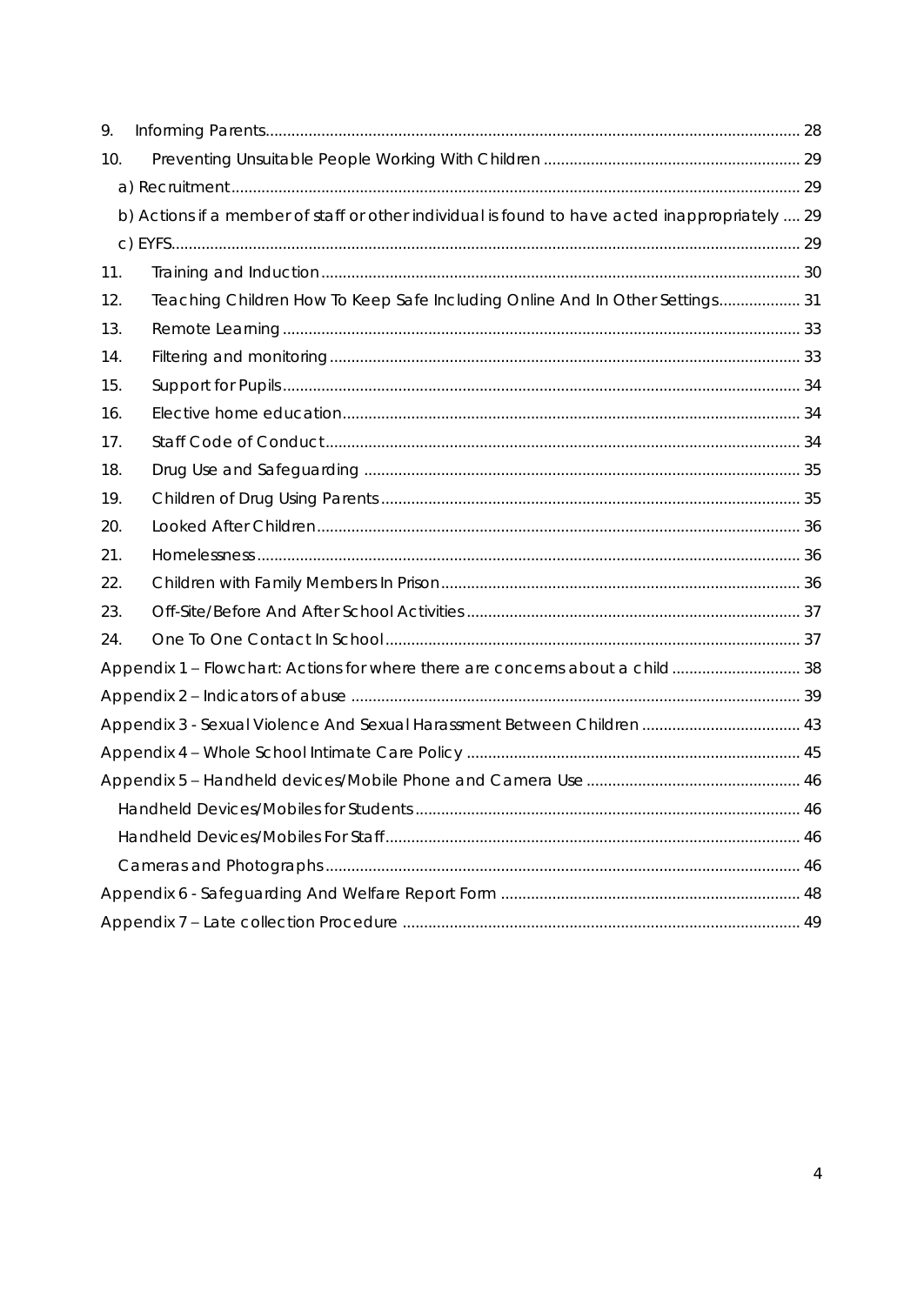### <span id="page-4-0"></span>**INTRODUCTION**

The King Alfred School (KAS) is committed to safeguarding and promoting the welfare of children and expects all staff and volunteers to share this commitment. We believe that our School should provide a caring, positive, safe and stimulating environment and the health, safety and wellbeing of all our pupils are of paramount importance to all the staff at KAS.

The school promotes an environment where staff are able to raise concerns and are fully supported in their safeguarding role. Everyone who comes into contact with children and their families and carers has a role to play in safeguarding children. In order to fulfil this responsibility effectively, all professionals must make sure their approach is child-centred. This means that they should consider, at all times, what is in the best interest of the child.

Staff working with children should adopt the attitude of "it could happen here". When concerned about the welfare of a child, staff should always act in the best interests of the child.

No single professional can have a full picture of a child's needs and circumstances. If children and families are to receive the right help at the right time, everyone who comes into contact with them has a role to play in identifying concerns, sharing information and taking prompt action. Anyone can make a referral to the Local Multi Agency Safeguarding Hub (MASH), and parental consent is not required for a Safeguarding referral. KAS will always follow safeguarding procedures in line with local procedures.

**Systems are in place and promoted, easily understood and accessible for all children to confidentially report abuse, knowing their concerns will be treated seriously and knowing they can safely express their views and give feedback.**

If a child is at serious risk of harm, then In the first instance a referral to the Local Multi Agency Safeguarding Hub (MASH) team should be made and the DSL immediately informed:

- **For Pupils in Barnet concerns about a child** should be referred to Barnet Multi Agency Safeguarding Hub (MASH) on 020 8359 4066 (out of hours 0208 359 2000) or email: [mash@barnet.gov.uk](mailto:mash@barnet.gov.uk) or contact [The Barnet Safeguarding Children Partnership -](https://www.thebarnetscp.org.uk/p/worried-about-a-child-1) Worried [About A Child \(thebarnetscp.org.uk\)](https://www.thebarnetscp.org.uk/p/worried-about-a-child-1)
- **For allegations about a teacher or other adult** should be made to Local Authority Dedicated Officer(s) Barnet (LADO) – Rob Wratten – can be contacted on 07801 992592 or 020 8359 4066 (out of hours 0108 359 2000) or email: [lado@barnet.gcsx.gov.uk](mailto:lado@barnet.gcsx.gov.uk)
- **For concerns about children who may be at risk of being drawn into terrorism c**ontact:
	- o UK Anti-Terrorist Hotline on 0800 789 321
	- o Crime Stoppers: 0800 555 111
	- o Non-Emergency Police Contact: 101

The School understands its role in multi-agency safeguarding arrangements and in line with the statutory guidance Working Together to Safeguard Children, creates a working relationship and works closely with our three local safeguarding partners (listed below). These include the police and social services, in deciding how to investigate any incidents. The School could rely on evidence provided to it arising from investigations carried out by the police and social services if they consider that further internal investigation would not be appropriate or necessary.

**Safeguarding Partners**: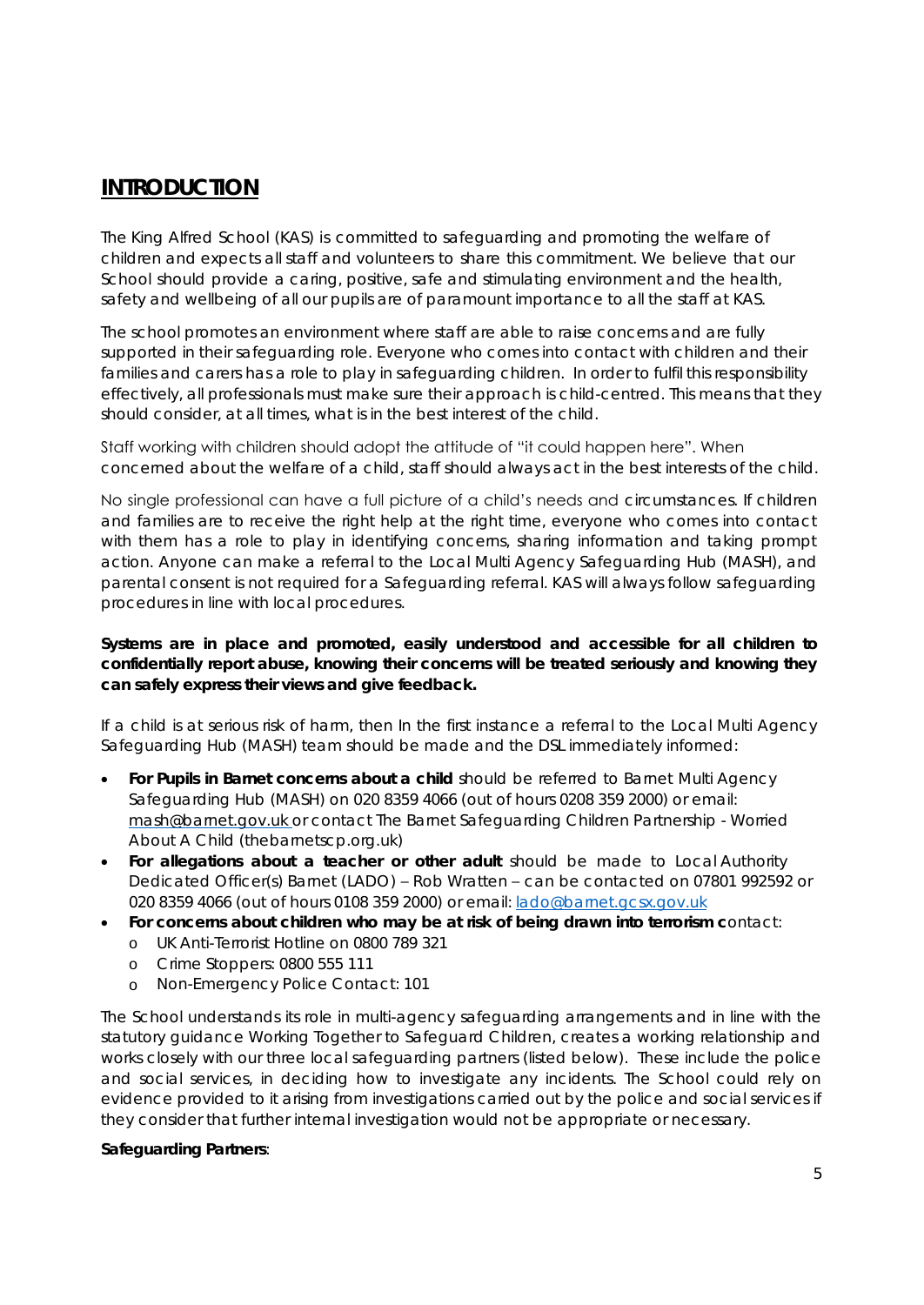- o Kay Matthews Chief Operating Office Barnet Clinical Commissioning Group
- o John Hooton Chief Executive London Borough of Barnet
- o Barry Loader Detective Superintendent, Head of Safeguarding Barnet Brent & Harrow

### <span id="page-5-0"></span>**COVID 19**

During the Coronavirus outbreak the school continues to have appropriate regard to KCSIE and keeping all children safe.

From September 2021 the school with continue to follow Department for Education guidance concerning all aspects of the school including testing, site requirements, bubbles and masks etc.

During the pandemic, the school produced three documents with regards to Safeguarding during this time to help staff navigate the changes to teaching including online teaching:

- Annex to King Alfred School Safeguarding Policy version 1.2 1st Sept 2020 Full Return to School during Covid19
- Safeguarding Arrangements during the COVID-19 outbreak Addendum to The King Alfred School Safeguarding Children in Education Policy -(September 2019/20)
- Safeguarding Arrangements during the COVID-19 outbreak -Addendum to The King Alfred School Acceptable IT Use Policy (July 2018), and Keeping Children and Staff Safe (Staff Code of Conduct) – (September 2021)

These are available on request.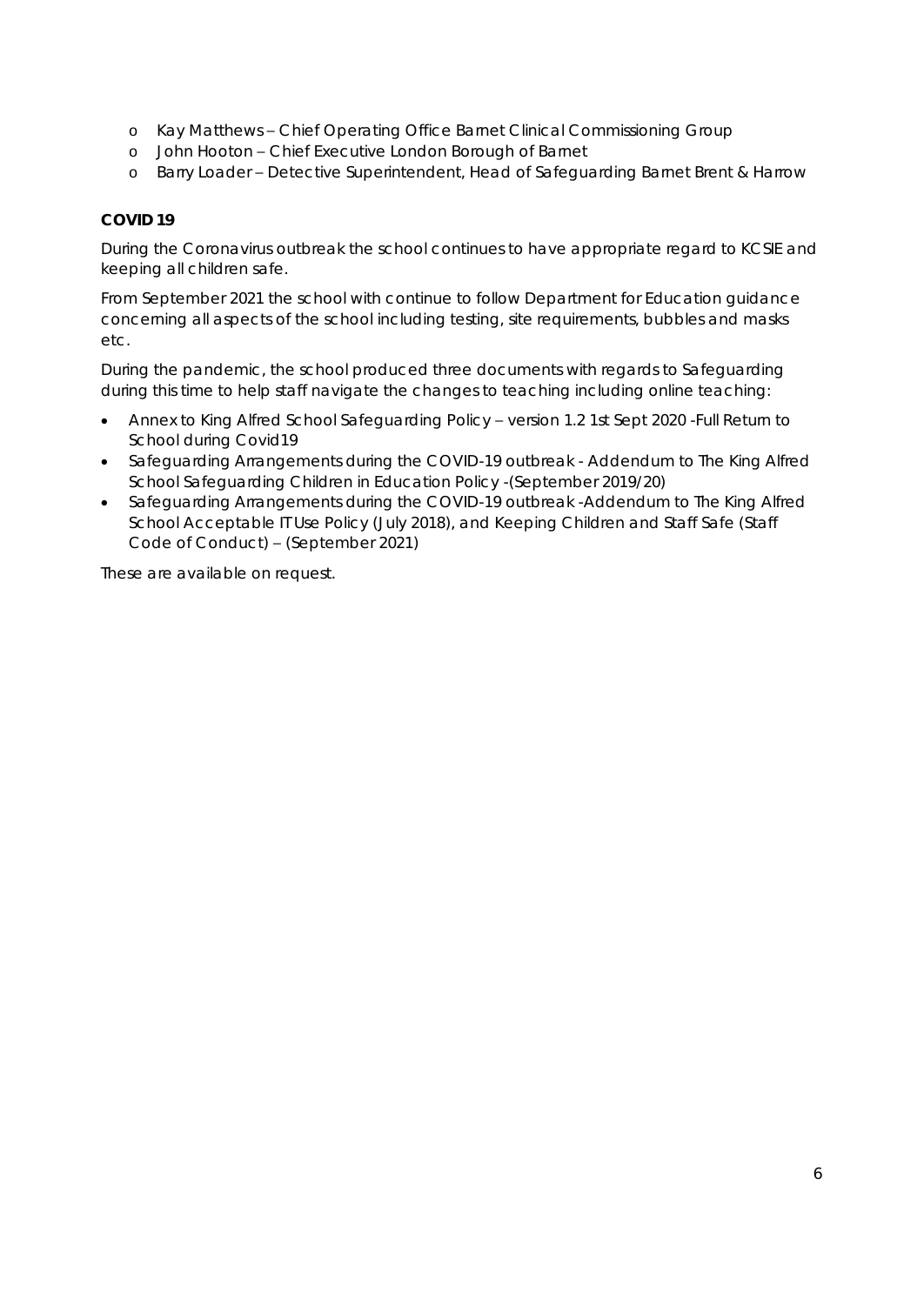### <span id="page-6-0"></span>**Useful Contact Details**

**Barnet Multi Agency Safeguarding Hub (MASH)**

[mash@barnet.gov.uk](mailto:mash@barnet.gov.uk) Tel: 020 8359 4066 out of hours 0208 359 2000

#### **Barnet's Local Authority Designated Officer**  (LADO)

Rob Wratten [lado@barnet.gcsx.gov.uk](mailto:lado@barnet.gcsx.gov.uk) Tel: 07801 992592 (main switchboard: 0208 359 4066)

(Assistant Administration LADO)

#### [Rebecca.alexander@barnet.gov.uk](mailto:Rebecca.alexander@barnet.gov.uk)

(Secure LADO Mailbox)

#### [lado@barnet.gcsx.gov.uk](mailto:lado@barnet.gcsx.gov.uk)

**Childline helpline:**

0800 1111 www.childline.org.uk

**Disclosure and Barring Services (DBS)**

PO Box 181, Darlington, DL1 9FA Tel: 0300 123 1111

**UK Anti-Terrorist Hotline**

Tel: 0800 789321

**Prevent** 

Tel: 0800 800 5000

**FGM Hotline**

[0800 028 3550](tel:08000283550) [fgmhelp@nspcc.org.uk](mailto:fgmhelp@nspcc.org.uk)

**NSPCC Website** 

NSPCC [help@nspcc.ork.uk](mailto:help@nspcc.ork.uk)  [www.nspcc.org.uk](http://www.nspcc.org.uk/)

**Internet Safety**

CEOP – [www.thinkuknow.co.uk](http://www.thinkuknow.co.uk/)

**Police**

To speak to a police officer contact PC Mark Martin PC1312NW [mark.martin@met.police.uk](mailto:mark.martin@met.police.uk) Tel: 0208 733 5857

Otherwise, for non-emergencies – contact 101 Where there is a risk to life or likelihood of serious immediate harm – contact 999

| <b>School Contacts</b>                 |                                          |
|----------------------------------------|------------------------------------------|
| Head (Robert Lobatto)                  | robertl@kingalfred.org.uk, 020 8457 5202 |
| Council chair (Annabel Cody)           | acody@kingalfred.org.uk, 020 8457 5202   |
| Council Safeguarding Leads             |                                          |
| (Sarah Philips - until July 2022)      | sarahp@kingalfred.org.uk                 |
| (Angela Dehadray – from February 2022) | angied@kingalfred.org.uk                 |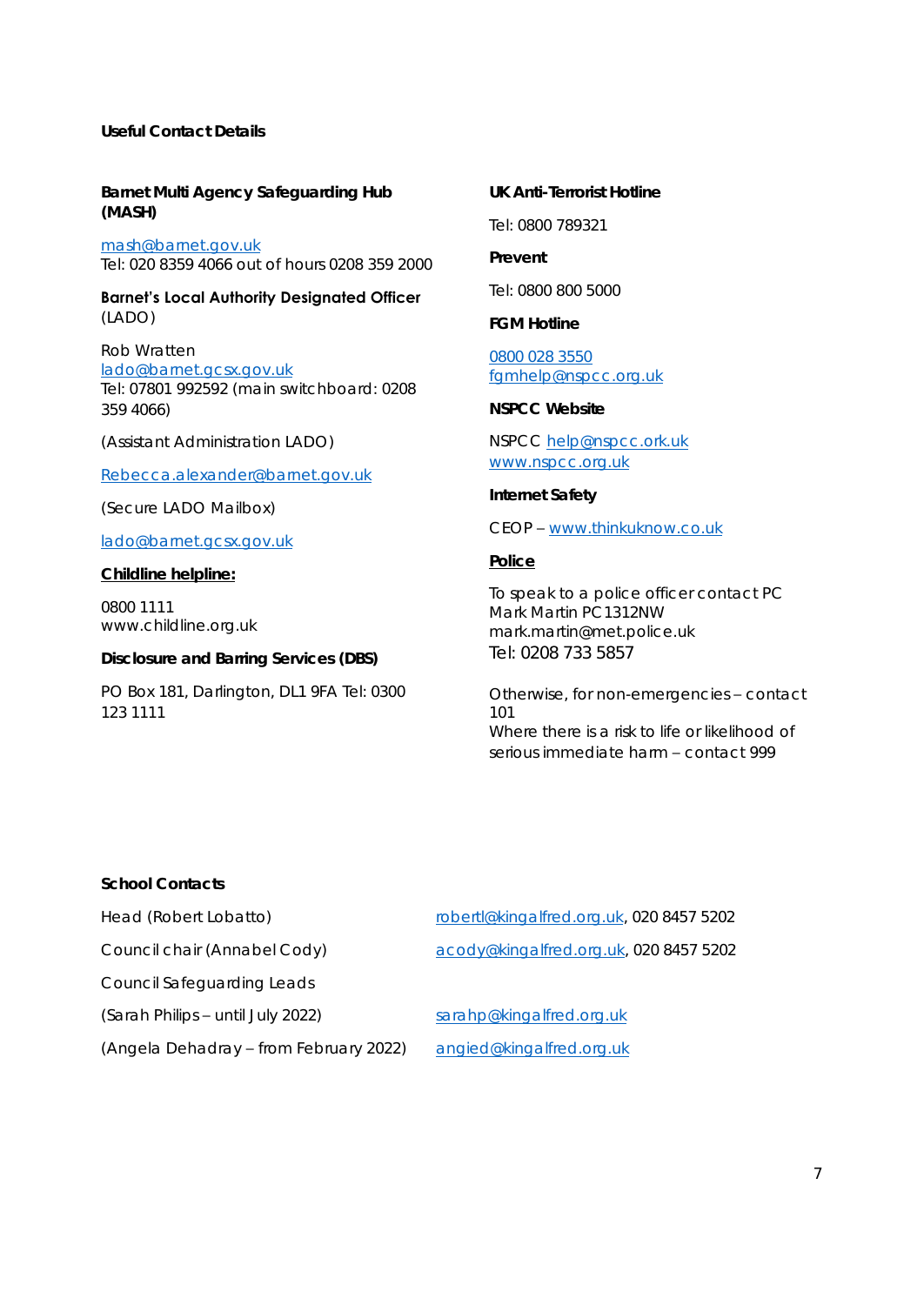### **1. KEY PERSONNEL**

<span id="page-7-0"></span>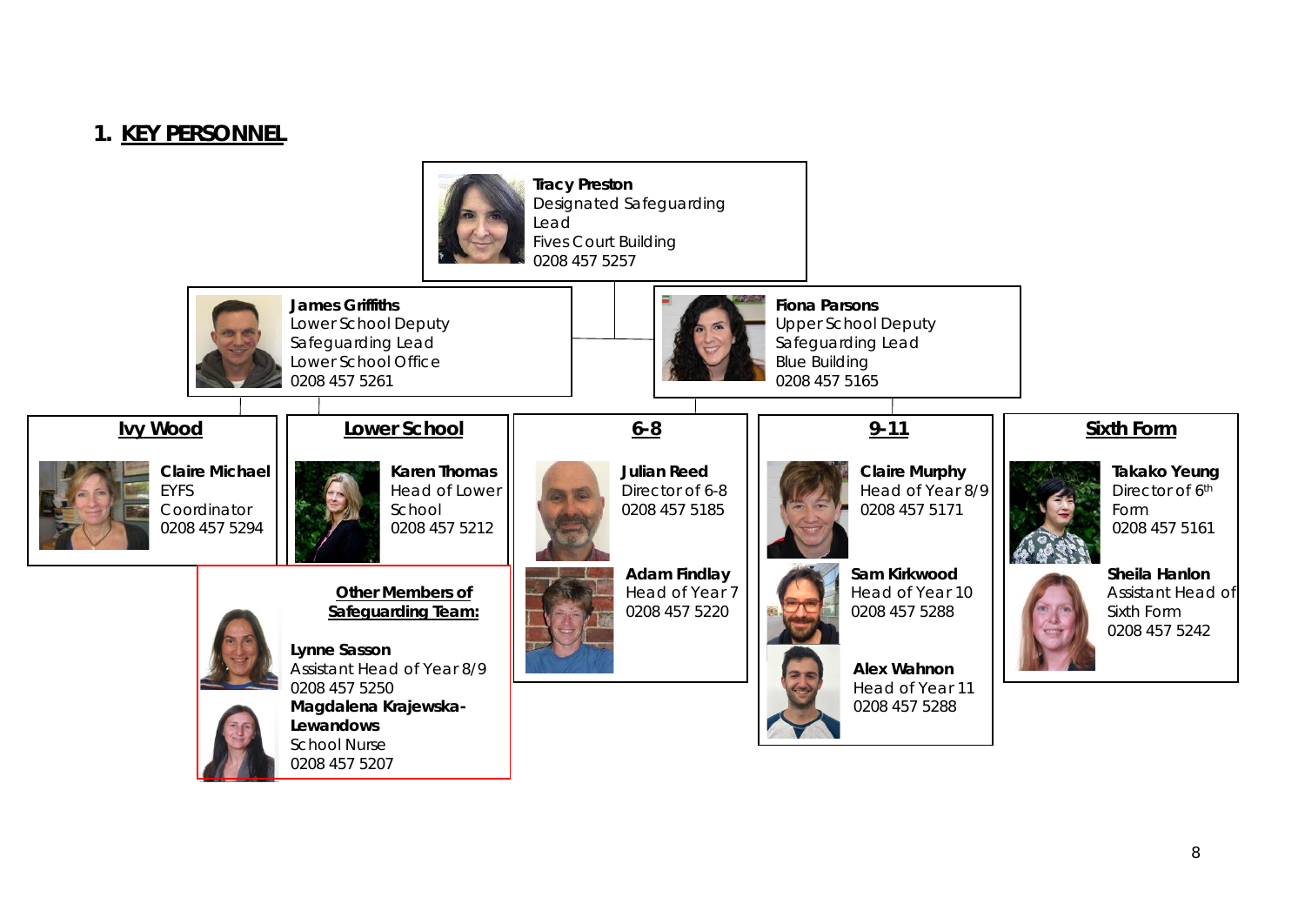- <span id="page-8-0"></span>**a) Designated Safeguarding Lead (DSL)**
- The Designated Safeguarding Lead (DSL), **Tracy Preston,** takes overall responsibility for safeguarding in the school, including EYFS. The Head of Lower School, **Karen Thomas**, is the designated person with responsibility for EYFS (Early Years' Foundation Stage, i.e. children aged under 5 years).
- The Deputy Designated Safeguarding Leads are **Fiona Parsons,** Assistant Head Pastoral Care & Wellbeing and **James Griffiths**, Deputy Head, Lower School.
- In addition the school has 8 other members of staff who are part of the Safeguarding Team and trained to Level Three Safeguarding who also monitor children who may be at risk. They are Julian Reed (Director of 6-8), Daniel Love (Head of Personalised Learning), Magda Krajewska-Lewandowska (School Nurse), Claire Michael (Ivy Wood Co-Ordinator), Adam Findlay (Head of Year 7), Claire Murphy (Head of Year 8 & 9), Lynne Sasson (Ass. Head of Year 8/9), Emma Sevitt (Head of Year 10 & 11) and Takako Yeung (Head of 6<sup>th</sup> Form). We can also seek advice from the school doctor at any time.
- There is a full time on-site school nurse with an open door policy accessible to children and parents providing further opportunities for detecting concerns and an additional avenue for communication. The school nurse may be the first port of call for external agencies notifying the school of concerns, they will pass on information to the DSL or their deputy immediately.

### <span id="page-8-1"></span>**b) DSL Responsibilities**

The DSL is responsible for:

- Will work to develop a culture of listening so that all staff feel confident to stop and listen to pupils who raise concerns – no matter how small.
- Liaising with the three safeguarding partners and working with other agencies in line with Working Together to Safeguard children.
- Updating the safeguarding policy, staff safeguarding training and providing support and guidance for staff and pupils.
- Ensuring that there is a structured procedure which will be followed in cases of suspected abuse.
- Ensuring that there is a systematic means of monitoring children known or thought to be at risk of harm.

<span id="page-8-2"></span>*Managing referrals* The DSL will:

- refer cases of suspected abuse to the local authority children's social care as required;
- support staff who make referrals to local authority children's social care;
- refer cases to the Channel programme where there is a radicalisation concern as required;
- support staff who make referrals to the Channel programme;
- refer cases where a person is dismissed or left due to risk/harm to a child to the Disclosure and Barring Service as required; and
- refer cases where a crime may have been committed to the Police as required.

<span id="page-8-3"></span>*Working with Others:* The DSL will:

- act as a point of contact with the three safeguarding partners;
- liaise with the Head to inform them of issues- especially ongoing enquiries under section 47 of the Children Act 1989 and police investigations;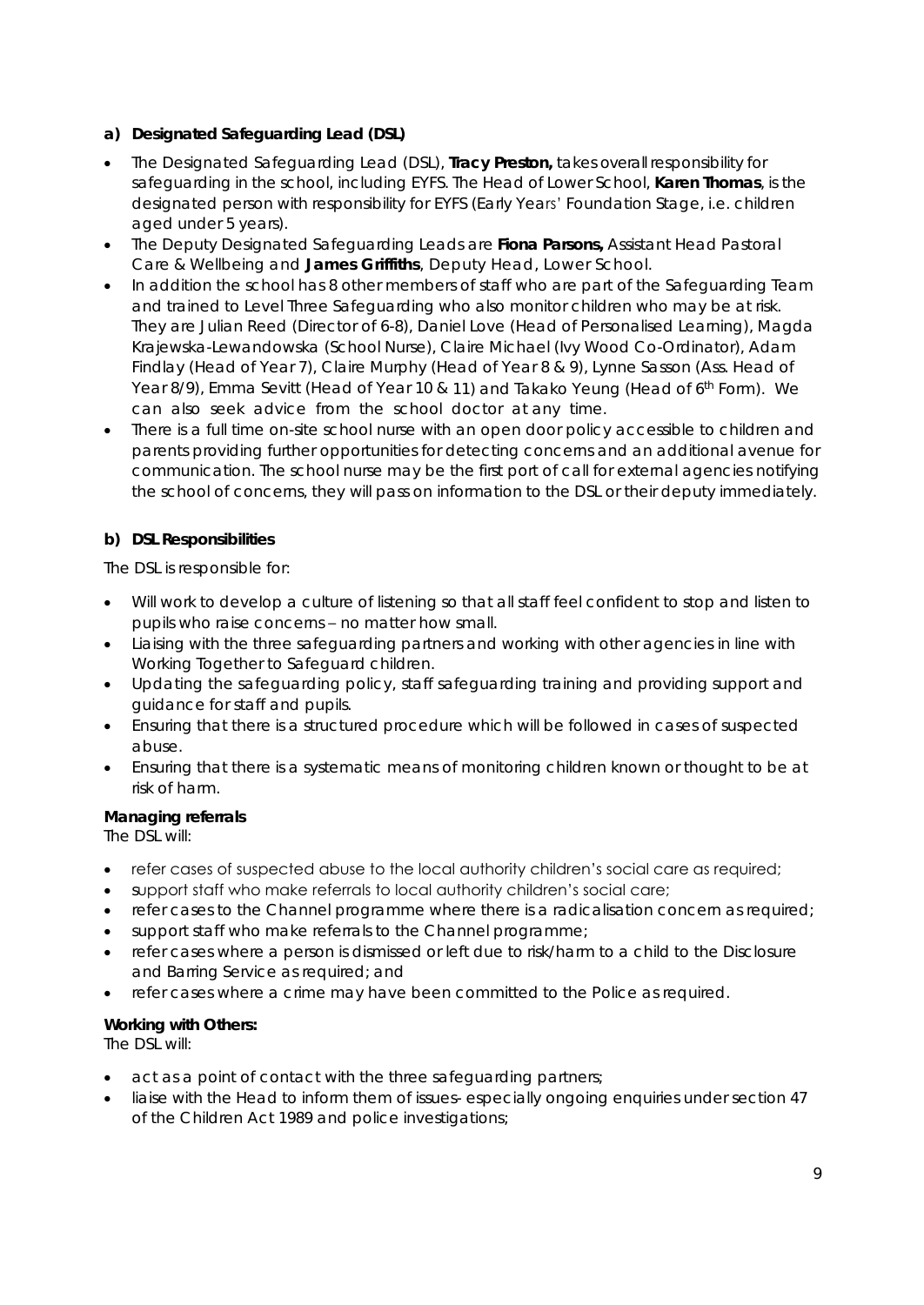- as required, liaise with the "case manager" and the designated officer(s) at the local authority for child protection concerns in cases which concern a staff member;
- liaise with staff on matters of safety and safeguarding (including online and digital safety) and when deciding whether to make a referral by liaising with relevant agencies; and
- act as a source of support, advice and expertise for all staff.
- Where children need a social worker and/or has a Child in Need or Child Protection Plan, the DSL will liaise with the local authorities to share information which may inform decisions about safeguarding (for example responding to unauthorized absence or missing education) and promote welfare (for example consider the provision of pastoral and/or academic support) to ensure these children do well.

### <span id="page-9-0"></span>*Information Sharing & Managing Child Protection Files* The DSL is responsible for ensuring that child protection records are kept up to date.

- Information is kept confidential and stored securely.
- Concerns and referrals are kept on My Concern and include:
	- o A clear and comphrensive summary of the concern
	- o Details of how the concern was followed up and resolved
	- o Notes of actions taken, decisions reached and the outcome
- Up to date, detailed, accurate, secure written records of concerns and referrals are maintained.

### <span id="page-9-1"></span>*Training*

Training undertaken by the DSL will ensure they:

- understand the importance of information sharing, both within the school, and with the three safeguarding partners, other agencies, organisations and practitioners;
- understand the assessment process for providing early help and statutory intervention, including local criteria for action and local authority children's social care referral arrangements;
- have a working knowledge of how local authorities conduct a child protection case conference and a child protection review conference and be able to attend and contribute to these effectively when required to do so;
- ensure each member of staff has access to, and understands, the school's child protection policy and procedures, especially new and part time staff;
- are alert to the specific needs of children in need, those with special educational needs and young carers;
- understand relevant data protection legislation and regulations, especially the Data Protection Act 2018 and the General Data Protection Regulation;
- understand and support the with regards to the requirements of the Prevent duty and are able to provide advice and support to staff on protecting children from the risk of radicalisation;
- understand the unique risks associated with online safety and be confident that they have the relevant knowledge and up to date capability required to keep children safe whilst they are online at school;
- recognise the additional risks that children with SEN and disabilities (SEND) face online, for example, from online bullying, grooming and radicalisation and are confident they have the capability to support SEND children to stay safe online;
- obtain access to resources and attend any relevant or refresher training courses; and
- encourage a culture of listening to children and taking account of their wishes and feelings, among all staff, in any measures the school or college may put in place to protect them.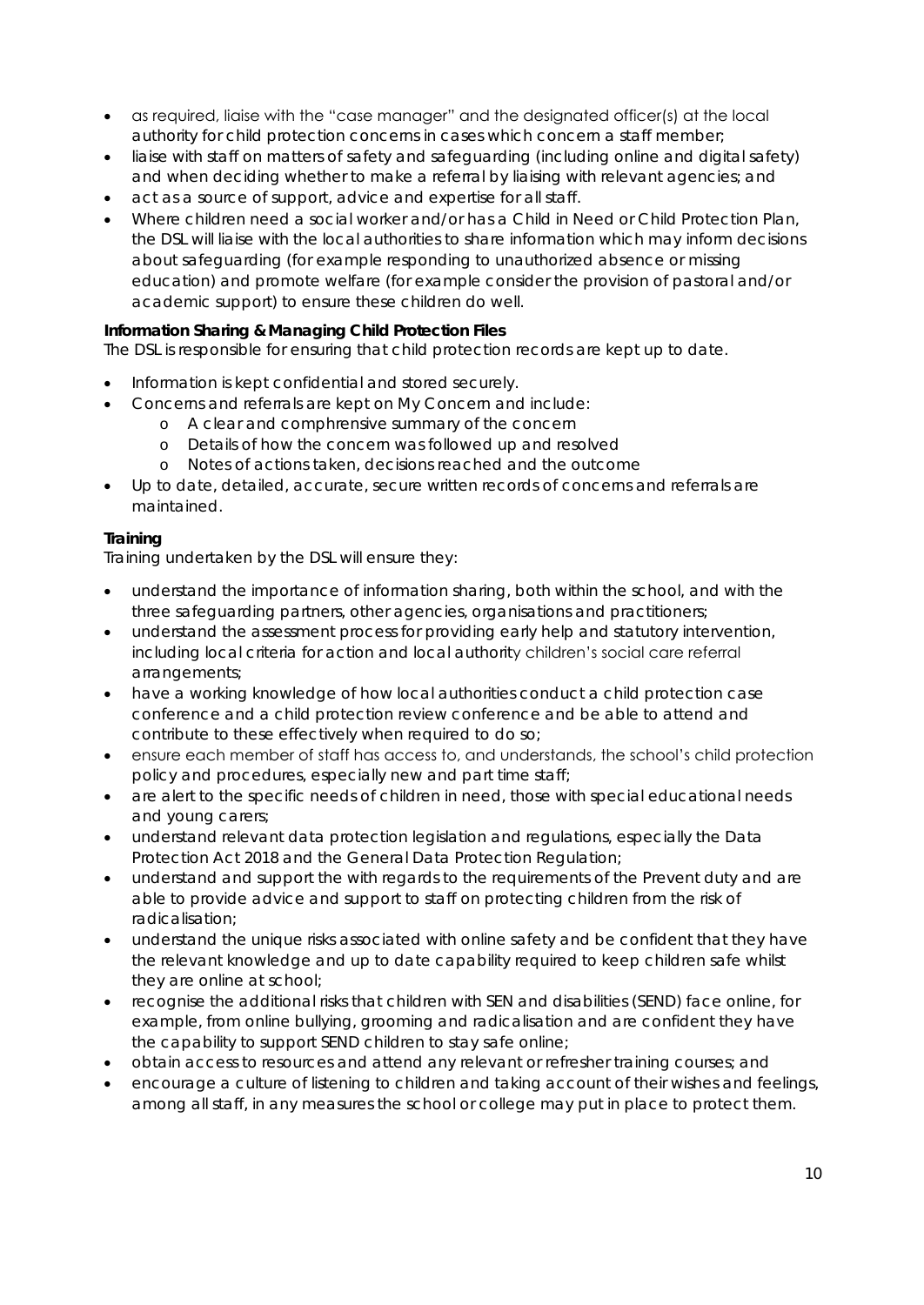<span id="page-10-0"></span>*Raise Awareness* The DSL will:

- ensure the school's child protection policies are known, understood and used appropriately;
- ensure the school's child protection policy is reviewed annually (as a minimum) and the procedures and implementation are updated and reviewed regularly, and work with governing bodies or proprietors regarding this;
- ensure the child protection policy is available publicly and parents are aware of the fact that referrals about suspected abuse or neglect may be made and the role of the school in this; and
- link with the safeguarding partner arrangements to make sure staff are aware of any training opportunities and the latest local policies on local safeguarding arrangements.
- help promote educational outcomes by sharing the information about the welfare, safeguarding and child protection issues that children, including children with a social worker, are experiencing, or have experienced, with teachers and school leadership staff.

### <span id="page-10-1"></span>*Child protection file*

Where children leave the school the DSL will ensure their child protection file is transferred to the new school or college as soon as possible. This will be transferred separately from the main pupil file, ensuring secure transit, and confirmation of receipt will be obtained. When a child leaves and the school does not have details of the new school, the DSL will contact the Local Authority about the child protection file.

### <span id="page-10-2"></span>*Availability*

During term time the DSL will always be available (during school or college hours) for staff in the school to discuss any safeguarding concerns. Whilst generally speaking the DLS will be available in person, in exceptional circumstances availability via phone and or Skype or other such media is acceptable.

### <span id="page-10-3"></span>**c) Class/Form Tutors & other Adults in the School**

The school recognises that the class/form teacher is the first stage in the pastoral care of a child in school, and all staff are made aware of the early help process and understand their role in it. All teachers are well placed to observe outward signs of abuse, changes in behaviour or failure to develop or thrive. All staff are aware of the school's systems to support safeguarding and these are explained as part of their induction and annually in safeguarding training.

All adults in the school should be aware of their duty of care to the children, the importance of listening to them and taking their concerns seriously. All staff must recognise that to address risks and prevent issues from escalating it is important the children receive the right help at the right time, and the early signs of abuse, neglect and radicalisation are acted upon.

Staff should not assume somebody else will take action and should share information that may be critical in keeping children safe. They should be mindful that early information sharing is vital for effective identification and assessment of appropriate provisions for a child.

It is the responsibility of every member of staff to ensure they are fully cognisant of the procedures detailed within this policy and to maintain an attitude of 'it could happen here'.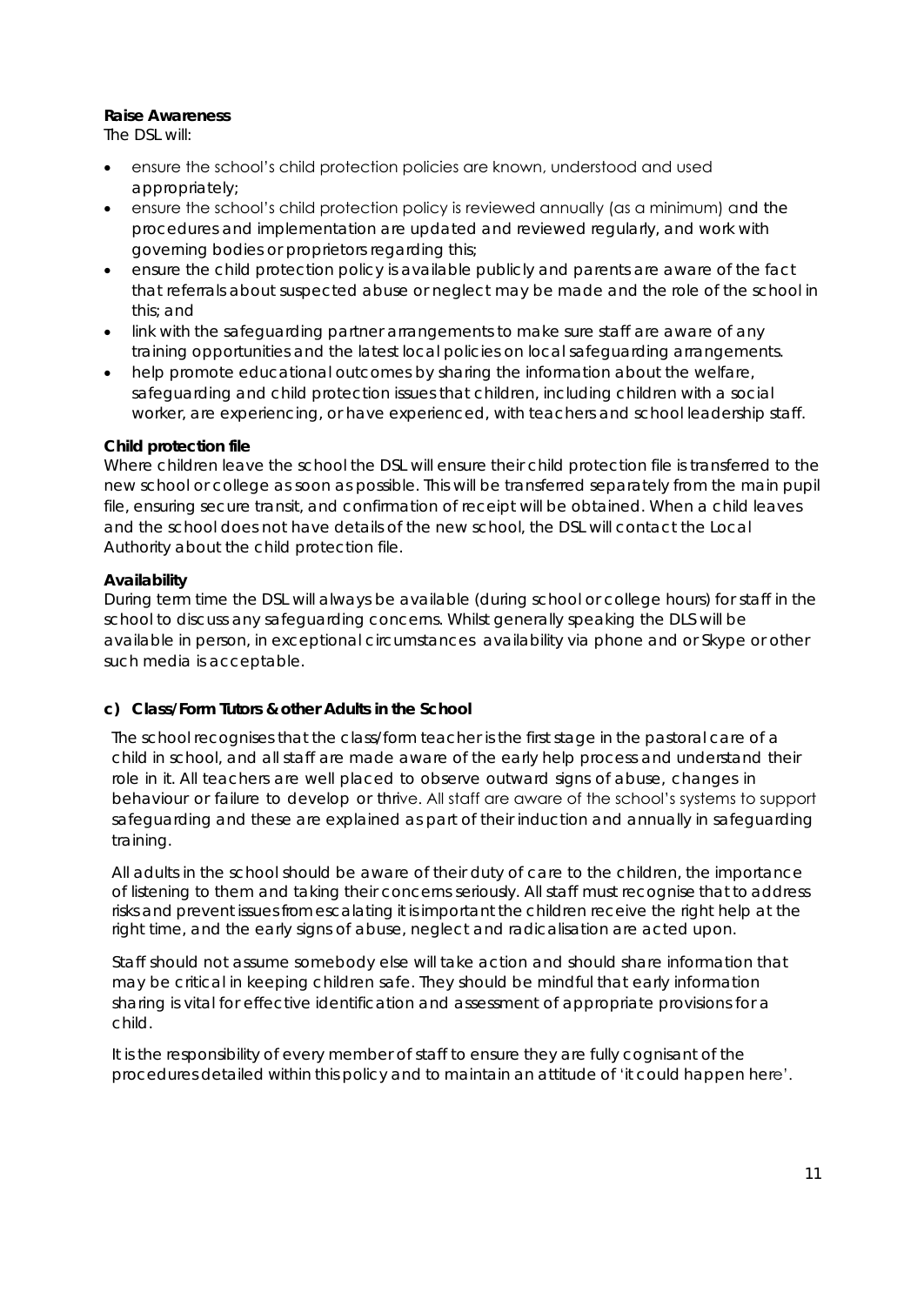### <span id="page-11-0"></span>**d) School Governing Body (Council)**

Council fully recognises its responsibilities with regard to child protection and to safeguarding and promoting the welfare of children, and will ensure its facilitates a whole school approach to safeguarding. Council members will ensure safeguarding and child protection are at the forefront and underpin all relevant aspects of process and policy development. Ultimately all systems, processes and policies should operate with the best interests of the child at heart.

Where there is a safeguarding concern, Council and the school will ensure the child's wishes and feelings are taken into account when determining what action to take and what services to provide.

Council will ensure that the appropriate policies and procedures are in place in order for appropriate action to be taken in a timely manner to safeguard and promote children's welfare.

It will:

- Nominate a Council member for safeguarding responsibilities who will oversee the school's safeguarding policy and practice and champion safeguarding issues.
- Ensure that they understand the local criteria for action and the local protocol and they are reflected in their own policies and procedures.
- Ensure there are procedures in place to manage safeguarding concerns.
- Ensure that training and induction occurs so that staff members are fully up-to-date on their responsibilities.
- Ensure that all staff read Part One of KCSIE and that those who do not work directly with children read either Part One or Annex A
- Council will ensure that mechanisms are in place to assist staff to understand and carry out their roles and responsibilities as set out in Part One of KCSIE.
- Receive an annual report on safeguarding.
- Ensure that an annual audit is carried out of the school's policies and procedures to safeguard children and of how effectively the related duties have been discharged.

The nominated members of Council for Safeguarding are **Annabel Cody**, Chair and **Sarah Phillips** and their contact details can be obtained via the Director of Finance & Operations.

### <span id="page-11-1"></span>**2. WHISTLEBLOWING**

*Please refer to the Whistleblowing Policy.* 

It is important that all staff and volunteers feel able to raise concerns about a colleague's practice. All such concerns should be reported to the Head, unless the complaint is about the Head, in which case concern should be reported to the Chair of Council. Staff may also report their concerns directly to children's social care or the police if they believe direct reporting is necessary to secure action. The school's Whistleblowing Policy allows staff to raise concerns or make allegations and for an appropriate enquiry to take place.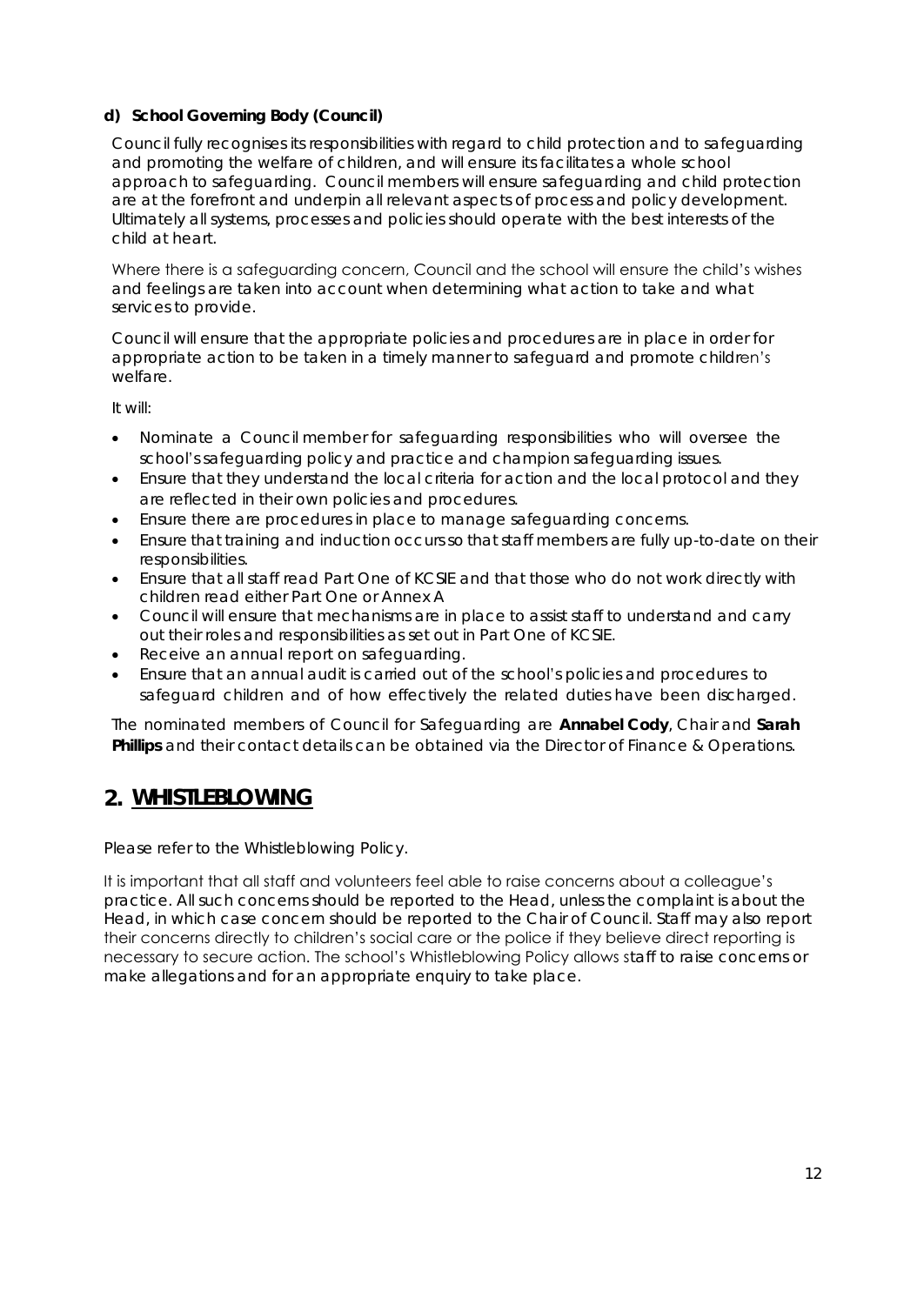### <span id="page-12-0"></span>**3. WHERE THERE IS AN ALLEGATION OF ABUSE AGAINST A MEMBER OF STAFF OR VOLUNTEER**

A pupil, member of staff, supply teacher or a volunteer may make an allegation of abuse against a member of staff, supply teacher, contractor or a volunteer. That member of staff can include the DSL and the Head.

A pupil may make such an allegation to another pupil, a parent, and a member of staff, supply teacher or a volunteer. All staff, supply teachers and volunteers must be aware of their duty to both pass on concerns and raise concerns, where they exist, about the attitude or actions of colleagues or volunteers.

If a pupil informs their parent of any such allegation the School reasonably expects that the parent will report the allegation to the School and other appropriate authorities to enable appropriate enquiries to be undertaken.

If an allegation is made, the member of staff, supply teacher, contractor or volunteer receiving the allegation will immediately inform the Head, unless they are the object of the allegation. In this case allegations concerning the Head should immediately be referred to the Chair of Council who will consult with the Barnet LADO's lead Officer for Child Protection without informing the Head. If the allegation is about the DSL then the Head will be informed who will then consult the LADO.

Where there is an allegation about a member of Council the school will follow the same procedures. Where an allegation is substantiated the school should follow procedures to remove them from office.

### <span id="page-12-1"></span>**a) Allegations That May Meet the Harms Threshold**

Where a teacher, supply teacher, other staff, volunteer or contractor has:

- Behaved in a way that has harmed a child, or may have harmed a child and/or
- Possibly committed a criminal offence against or related to a child, and/or
- Behaved towards a child or children in a way that indicates they may pose a risk of harm to children, and/or
- Behaved or may have behaved in a way that indicates they may not be suitable to work with children. (This may have happened outside of school and might make the individual unsuitable to work with children – this is transferrable risk.)

### **Initial Response to an Allegation**

Where a child has been harmed, that there may be immediate risk of harm or if the situation is an emergency, the school will contact Barnet MASH and as appropriate the police immediately.

**Look after the welfare of the child** – the DSL will ensure that the child is not at risk and refer the suspected case of abuse to the local authority.

Investigating and supporting the person subject to the allegation **-** the case manager (appointed by the Head) should discuss with the LADO the nature, content and context of the allegation and agree a course of action.

• The Procedures for dealing with allegations will be applied with common sense and judgement.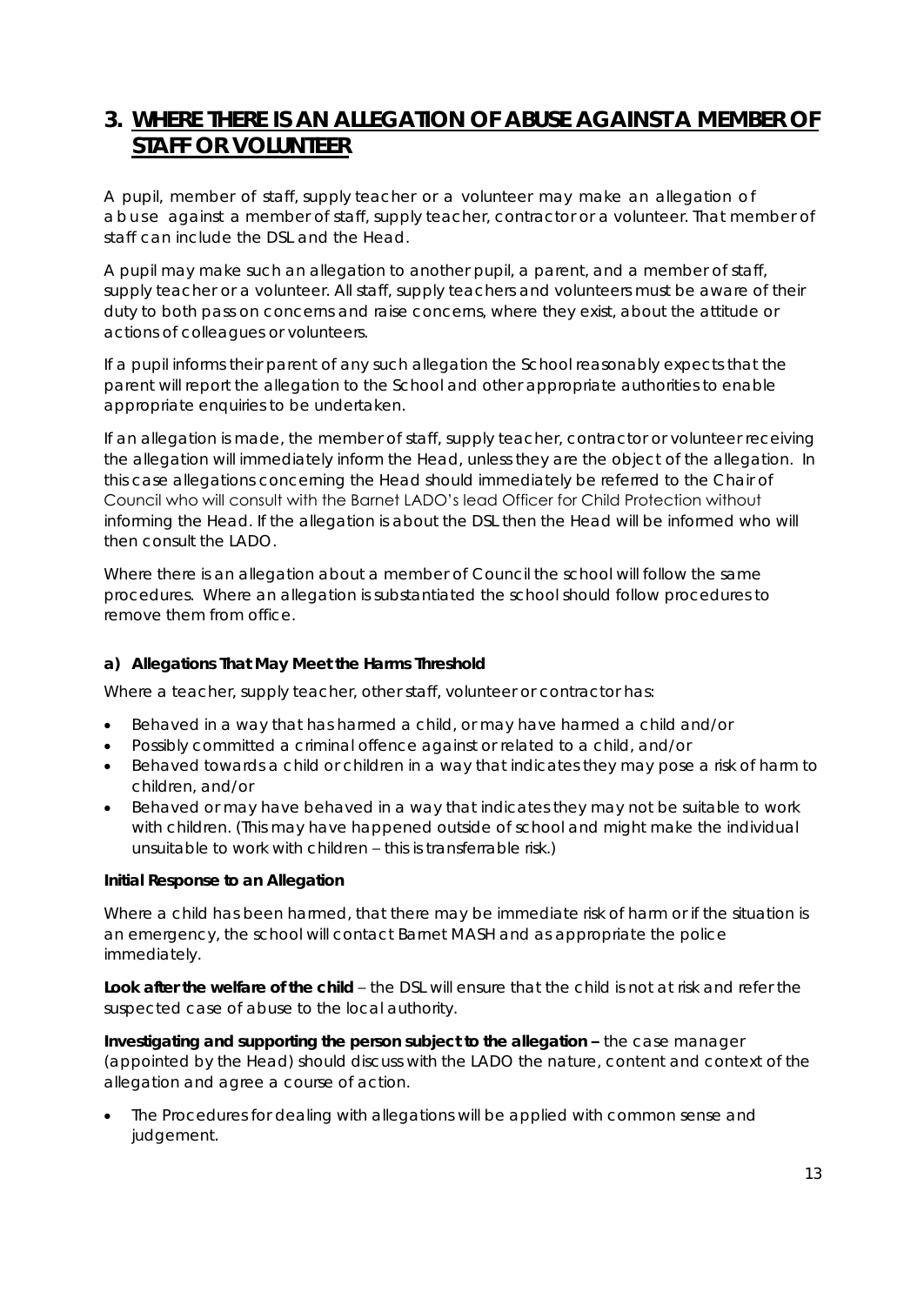- Allegations will be dealt with quickly, fairly and consistently
- Effective protection will be provided for the child and support for the person subjected to the allegation.

Before contacting the LADO, the Head will conduct basic enquiries in line with the local procedures to establish facts to help them determine whether there is any foundaction to the allegation, being careful not to jeopardise any future police investigation. For example:

- Was the individual in school at the time of the allegations?
- Did the individual, or could they have, come into contact with the child?
- Are there any witnesses?
- Was there any CCTV footage?

When to inform the individual of the allegation should be considered carefully on a case by case basis, with guidance from the LADO and if appropriate the police and children's social care.

A strategy discussion will be convened with Children/s social care and police if necessary as per Working Together to Safeguarding Children. Where there are concerns about the welfare of other children or the member of staff's family, they will discuss these concerns with the DSL and make a risk assessment of the situation.

Where it is clear that an investigation by the police or children's social care is unnecessary, the LADO should discuss next steps with the school. Where no further action will be taken the decision will be recorded and justification for it, and it will be agreed on what information should be put in writing to the individual concerned and by whom.

Where the case involves a supply teacher or contracted staff, the school will ensure allegations are dealt with properly and involve the agencies who should co-operate with any inquiries from the LADO and police.

The following definitions will be used when determining the outcome of allegation investigations:

- **Substantiated:** there is sufficient evidence to prove the allegation.
- **Malicious:** there is sufficient evidence to disprove the allegation and there has been a deliberate act to deceive.
- **False:** there is sufficient evidence to disprove the allegation.
- **Unsubstantiated:** there is insufficient evidence to either prove or disprove the allegation. The term, therefore, does not imply guilt or innocence.
- **Unfounded:** to reflect cases where there is no evidence or proper basis which supports the allegation being made.

Suspension of the individual who is the subject of the allegation will not be automatic and will only be applied if there is no reasonable alternative, after consultation with the Barnet LADO and the Police. Considerations will be given before suspending a member of staff, due to an allegation that has been made against them such as; providing an assistant to be present, redeploying the member of staff to alternative work that does not involve unsupervised work with children, moving the child to another class, and redeploying the member of staff to another role in a different location. The reasons and justification for such a decision will be recorded by the School and the individual will be notified of the reasons.

Appropriate pastoral care and a named contact will be put in place for any suspended member of staff. Allegations that are found to be malicious will be removed from personnel records and any that are unfounded or malicious will not be referred to in employer references.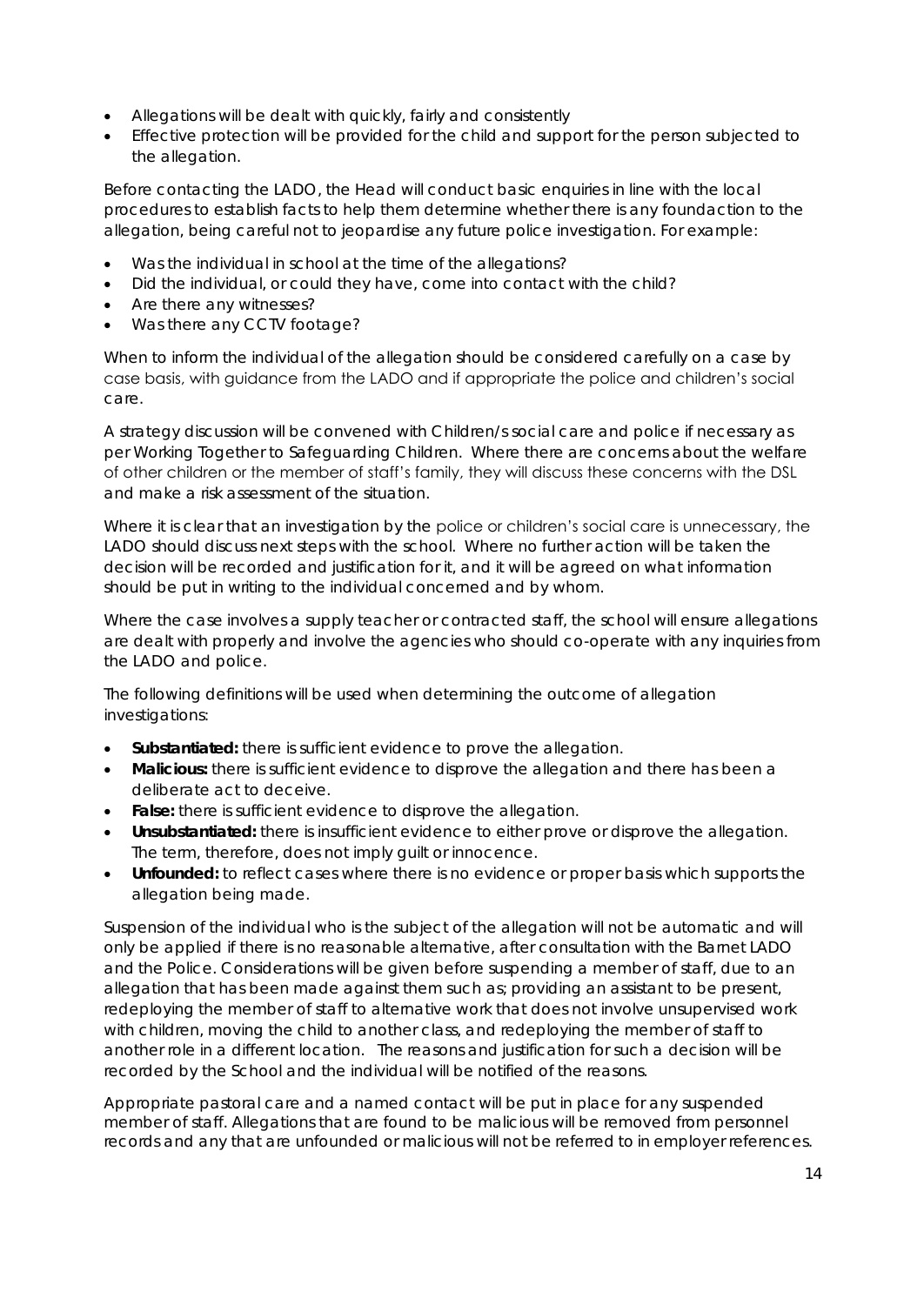Pupils who are found to have made malicious allegations will be subject to the School's Behaviour Policy and, after investigation, sanctions may include temporary or permanent exclusion, in addition to a referral to the Police if there are grounds to believe that a criminal offence has been committed.

If, following an allegation of abuse, a member of staff is found to have acted inappropriately, then this will be followed up as set out in section 11 'Preventing unsuitable people form working with children'.

### <span id="page-14-0"></span>**b) Concerns That Do Not Meet The Harms Thershold**

The term "Low-level" concern does not mean that it is insignificant. It is any concern that an adult working in or on behalf of the school may have acted in a way that:

- Is inconsistent with the staff code of conduct, including inappropriate conduct outside of work, and
- Does not meet the allegations threshold or is otherwise not considered serious enough to consider referring to the LADO.

Examples of this may be:

- Being over friendly with children;
- Having favourites;
- Taking photographs of children on their mobile phone;
- Engaging with a child on a one-to-one basis in a secluded area or behind a closed door, or;
- Using inappropriate sexualised, intimidating or offensive language

It is crucial that any such concerns, including those which do not meet the allegation/harm threshold are shared responsibly and with the right person, and recorded and dealt with appropriately. This will also protect those working in or on behalf of the school from potential false allegations or misunderstanding.

Low level concerns should be shared with the DSL. Where a low level concern is raised about the DSL it should be shared with the Head.

All low level concerns will be recorded in writing by the DSL and the record will include the context in which the concern arose, and action taken. The name of the individual sharing the concern will also be noted and a wish for anonymity will be respected as far as possible.

### <span id="page-14-1"></span>**Non recent allegations**

Where an adult makes an allegation to the school that they were abused as a child, the individual should be advised to report the allegation to the police. Non recent allegations made by a child, should be reported to the LADO in line with the local authority's procedures for dealing with non-recent allegations. The LADO will coordinate with children social care and the police. Abuse can be reported no matter how long ago it happened.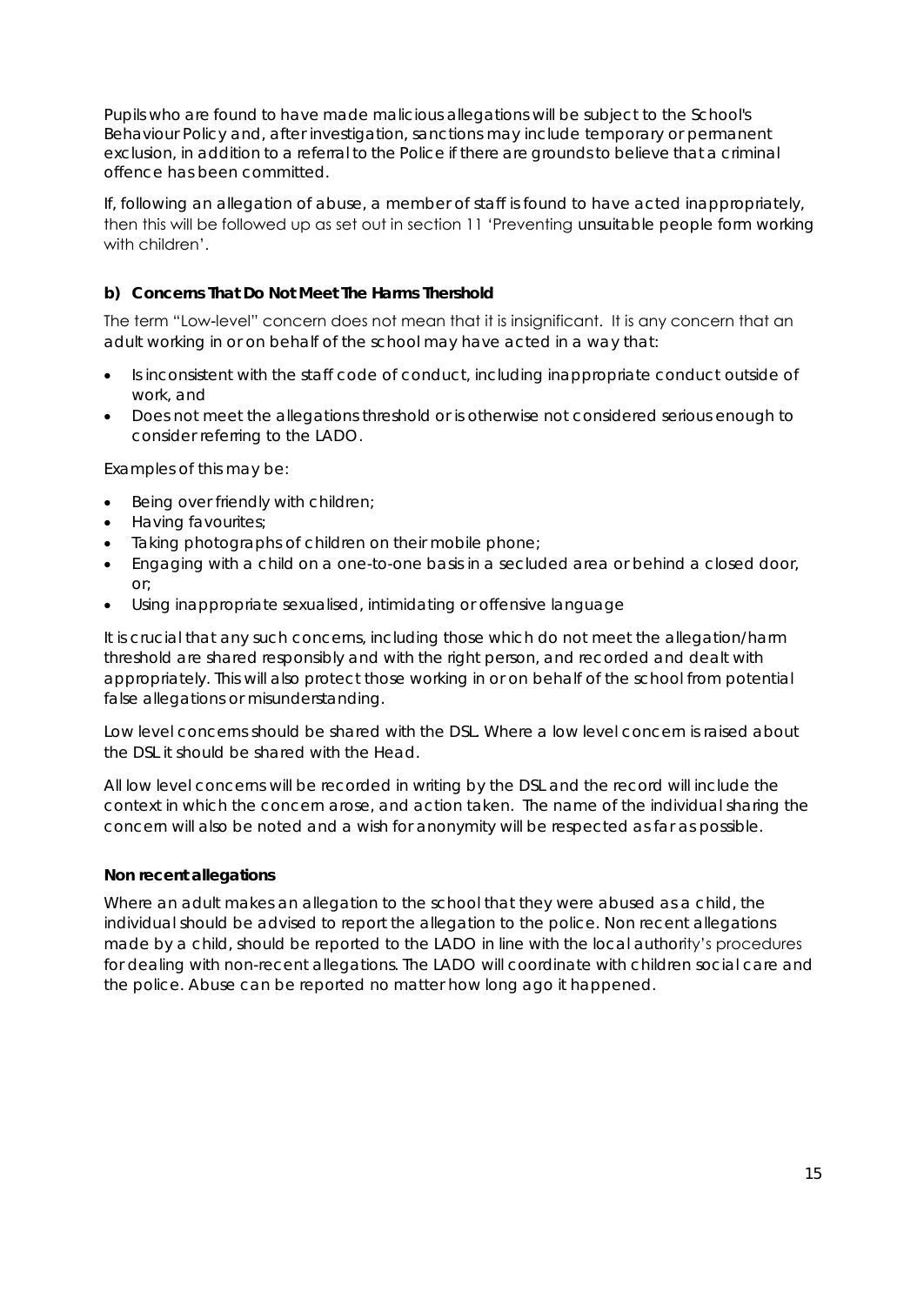# <span id="page-15-0"></span>**4. SPECIFIC PROCEDURES**

Safeguarding incidents and behaviours can be associated with factors outside the school and can occur between children outside of the school. All staff, but especially the DSL or deputies, will consider the context within which such incidents and behaviours occur. This contextual safeguarding considers whether wider environmental factors are present in a child's life that are a threat to their safety and welfare which could include whether children are at risk of abuse of exploitation outside of their families. When making a referral it is important to include as much contextual information about a child as possible. This allows any assessment to consider all the available evidence and the full context of any abuse.

### <span id="page-15-1"></span>**a) Dealing with A Disclosure from A Child**

If a child makes a disclosure of abuse of any kind to a teacher or other people, they should be given support and reassurance, but must not be promised confidentiality. <sup>1</sup> The initial response to a disclosure should be to take the child seriously. The teacher or other adult should listen to what the child has to say, but avoid asking leading questions about the abuse, although they may ask questions about the child's feelings and general welfare. If possible, they should make notes at the time, and should then immediately write a full report on MyConcern (or by hand on a safeguarding report form) which will then automatically alert the DSL and deputy DSLs. The report should distinguish clearly between fact, observation, allegation and opinion, noting any action taken in cases of possible abuse and signing and dating the report. Ultimately the best interests of the child are paramount.

Every attempt will be made to offer support for the child whilst at school, and to take the child's wishes and feelings into account when determining what action should be taken.

It is important to convey to the child that if they tell you something which indicates that they could be at risk of harm, or that anyone else could be at risk of harm, then you have to tell someone. This 'Someone' should be the DSL or the Deputy DSL. You should never promise to keep anything a secret.

In light of this information, the child may then choose not to tell you. They have a right to do this and will hopefully tell what they have to at another time when they are ready. You should not pressure them. If they do choose not to tell you should still inform the DSL or deputy DSL of what has happened

### **Receive:**

- Listen to what is being said, try not to display shock or disbelief.
- Accept what is being said but do not comment upon it.
- Record the information as soon as possible.

### **Reassure:**

- All staff should reassure victims that they are being taken seriously and they will be supported and kept safe.
- Reassure the pupil but only so far as is honest and reliable, for example don't make promises you may not be able to keep, such as, "I'll stay with you", or, "Everything will be all right now".
- **Don't** promise confidentiality; you have a duty to refer.

<sup>1</sup> Please note, "disclosure" of abuse is when a child reports an alleged abuse.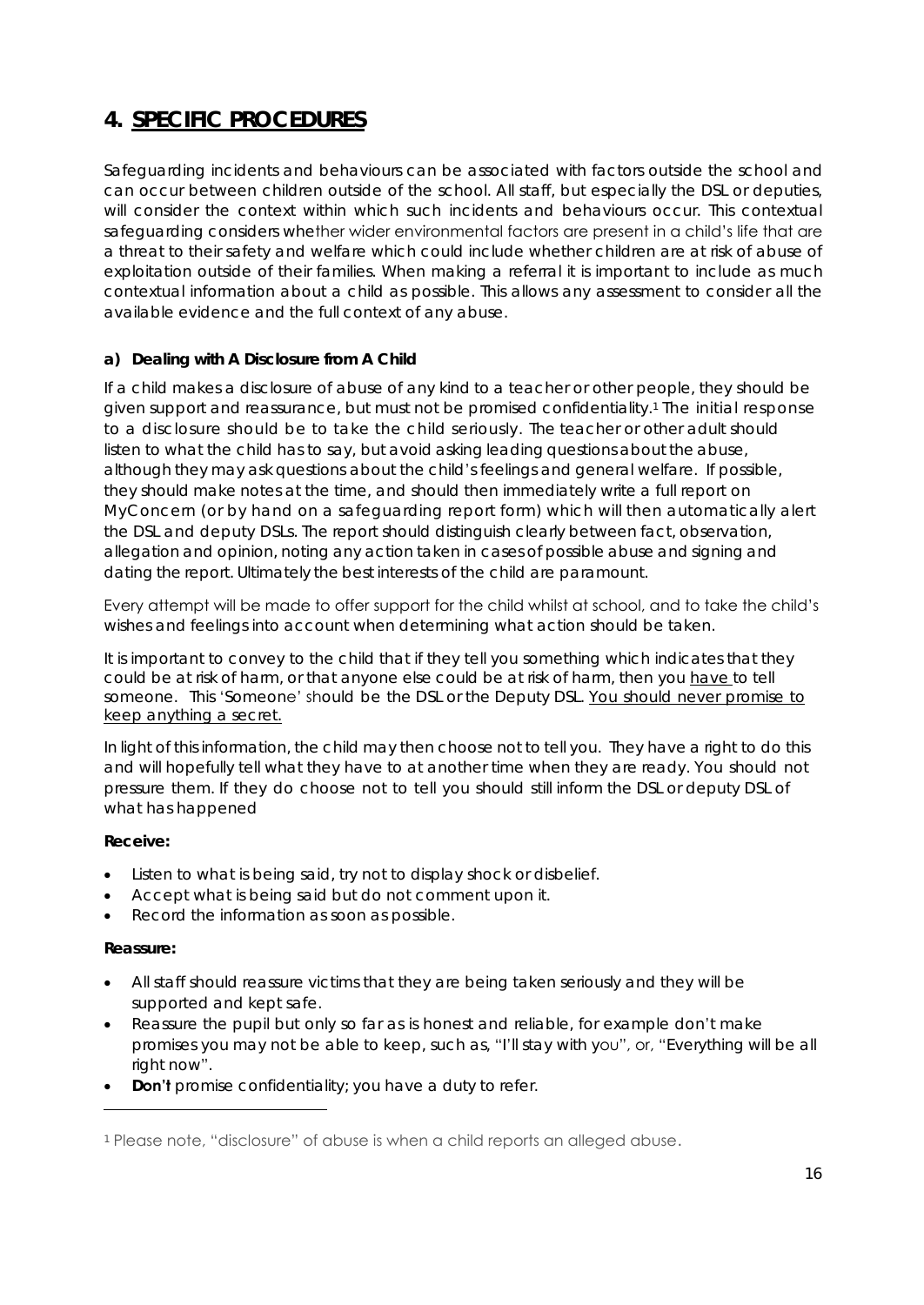• **Do** reassure and alleviate shame and guilt, if the pupil refers to it. For example, you could say: "You are not to blame." or "You are not alone, you're not the only one this sort of thing has happened to." A victim should never by given the impression that they are creating a problem by reporting abuse, sexual violence or sexual harassment, nor should they feel ashamed to make a report.

**Reaction:**

- **Do not** ask 'leading' questions, for example, "what did s/he do next?" (This assumes s/he did!), or, "Did s/he touch your private parts?" Such questions may invalidate your evidence (and the pupil's) in any later prosecution in court.
- **Do not** criticise the perpetrator; the pupil may love him/her, and reconciliation may be possible.

Where there is concern about a child, Staff members working with children should maintain an attitude of "it could happen here" where safeguarding is concerned and that SEND children are particularly vulnerable. Knowing what to look for is vital in the early identification of abuse and neglect.

When any member of staff has a serious concern about a child the DSL or in their absence the Deputy DSL **MUST** at once be informed. See Appendix 2 for Indicators of abuse including Child Sexual Exploitation (CSE), Female Genital Mutilation (FGM) and Radicalisation. Should it be suspected that a member of staff or other school adult has committed the abuse then the procedures from Section (j) must be followed. Should it be felt that any concerns are not being addressed, for example, that a child is not receiving the support necessary or that the child's wellbeing is deteriorating, then the DSL must be kept informed or, if necessary, the local authority contacted.

When there are concerns that a child may be in need of help or be at risk, the DSL will discuss the matter immediately, or within 24 hours of a disclosure with Barnet Multi- Agency Safeguarding Hub (MASH). This may be done tentatively and without giving names in the first instance. What appears trivial at first can later be revealed to be much more serious, and an allegation of child abuse or neglect may lead to a criminal investigation. Thus the School should not do anything that could jeopardise a police investigation, such as asking a child leading questions or attempting to investigate any allegation.

If after the referral the child's situation does not appear to be improving, the DSL (or person who made the referral) should press for reconsideration to ensure their concerns have been addressed and, most importantly, that the child's situation improves.

If early help or other support is appropriate, the case should be kept under constant review and consideration given to a referral to children's social care if the child's situation does not appear to be improving.

Any cause for concern is discussed during Safeguarding meetings, which are held half- termly, and the DSL and Assistant Head (Personal development and well-being) meet on a weekly basis to discuss ongoing concerns about children. All notes about safeguarding concerns are kept on My Concern with access limited to the relevant members of the Safeguarding Team, the DSL and Deputy DSLs only.

Staff are aware that if there is a pastoral concern which may inform part of a greater picture about a child, that they should report this on SIMS which is copied to the Head of Year and DSL who will discuss the concern and monitor it going forward. This may involve setting up a Team around the Child (TAC) meeting to support the child.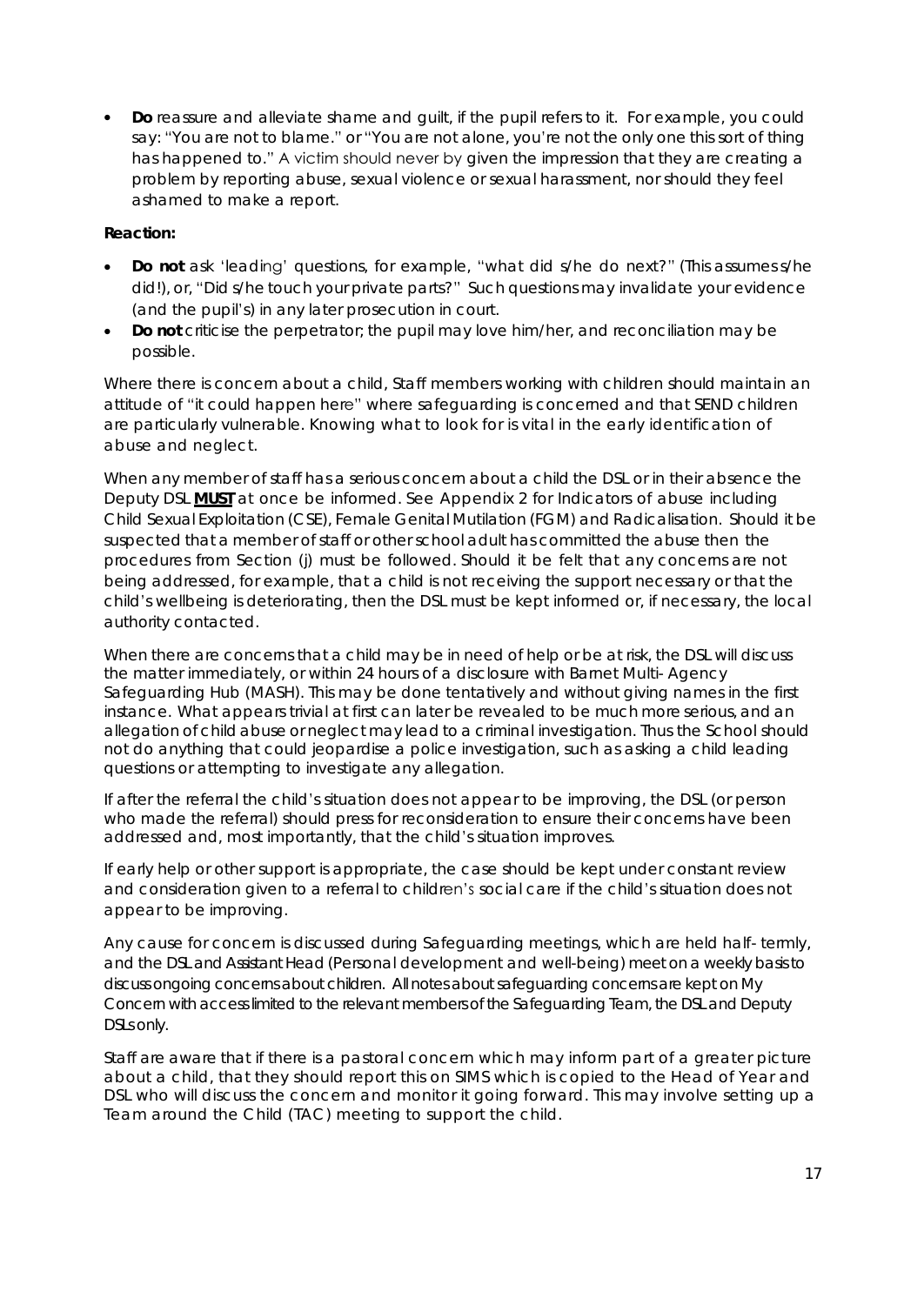Once the Safeguarding Team discusses a case it will decide on AN appropriate response (child welfare plan) including:

- Monitoring setting up a Pastoral Care plan where necessary
- Discussion with child
- Discussion with parents or guardian (where this would not put the child at further risk)
- Banning people from site who may create a feeling of lack of safety for a child
- Organising a TAC meeting about the child at school
- Or Referral to Barnet Social Care Services.

At each meeting there will be a discussion of each child on the My Concern register, and review if any change is needed to their welfare plan. This keeps the Safeguarding Team informed of latest developments.

After referring any concern, members of staff should feel supported through:

- debriefing by the DSL or Deputy DSL
- support from the appropriate senior or middle leaders

The overall procedures of the Safeguarding Team are monitored by the Council Member responsible for Safeguarding, and Council receives reports termly informing them of the number of current cases.

### <span id="page-17-0"></span>**b) Where it is believed that a child is at risk of Significant Harm**

If a child is in immediate danger or is at risk of harm, a referral should be made to children's social care and/or the police immediately. Anyone may make a referral. Where referrals are not made by the DSL, the DSL or Deputy DSL should be informed as soon as possible that a referral has been made. Although decisions to seek support for a child in need would normally be taken in consultation with parents, the consent of parents or the child is not required and will not be sought for a referral where there are reasonable grounds to believe that in so doing the child will be at risk of significant harm. If a teacher in the course of their work discovers that an act of FGM has been carried out on a girl under the age of 18, the teacher must report this to the police by calling 999 immediately (and then inform the DSL), if the girl has suffered significant harm or otherwise the NSPCC FGM helpline 0808 028 3550. For further contact details please see the 'Useful Contacts' section above.

### <span id="page-17-1"></span>**c) Child in Need**

A child in need is defined as a child who is unlikely to achieve or maintain a reasonable level of health or development, or whose health and development is likely to be significantly or further impaired, without the provision of services, or a child who is disabled.

### <span id="page-17-2"></span>**d) Early Help**

All school staff should be prepared to identify children who may benefit from Early Help. Early Help means providing support as soon as a problem emerges at any point in a child's life, from the foundation years through to the teenage years. This means that even when concerns raised do not reach the thresholds of 'significant harm' we have an opportunity to intervene early with children and their families to prevent concerns escalating and instead promote social and emotional wellbeing. If Early Help is appropriate, the DSL (or deputy) will generally lead on liaising with other agencies and setting up an inter-agency assessment as appropriate. Staff may be required to support other agencies and professionals in Early Help assessments, in some cases acting as the lead professional. Any such cases will be kept under constant review, and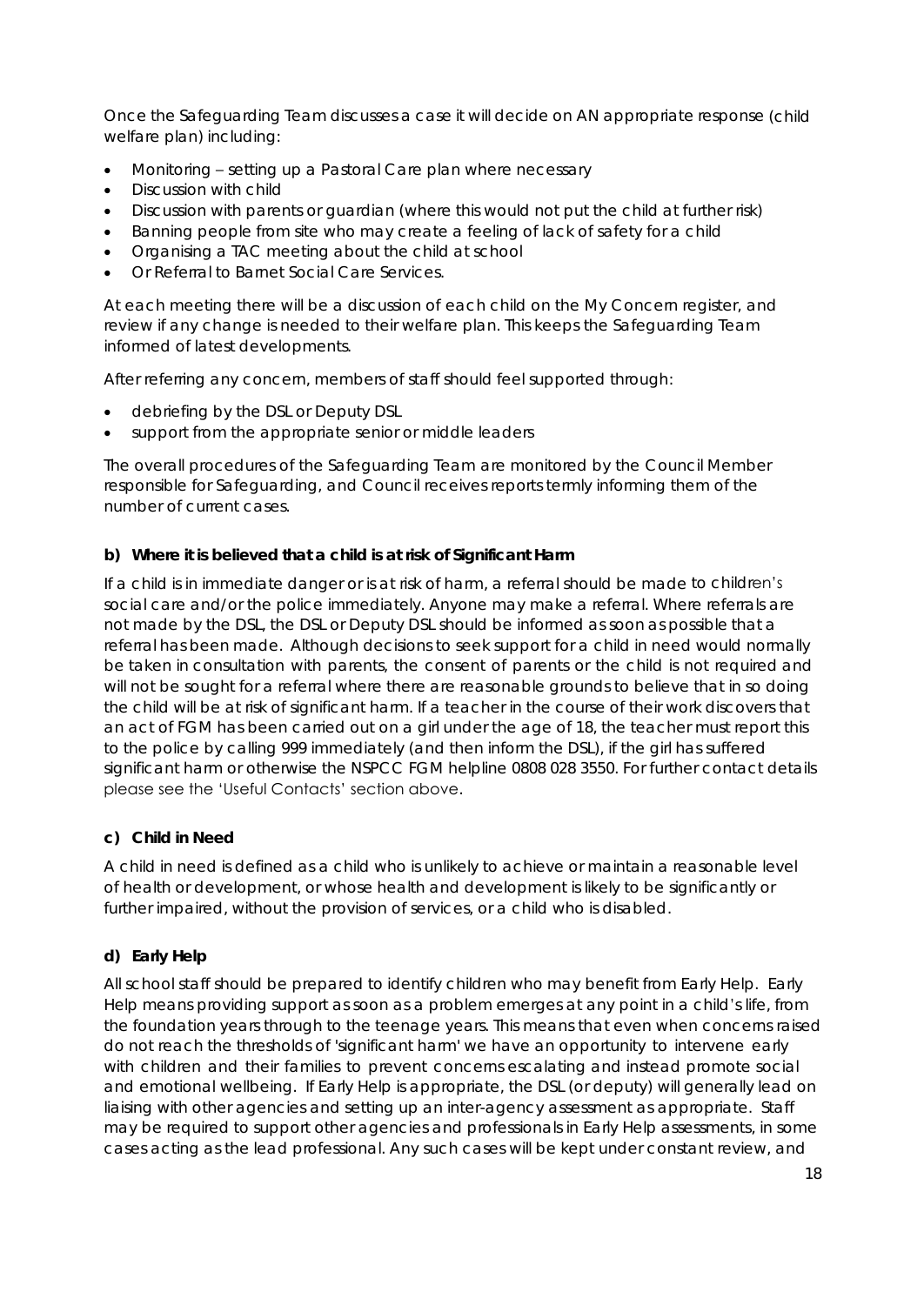consideration given to a referral to children's social care for assessment for statutory services if the child's situation does not appear to be improving or is getting worse.

Any child may benefit from Early Help, but staff should look for potential need for Early Help in a child who:

- Is disabled, has special needs
- Has special education needs
- Is a young carer
- Is showing signs of being drawn into anti-social or criminal behavior including gangs
- Is frequently missing/goes missing from home
- Is misusing drugs or alcohol themselves
- Is at risk of modern slavery, trafficking or exploitation
- Is in a family which presents challenges for the child such as substance abuse, adult mental health problems or domestic abuse
- Has returned home to their family from care
- Is showing early signs of abuse or neglect
- Is at risk of being radicalized or exploited
- Is a privately fostered child

### <span id="page-18-0"></span>**e) Where a child is in need of Additional Support**

Should a child be in need of additional support from one or more agencies the school will keep in close touch with such agencies, assist with interagency assessment using local processes, including the use of the Common Assessment Framework (CAF) and Team around the Child (TAC) approaches. The DSL or the relevant Deputy DSL will attend any relevant meetings and will follow agreed procedures.

To help make decisions on the child's level of need and the appropriate services to refer to for service, the school will refer to Barnet's thresholds and eligibility criteria. Referral for early help services will be made by way of an e- CAF referral to Barnet's MASH Team (or the relevant local authority where the child resides) for children with low level help needs who may need extra services to help them achieve good outcomes.

### <span id="page-18-1"></span>**f) SEND Children**

### *Please see the SEND policy.*

Children with special educational needs (SEND) and disabilities can be more prone to peer group isolation than other children. To address these challenges KAS offers extra pastoral support for children with SEN and disabilities**.** 

### <span id="page-18-2"></span>**g) Mental Health**

*Please refer to the Mental Health, Wellbeing and Emotional Health Policy.* 

The school acknowledges that it has an important role to play in supporting the mental health and wellbeing of pupils.

Mental health problems can, in some cases, be an indicator that a child has suffered or is at risk of suffering abuse, neglect or exploitation.

Through our Team Around the Child Meetings and Pastoral Support Plans the Heads of Year are able to swiftly identify children who would benefit from additional support. The school recognizes that only appropriately trained professionals should attempt to make a diagnosis of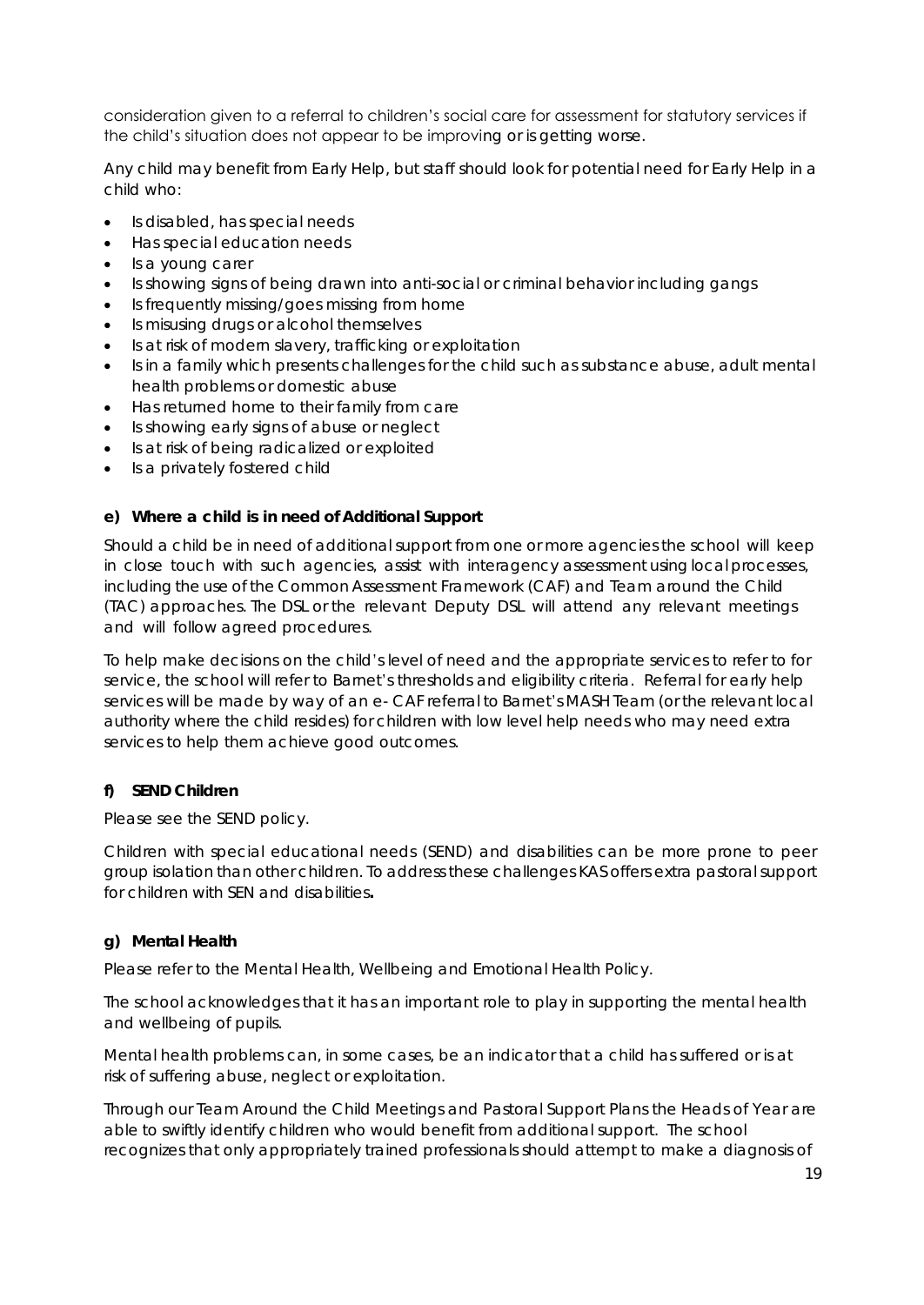mental health problems and will liaise with the Working Together to Safeguard Children partners.

### <span id="page-19-0"></span>**h) Where a child is missing from Education**

*Please refer to the Attendance Policy (including Children Missing Education) for further information.*

All children are entitled to a full time education which is suitable for their age, ability, aptitude and any special educational needs they may have. Going missing from education is a potential indicator of abuse or neglect and such children are at risk of being victims of harm, exploitation or radicalization. It may also indicate mental health problems or risk of substance abuse. Staff must report to the DSL and deputies any unexplained absences, any regular pattern or absences, any agreed absences that are prolonged and any indication that a pupil/family have a planned absence in term time that has not been approved by the school. The school will hold at least two contact numbers for the child. The Head and DSL will discuss such absences with Barnet Social Care Services.

In addition, the following circumstances will also be reported to the local authority where the child lives:

- Ten days of unauthorised absence (other than for reasons of sickness or leave of absence).
- Failure to attend school regularly (see KCSIE).
- If a child has been taken out of school to be home educated.
- If a child has been certified as medically unfit to attend.
- If a child is in custody for more than four months, or has been permanently excluded.

This duty arises as soon as the grounds above are met and in any event before deleting a child's name from the admission register.

In the case, of a child leaving the school when the next school is not known; the circumstance will be reported as soon as possible to the Local Authority in which the pupil lives.

For more details, staff are directed to the London Safeguarding Children Partnership's Board procedures, a copy of which is available at the London Safeguarding Children Partnership website [\(www.londonscb.gov.uk\)](http://www.londonscb.gov.uk/).

### **i) Child abduction and community safety incidents**

Child abduction is the unauthorised removal or retention of a minor from a parent or anyone with legal responsibility for the child. Child abduction can be committed by parents or other family members; by people known but not related to the victim (such as neighbours, friends, and acquaintances); and by strangers.

Other community safety incidents in the vicinity of a school can raise concerns amongst children and parents, for example, people loitering nearby or unknown adults engaging children in conversation.

As children get older and are granted more independence (for example, as they start walking to school on their own) it is important they are given practical advice on how to keep themselves safe. Many schools provide outdoor-safety lessons run by teachers or by local police staff.

It is important that lessons focus on building children's confidence and abilities rather than simply warning them about all strangers. Further information is available at: [www.actionagainstabduction.org](https://eur02.safelinks.protection.outlook.com/?url=http%3A%2F%2Fwww.actionagainstabduction.org%2F&data=04%7C01%7Ccarolinea%40kingalfred.org.uk%7C984c57e70a5a4486e78b08da0b87bda9%7Ccd233433b4c14a6494b22d5d026c6757%7C0%7C0%7C637834974871658555%7CUnknown%7CTWFpbGZsb3d8eyJWIjoiMC4wLjAwMDAiLCJQIjoiV2luMzIiLCJBTiI6Ik1haWwiLCJXVCI6Mn0%3D%7C3000&sdata=PBooYrA%2FrQ5y%2B4Phsn0vXWLXmRLPrgpjKkstOcP6OxU%3D&reserved=0) and [www.clevernevergoes.org.](http://www.clevernevergoes.org./)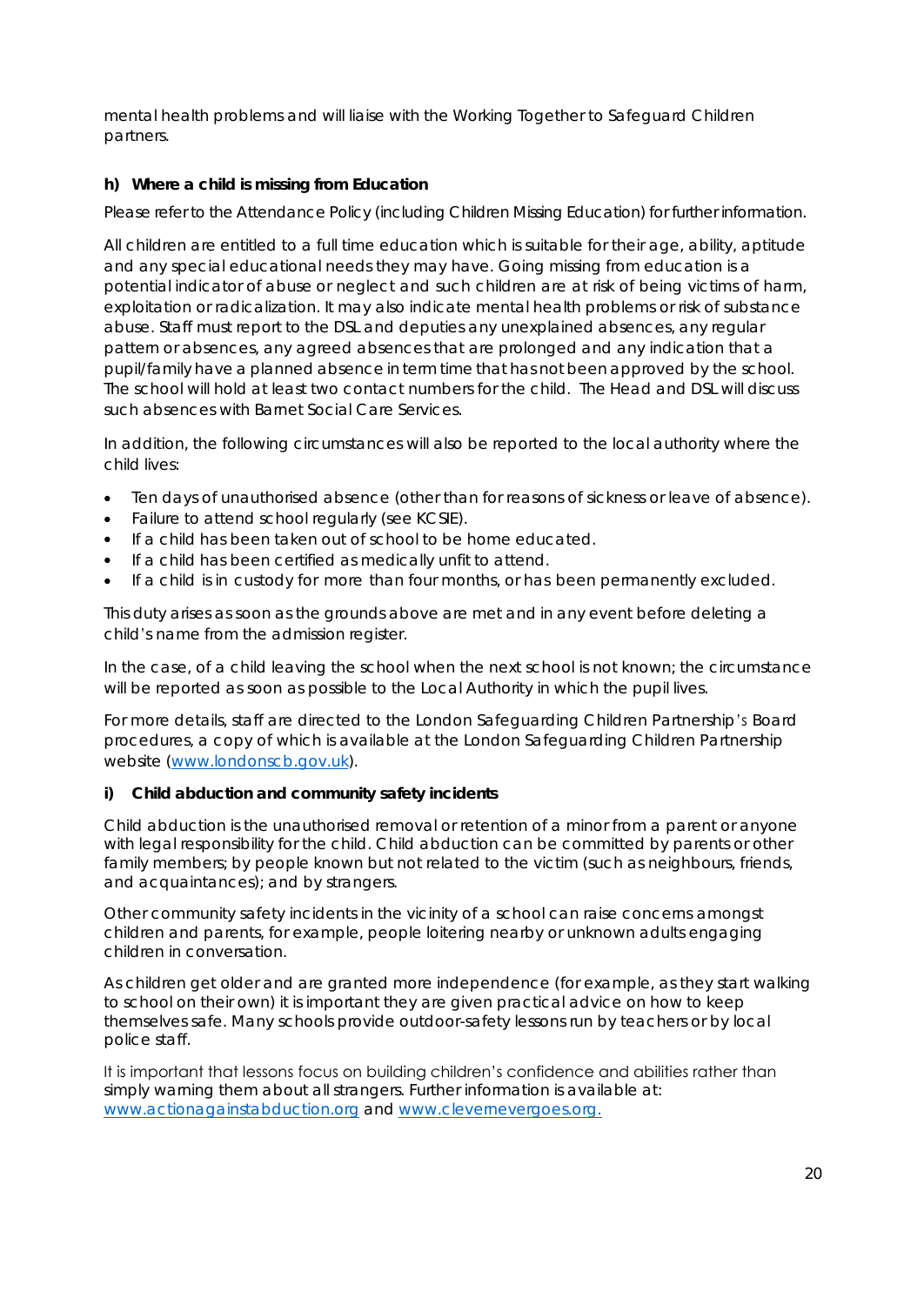### **j) Children and the court system**

Children are sometimes required to give evidence in criminal courts, either for crimes committed against them or for crimes they have witnessed. There are two age appropriate guides to support children 5-11 year olds and 12-17 year olds available on the gov.uk website.

The guides explain each step of the process and support and special measures that are available. There are diagrams illustrating the courtroom structure and the use of video links is explained.

Making child arrangements via the family courts following separation can be stressful and entrench conflict in families. This can be stressful for children. The Ministry of Justice has launched an online child arrangements information tool with clear and concise information on the dispute resolution service. The School may refer some parents and carers to this service where appropriate.

### <span id="page-20-0"></span>**5. SAFEGUARDING ISSUES**

*Please see Appendix 2 on Indicators of Abuse incl. FGM & Child Sexual Exploitation.*

All school staff should be aware that abuse, neglect and safeguarding issues are rarely standalone events that can be covered by one definition or label. In most cases, multiple issues will overlap one another.

All staff should be aware that safeguarding incidents and/or behaviours can be associated with factors outside the school and can occur between children outside of these environments. Staff should consider whether children are at risk of abuse or exploitation in situations outside their families. Extra-familial harms take a variety of forms and children can be vulnerable to multiple harms including (but not limited to) sexual exploitation, criminal exploitation and serious youth violence.

All staff should have an awareness of safeguarding issues that can put children at risk of harm. Behaviours linked to issues such as drug taking and/or alcohol misues, deliberately missing education and consensual and non-consensual sharing of nude and semi nude images and/or videos can be signs that children are at risk. Consensual image sharing – especially between older children of the same age may require a different response. It may not be abusive, but children still need to know it is illegal, whilst non-consensual Is illegal and abusive.

The NSPCC website regularly updates its information on child abuse and is a useful resource for all staff in raising awareness of potential indicators of a child protection concern. *See http:[//www.nspcc.org.uk/preventing-abuse/child-abuse-and](http://www.nspcc.org.uk/preventing-abuse/child-abuse-and) neglect/.*

Abuse is a form of maltreatment of a child. Somebody may abuse or neglect a child by inflicting harm, or by failing to act to prevent harm. They may be abused in a family or in an institutional or community setting by those known to them or, more rarely, by others (eg. via the internet). Abuse can take place wholly online, or technology may be used to facilitate offline abuse. They may be abused by an adult or adults or another child or children.

### **Physical Abuse**

A form of abuse which may involve hitting, shaking, throwing, poisoning, burning or scalding, drowning suffocating or otherwise causing physical harm to a child. Physical harm may also be caused when a parent or carer fabricates the symptoms of, or deliberately induces, illness in a child.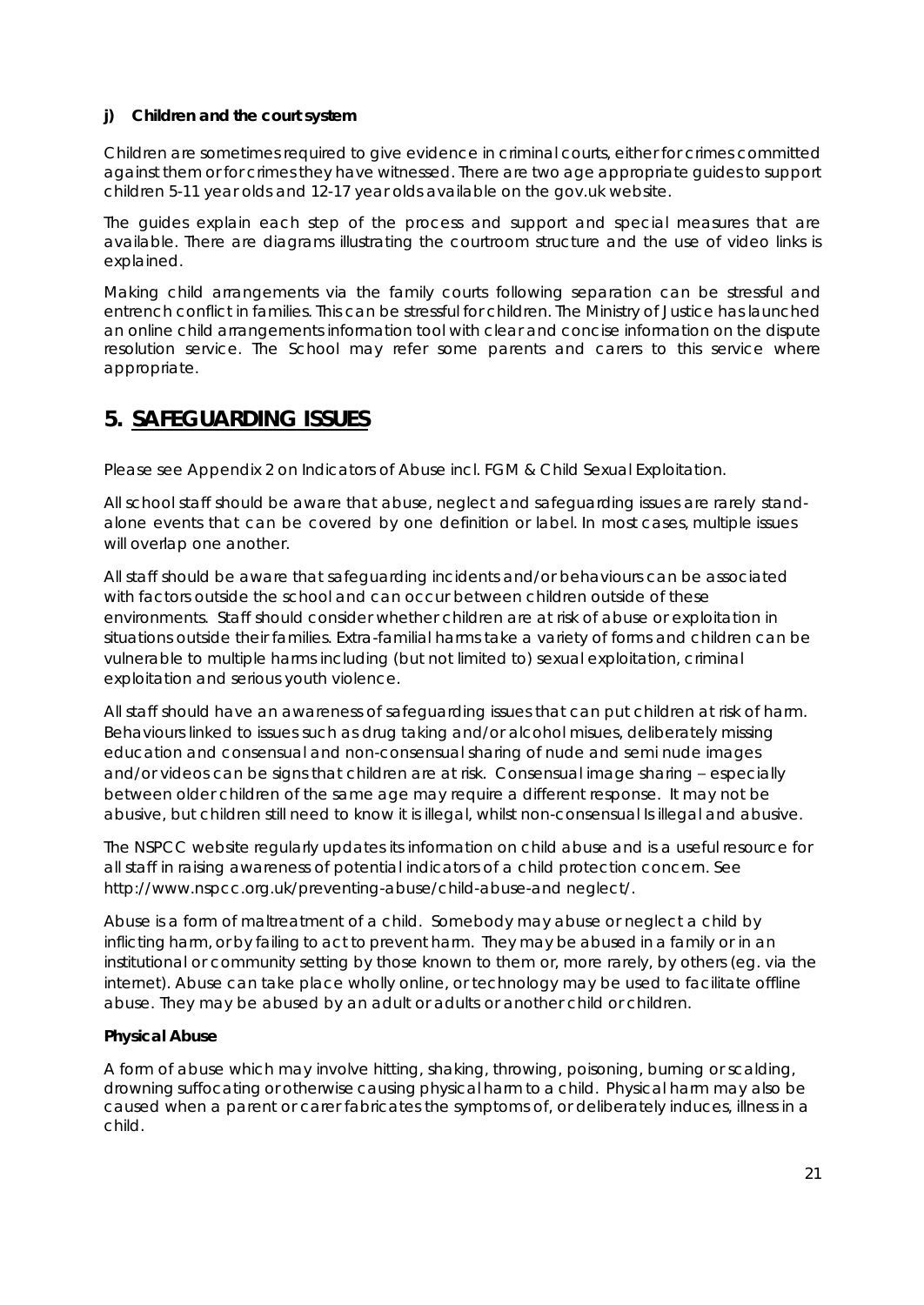#### **Sexual Abuse**

Involves forcing or enticing a child or young person to take part in sexual activities not necessarily involving a high level of violence, whether or not the child is aware of what is happening. The activities may involve physical contact, including assault by penetration (for example rape or oral sex) or non-penetrative acts such as masturbation, kissing, rubbing and touching outside of clothing. They may also include non-contact activities, such as involving children in looking at, or in the production of sexual images, watching sexual activities, encouraging children to behave in sexually inappropriate ways, or grooming a child in preparation for abuse (including via the internet). Sexual abuse is not solely perpetrated by adult males. Women can also commit acts of sexual abuse. The sexual abuse of children by other children is a specific safeguarding issue in Education – *please see the Peer on Peer Abuse policy.* 

### **Neglect**

The persistent failure to meet a child's basic physical and/or psychological needs, likely to result in serious impairment of the child's health or development. Neglect may occur during pregnancy as a result of maternal substance abuse. Once a child is born, neglect may involve a parent failing to: provide adequate food, clothing and shelter (including exclusion from home or abandonment); protect a child from physical and emotional harm or danger; ensure adequate supervision (including the use of inadequate care-givers); or ensure access to appropriate medical care or treatment. It may also include neglect of, or unresponsiveness to, a child's basic emotional needs.

### **Emotional Abuse**

The persistent emotional maltreatment of a child such as to cause severe and adverse effects on the child's emotional development. It may involve conveying to a child that they are worthless or unloved, inadequate, or valued only insofar as they meet the needs of another person. It may include not giving the child opportunities to express their views, deliberately silencing them or "making fun" of what they say or how they communicate. It may feature age or developmentally inappropriate expectations being imposed on children. These may include interactions that are beyond a child's developmental capability as well as overprotection and limitation of exploration and learning, or preventing the child from participating in normal social interaction. It may involve seeing or hearing the ill-treatment of another. It may involve serious bullying (including cyberbullying), causing children frequently to feel frightened or in danger, or the exploitation or corruption of children. Some level of emotional abuse is involved in all types of maltreatment of a child, although it may occur alone. Please be alert to the possibility that a student may be being abused by another student at the school. Where the suspected abuse is by another child/young person, both children (i.e. suspected abuser and abused) must be referred.

<span id="page-21-0"></span>**Peer on Peer Abuse and/or Sexual Violence and Sexual Harassment between children.** 

### *Please refer to Appendix 3.*

King Alfred School believes that the issue of Child on Child Abuses and Sexual Violence and Sexual Harassment between children is of the utmost importance and has a zero tolerance approach to abuse. As such we have written a stand alone Child On Child Abuse Policy. Please read this policy for further information and procedures to deal with Peer on Peer Abuse and Sexual Violence and Sexual Harassment between children..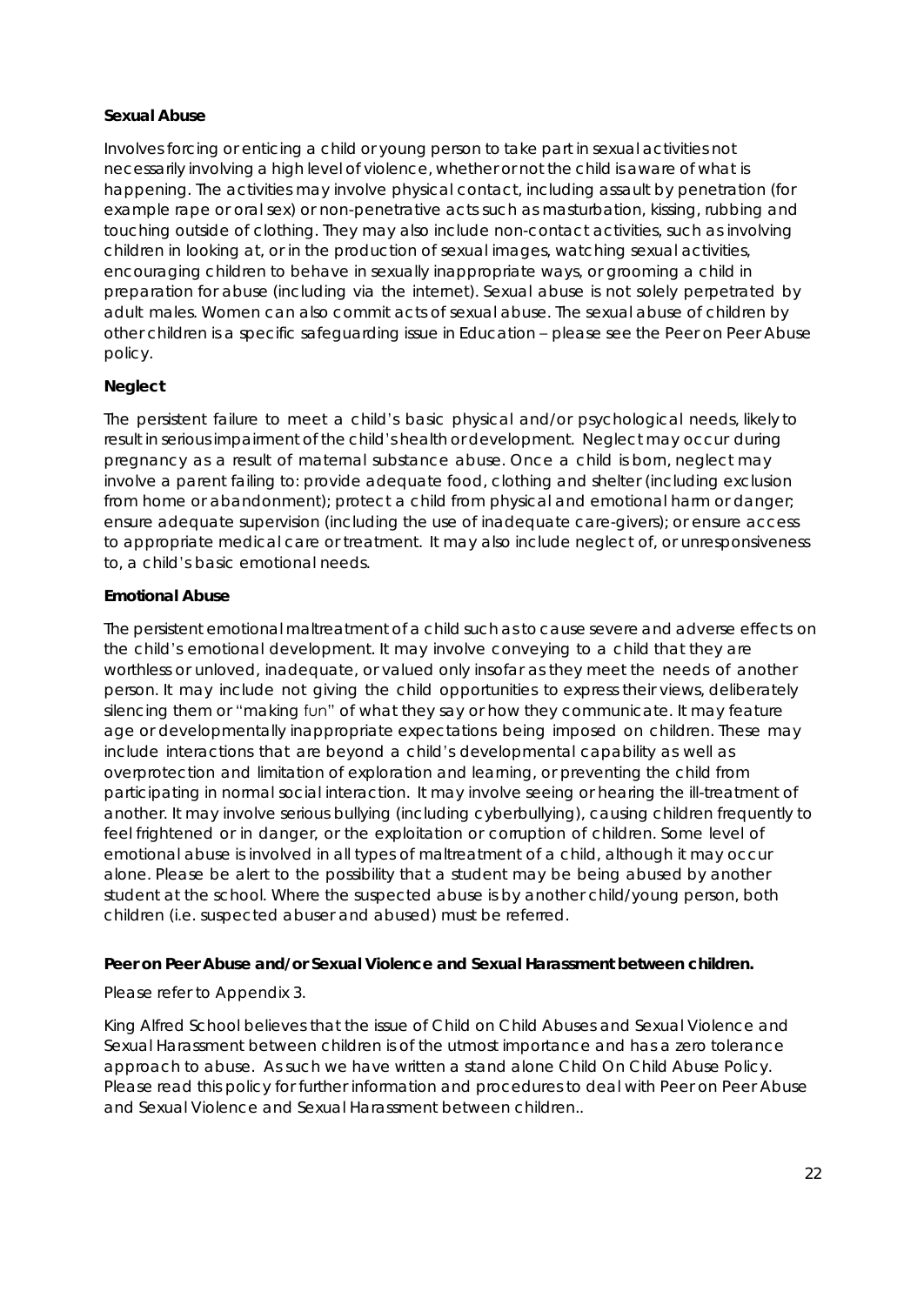All staff should be aware that children can abuse other children physically and sexually, and that it can happen both inside and outside of school or online. It is important that all staff recognise the indicators and signs of peer on peer abuse and how to identify it and respond to reports.

All staff should understand that even if there are no reports in school it does not mean that it is not happening. It may be the case that it is just not being reported. As such it is important that if staff have ANY concerns regarding peer on peer abuse they should speak to the DSL or a member of SLT

It is essential that all staff understand the importance of challenging inappropriate behaviours between peers, many of which are listed below, that are actually abusive in nature. Downplaying certain behaviours, for example dismissing sexual harassment as banter or having a laugh, part of growing up or boys will be boys, can lead to a culture of unacceptable behaviours, an unsafe environment for children and in worst case scenarios a culture that normalises abuse leading to children accepting it as normal and not coming forward to report it.

Peer on Peer abuse is most likely to include, but may not be limited to:

- Bullying (including cyberbullying, prejudice based and discriminatory bullying)
- Abuse in intimate personal relationships between peers
- Physical abuse such as hitting, kicking, shaking, biting, hair pulling or otherwise causing physical harm (this may include an online element which facilitates, threatens and/or encourages physical abuse)
- Sexual violence, such as rape, assault by penetration and sexual assault (this may include an online element which facilitates, threatens and/or encourages sexual violence).
- Sexual harassment such as sexual comments, remarks, jokes and online sexual harassment, which may be standalone or part of a broader pattern of abuse.
- Causing someone to engage in sexual activity without consent, such as forcing someone to strip, touch themselves sexually , or to engage in sexual activity with a third party.
- Consensual and non-consensual sharing of nudes and semi nudes images or videos (also known as sexting and youth produced sexual imagery).
- Upskirting, which typically involves taking a picture under a persons clothing without their permission, with the intention of viewing their genitals or buttocks to obtain sexual gratification or cause the victim humiliation, distress or alarm.
- Initiation/hazing type violence and rituals (this could include activities involving harassment, abuse or humiliation used as a way of initiating a person into a group (and may also include an online element).

Any allegation should immediately be reported to the Head or DSL or Deputy DSL. As with any other allegation, suspension for an alleged abuser will not be automatic, but will be considered if a pupil is deemed to pose a risk to other children in the school and will take legal thresholds into consideration.

**Special educational needs and/or disabilities (SEND), or pupils with certain health conditions**

Pupils with SEND or certain health conditions can face additional safeguarding challenges. These children may not outwardly show signs of abuse and/or may have difficulties in communication about abuse or neglect, or bullying.

These can include:

• assumptions that indicators of possible abuse such as behaviour, mood and injury relate to the child's condition without further exploration;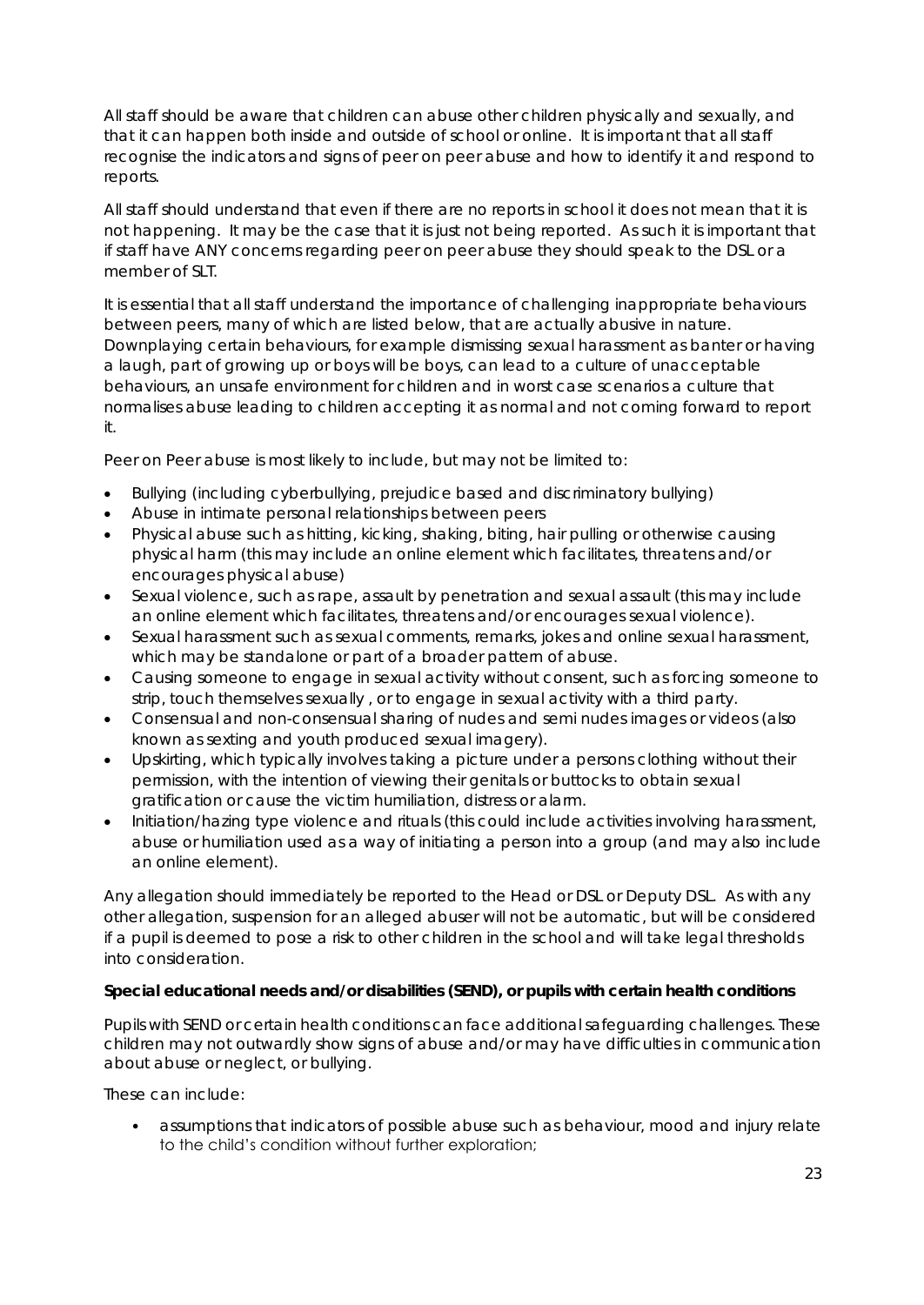- the potential for children with SEND or certain health conditions being disproportionally impacted by behaviours such as peer group isolation or bullying (including prejudicebased bullying), without outwardly showing any signs; and
- communication barriers and difficulties in managing or reporting these challenges.

Staff will support such pupils in expressing any concerns they may have and will be particularly vigilant to any signs or indicators of abuse, discussing this with the DSL as appropriate.

### **Domestic Abuse/Violence**

Children and young people who witness domestic violence are vulnerable and it can cause significant harm in terms of their emotional and behavioural development. It can impact a child when they witness it at home and/or suffer it in an intimate personal relationship. In some cases a child may blame themselves for the abuse or may have left the family home as a result.

Domestic Abuse/Violence is any incident or pattern of incidents of controlling, coercive, threatening behaviour, violence or abuse between those aged 16 or over who are, or have been intimate partners or family members regardless of gender or sexuality. The abuse can encompass, but is not limited to: psychological, physical, sexual, financial and emotional.

Types of domestic abuse include intimate partner violence, abuse by family members, teenage relationship abuse and child/adolescent to parent violence and abuse. Anyone can be a victim regardless of gender, age, ethnicity, socio-economic status, sexuality or background and can take place inside or outside of the home. Young people can also experience domestic abuse within their own intimate relationships. This form of peer on peer abuse is sometimes referred to a "teenage relationship abuse".

Staff should discuss concerns with the DSL or deputy DSL. Any decision about what degree of concern is appropriate should include consideration about everyone in the child's household – particularly young children. If there are concerns, the DSL will consult with the local authority MASH team.

### **Child Sexual Exploitation (CSE), Child Criminal Exploitation (CCE) including County Lines**

Both CSE and CCE are forms of abuse and both occur where an individual or group takes advantage of an imbalance in power to coerce, manipulate or deceive a child into sexual or criminal activity.

CSE in particular is a form of child sexual abuse which may involve physical contact including assault by penetration or non-penetrative acts and it may include non-contact activities such as involving children in the production of sexual images, forcing children to look at sexual images or watch sexual activities, encouraging children to behave in a sexuall inappropriate way or grooming a child in preparation for abuse including via the internet.

Whilst age may be the most obvious, this power imbalance can also be due to a range of other factors including gender, sexual identity, cognitive ability, physical strength, status and access to economic or other resources. In some cases, the abuse will be in exchange for something the victim needs or wants and/or will be to the financial benefit or other advantage (such as increased status) of the perpetrator or facilitator. The abuse can be perpetrated by individuals or groups, males or females, and children or adults. The abuse can be a one-off occurrence or a series of incidents over time, and range from opportunistic to complex organized abuse. It can involve force and/or enticement-based methods of compliance and may, or may not, be accompanied by violence or threats of violence. Victims can be exploited even when activity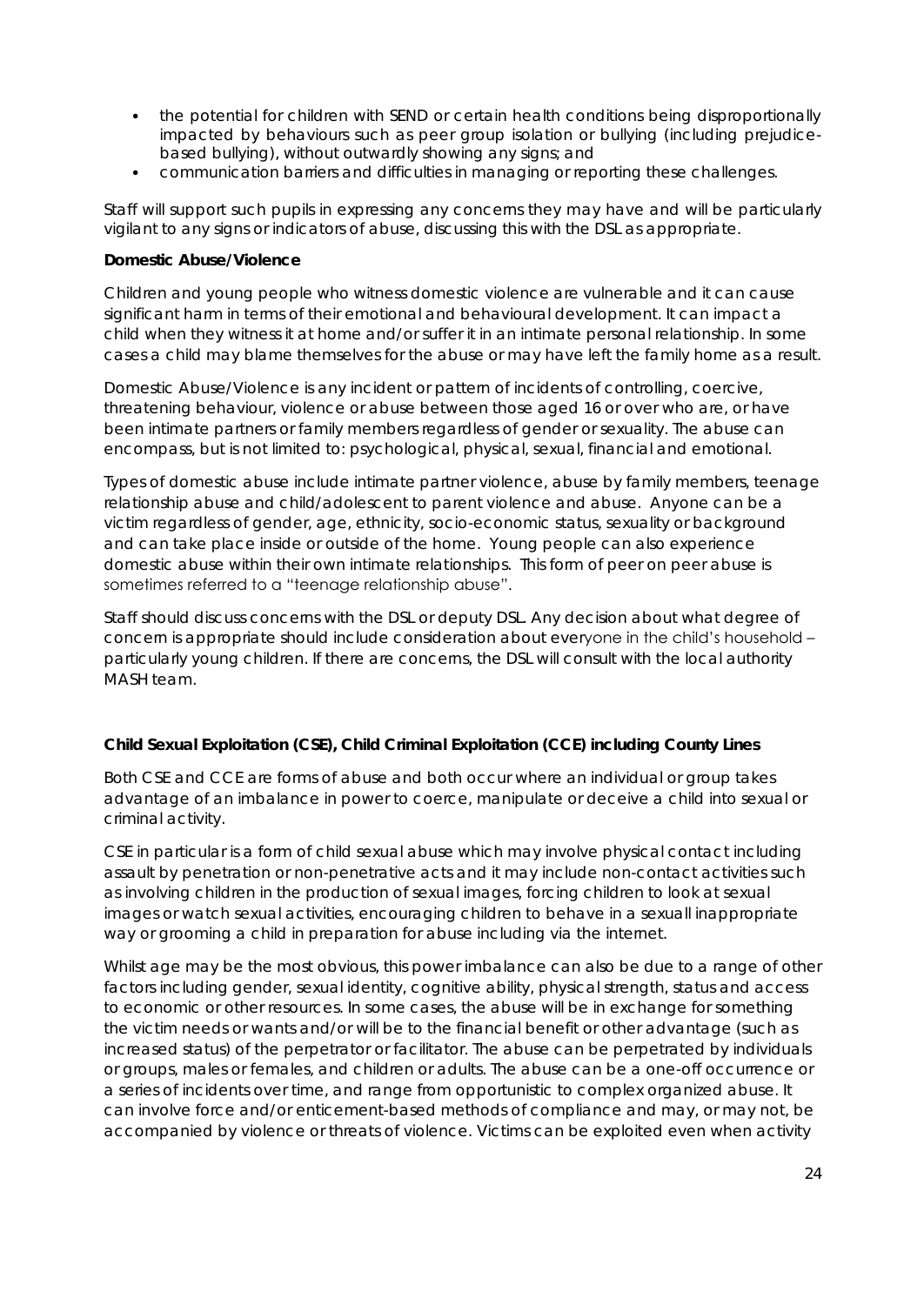appears consensual and it should be noted exploitation as well as being physical can be facilitated and/or take place online.

CSE can occur over time or be a one-off occurrence and may happen without the child's immediate knowledge – e.g. through sharing videos or images of them on social media. It can affect any child who has been coerced into engaging in sexual activities and can include 16 and 17 year olds who can legally consent to have sex. Some children may not realise that they are being exploited e.g they believe they are in a genuine romantic relationship.

County Lines is the Criminal exploitation of children and is geographically widespread. Drug networks, or gangs groom and exploit children and young people to carry drugs and money from urban areas to suburban and rural areas, market and seaside towns. Key to identifying involvement are missing episodes, when the victim may have been trafficked for the purpose of transporting drugs.

### **Serious Violence**

Indicators that children may be at risk from, or are involved with Serious Violent Crime may include absence from school, a change in friendships or relationships with older individuals or groups, a significant decline in performance, signs of self-harm or a significant change in wellbeing, or signs of assault or unexplained injuries. Unexplained gifts or new possessions could also indicate that children have been approached by, or are involved with, individuals associated with criminal networks or gangs. These children may be at risk of Child Criminal Exploitation.

All staff are made aware of the range of risk factors which increase the likelihood of involvement in serious violence, such as being male, having been frequently absent or permanently excluded from school, having experience child maltreatment and having been involved in offending, such as theft or robbery.

### **Mental Health/Physical Health**

Staff must report to the DSL any observation of deterioration of a child's health, either mental or physical. This includes known medical conditions, such as asthma, but staff must also be alert to symptoms of mental ill-health, such as eating disorders or self- harming, low mood, excessive tiredness, school refusing. Mental Health problems can, in some cases, be an indicator that a child has suffered or is at risk of suffering abuse or neglect or exploitation.

Only appropriately trained professionals should attempt to make a diagnosis of a mental health problem, but staff are well placed to observe children day-to-day and identify those whose behaviour suggests that they may be experiencing a mental health problem or risk developing one. The school will work with external agencies to help identify children in need of extra mental health support.

Where children have suffered abuse and neglect, or other potentially traumatic adverse childhood experiences, this can have a lasting impact throughout childhood, adolescence and into adulthood. It is key that staff are aware of how these children's experiences, can impact on their mental health, behaviour and education.

**Modern Slavery and the National Referral Mechanism**

Modern Slavery encompasses human trafficking and slavery, servitude and forced or compulsory labour. Exploitation can take many forms, including sexual exploitation, forced labour, slavery, servitude, forced criminality and the removal of organs.

**Cybercrime**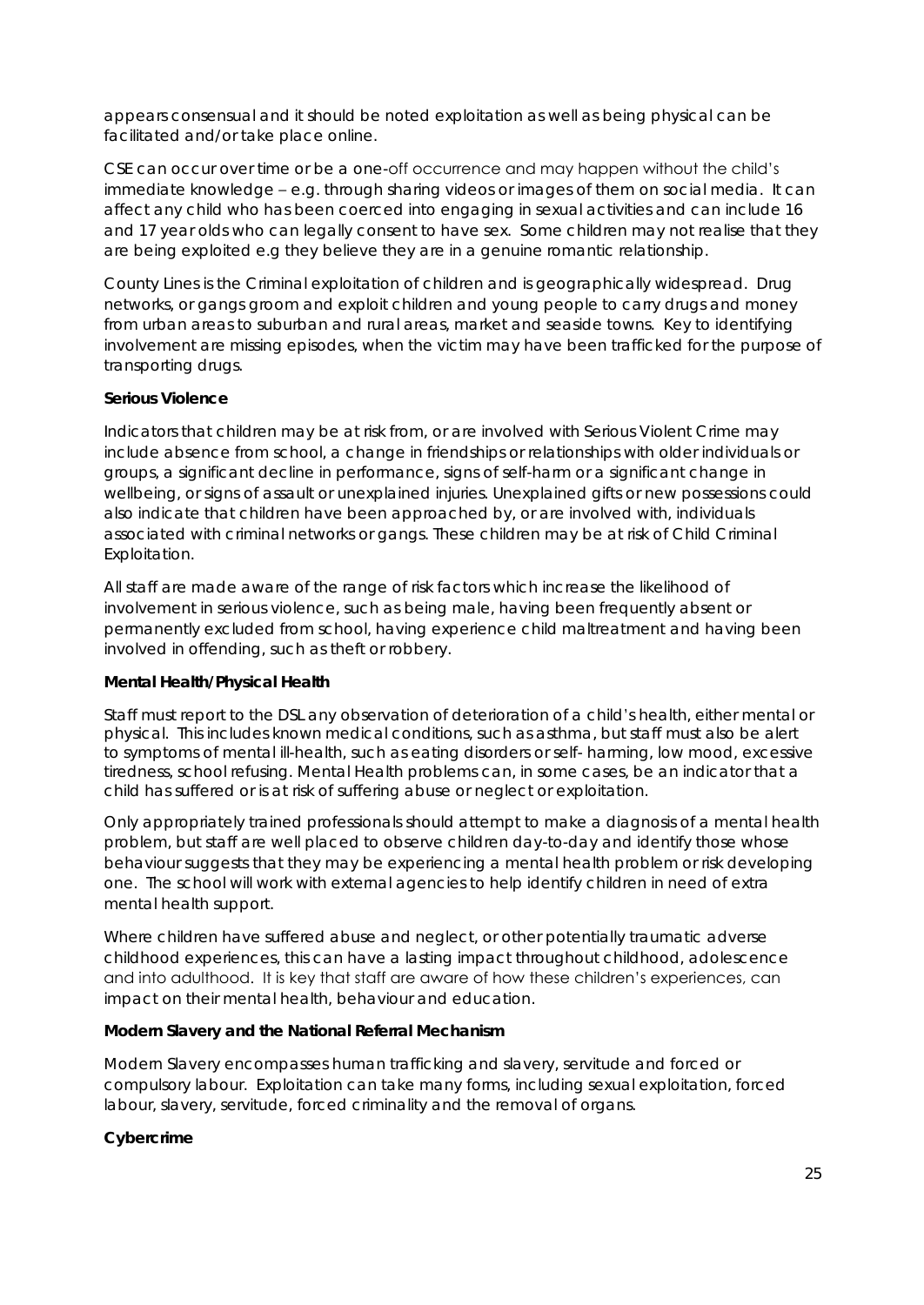Cybercrime is a criminal activity committed using computers and/or the internet. Crimes include:

- Unauthorised access to computers (illegal hacking), accessing a schools computer network to look for test paper answers or to change grades.
- Denial of Service (Dos or DDoS) attacks or "booting". These are attempts to make a computer, network or website unavailable by overwhelming it with internet traffic from multiple sources
- Making, supplying or obtaining malware such as viruses, spyware, ransomware, botnets and Remote Access Trojans with the intent to commit further offence.

Children with particular skill and interest in computing and technology may inadvertently or deliberately stray into cyber-dependent crime.

**So Called Honour Based Abuse (HBA) incl. FGM**

So-called Honour based abuse (HBA) encompasses crimes which have been committed to protect or defend the honour of the family and/or the community, including FGM, forced marriage and practices such as breast ironing. All forms of so called HBA are abuse (regardless of the motivation) and should be handled and escalated as such. If in any doubt, staff should speak to the DSL. Professional curiosity is vital, and all staff need to be alert to the possibility of a child being at risk of HBA, or already having suffered HBA. Indicators should not be viewed in isolation – they all inter-relate.

Forcing a person into marriage is a crime in England and Wales. Forced marriage is one entered into without the full consent of one or both parties and where violence, threats or any other form of coercion is used to cause a person to enter into a marriage. Threats can be physical, emotional or psychological and schools can play an important role in safeguarding children from forced marriage.

The school acknowledges that it has now been mandatory since October 2015, that teachers report to the police cases where they discover that an act of FGM appears to have been carried out on a girl under the age of 18. Unless the teacher has good reason not to, they should still consider and discuss such a case with the school's DSL and involve children's social care as appropriate. It is therefore essential that all staff are aware of FGM practices and the need to look for signs, symptoms and other indicators of FGM.

**Pupils at Risk of Radicalisation**

### *Please refer to the Preventing Radicalisation Policy.*

The school assesses the risk and likelihood of pupils being drawn into terrorism or extremism. If it appears that a pupil is at risk of radicalisation, or displays any indication that they have been exposed to extremism, the DSL must be informed immediately. The DSL will consider the level of risk to identify the most appropriate referral, which could include Channel (Anti-Terrorism) or Barnet MASH. Normal referral processes are available when there are concerns about children who may be at risk of being drawn into terrorism.

Although decisions to seek support for a child in need, including when there are concerns relating to radicalisation, would normally be taken in consultation with parents and pupils, their consent is not required for a referral when there are reasonable grounds to believe that a child is at risk of significant harm.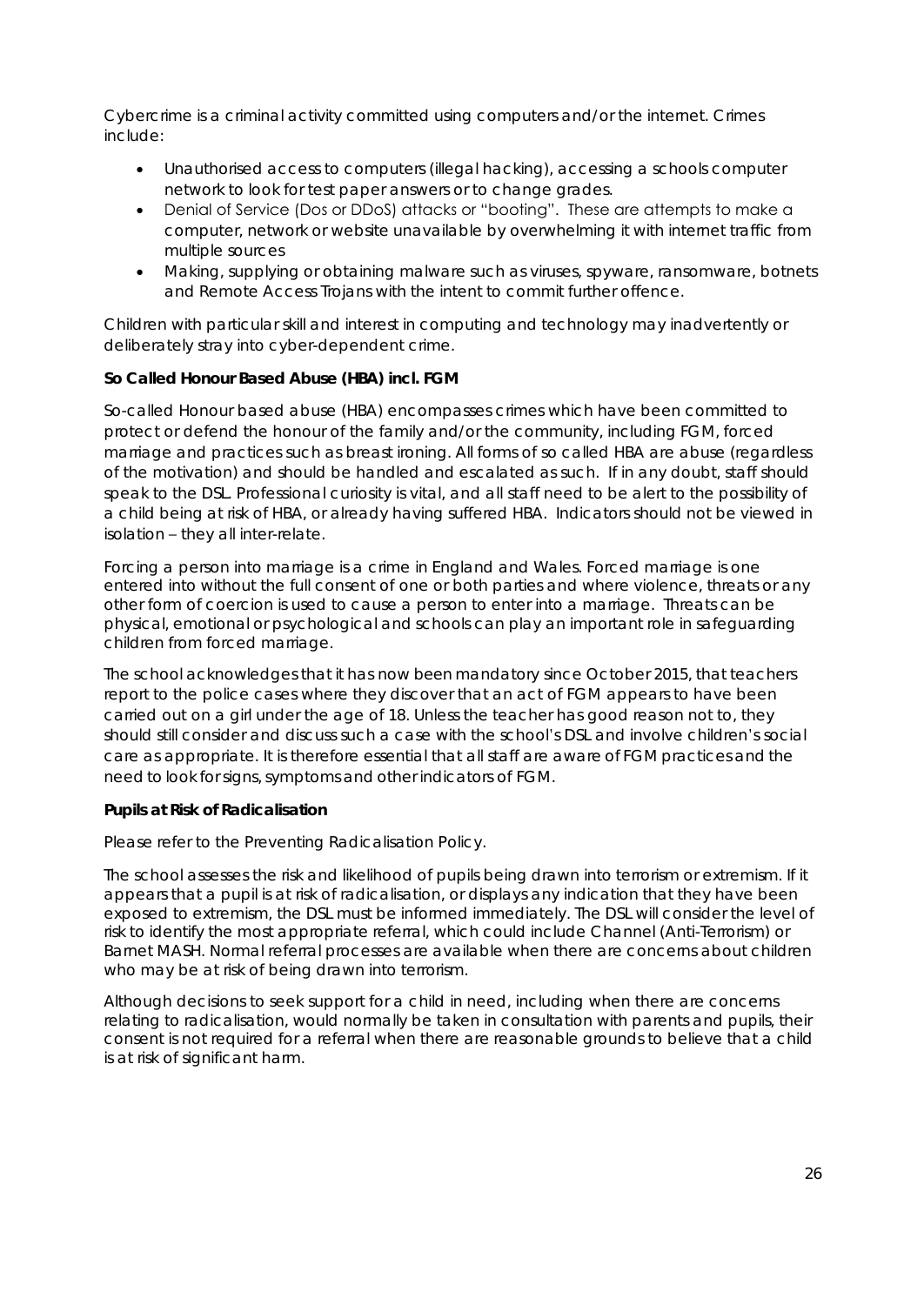# <span id="page-26-0"></span>**6. CONFIDENTIALITY AND INFORMATION SHARING**

*The Data Protection Act 2018 and GDPR do not prevent the sharing of information for the purposes of keeping children safe. Fears about sharing information must not be allowed to stand in the way of the need to safeguarding and promote the welfare and protect the safety of children.*

Information sharing is vital in identifying and tackling all forms of abuse and neglect, and in promoting children's welfare, including their educational outcomes. The school has clear powers to share, hold and use information for these purposes.

Staff will ensure confidentiality protocols are adhered to and information is shared appropriately. If in any doubt about confidentiality, staff will seek advice from the DSL or Deputy DSL or outside agency as required. KAS recognises that all matters relating to child protection are confidential, in the sense that they must not generally be discussed. The DSL will keep the Head informed of any concerns and the Head and DSL will decide if any information about a pupil should be disclosed to other members of staff. The DSL, and in their absence the Deputy DSL, must be informed immediately under the procedures below by the person suspecting abuse. The DSL will decide who else should be informed within the school.

The DSL or Deputy DSL will disclose any information about a pupil to other members of staff on a need to know basis only.

- All staff must be aware that they have a professional responsibility to share information with other agencies in order to safeguard children and that in making decisions about what to share the needs of the child are considered as paramount. The DSL holds up to date contact details of all the agencies involved with King Alfred pupils and in the case of a child who has suffered or is likely to suffer significant harm, the Social Care Services in the area where the pupil resides will be informed immediately where practicable, and in any event within 24 hours. All communications should be followed up in writing.
- In a situation where a child may be disclosing personal information that may pose a danger to the child or to others, the member of staff must not promise the child unconditional confidentiality, as this may ultimately not be in the interests of the child.
- We regard all information relating to individual child protection issues as confidential, and we treat this accordingly. We only pass information on to appropriate persons. We inform the child at all stages of who is involved, and what information we have given them. We do not promise the child confidentiality.
- It is extremely important that should any allegation be made against a member of staff, all staff within the School make every effort to maintain confidentiality and guard against unwanted publicity while such an allegation is being investigated or considered. In accordance with the Association of Chief Police Officers (ACPO) guidance the police will not normally provide any information to the press or media that might identify an individual who is under investigation, unless and until the person is charged with a criminal offence.
- In the event of an allegation against a member of staff or other adult working at the school, the School should take advice from the Local Authority Designated Officers (LADO), police and local authority social care services to agree the following:
	- o Who needs to know, and more importantly, exactly what information can be shared; (In deciding what information to disclose, careful consideration should be given to the provisions of the Data Protection Act 2018, the law of confidence and, where relevant, the Human Rights Act 1998).
	- o How to manage speculation, leaks and gossip and what information if any can be reasonably given to the wide community to reduce speculation.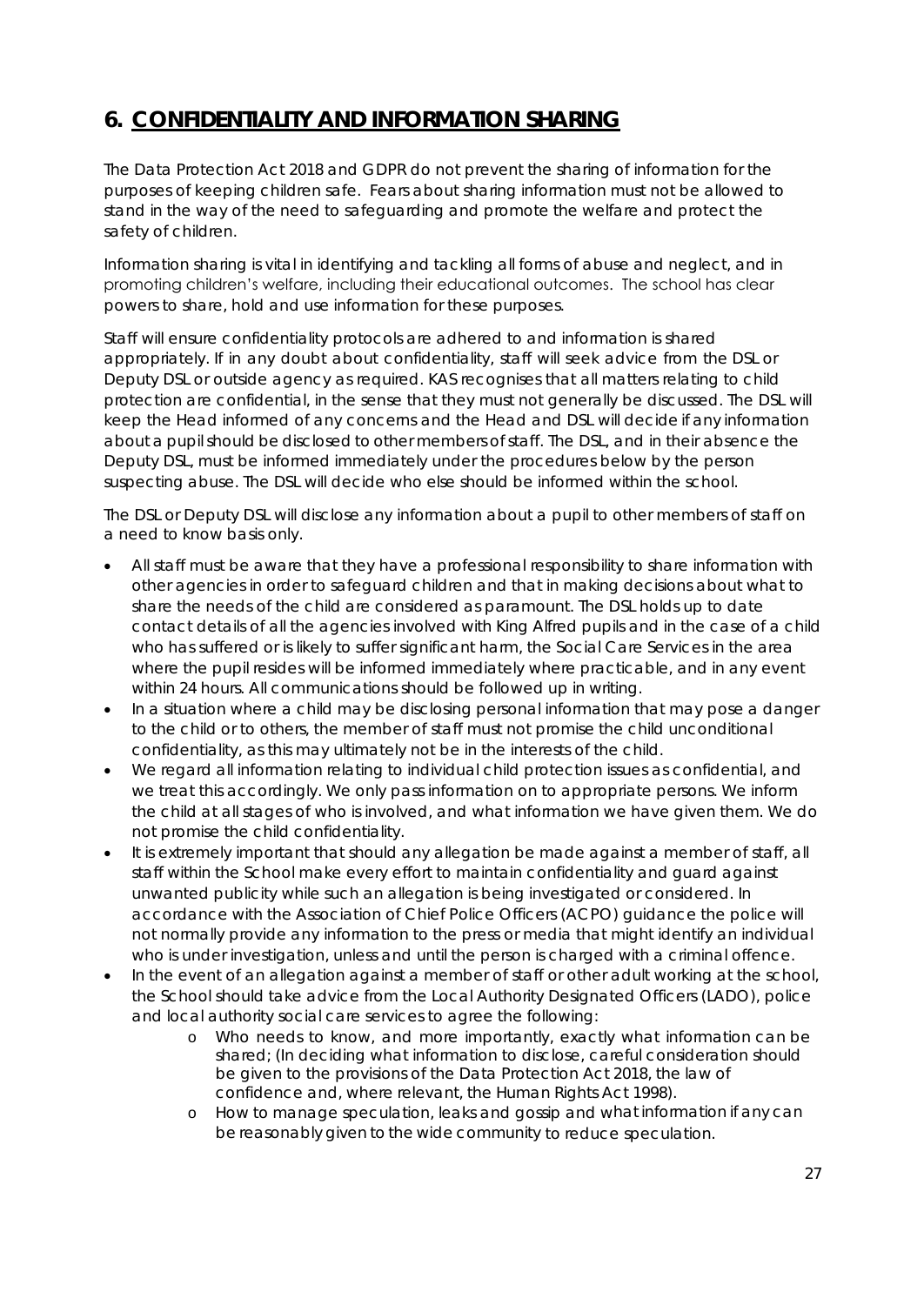# <span id="page-27-0"></span>**7. RECORD KEEPING**

All concerns, discussions and decisions made, and the reasons for those decisions are kept on My Concern and in pastoral notes.

The School will:

- Keep clear detailed records of concerns (on MyConcern about children (noting the date, event, decisions made and reasons for those decisions, and action taken), even where there is no need to refer the matter to MASH immediately;
- Include details of how the concern was followed up and resolved, decisions reached and the outcome;
- Ensure any paper records are kept secure, separate from the main pupil file, and in locked locations;
- Ensure all relevant safeguarding records including MyConcern records, are sent to the receiving school or establishment in a prompt and timely manner when a pupil moves school by the Designated Safeguarding Lead (DSL) (When there are serious case reviews in relation to cases where children have been seriously harmed, a common finding is that sharing information across agencies was not adequate).

# <span id="page-27-1"></span>**8. LIAISON WITH OTHER AGENCIES**

As mentioned, the school will work to develop effective links with relevant agencies and cooperate as required with their enquiries regarding safeguarding matters including attendance and written reports at initial case conferences, core groups and safeguarding review conferences.

In particular, the school will notify the relevant local authority Safeguarding Partnership if:

- It should have to exclude a pupil on the safeguarding register (whether fixed term or permanently)
- There is an unexplained absence of a pupil on the safeguarding register of more than two days duration from school (or one day following a weekend); or as agreed as part of any safeguarding or core group plan.

# <span id="page-27-2"></span>**9. INFORMING PARENTS**

Parents are made aware of the responsibilities of staff members with regard to safeguarding procedures through information provided on joining the school. A copy of the policy is also made available to parents (and prospective parents) via the School's website and on request and this is explained in annual communications to parents. We will always undertake to share our intention to refer a child to Social Services with their parents/carers unless to do so could put the child at greater risk of harm, or impede a criminal investigation. If in doubt, we will consult with the appropriate MASH Support Officer at Barnet Social Care Services. As mentioned above, referral to the LCSB does not require parental consent.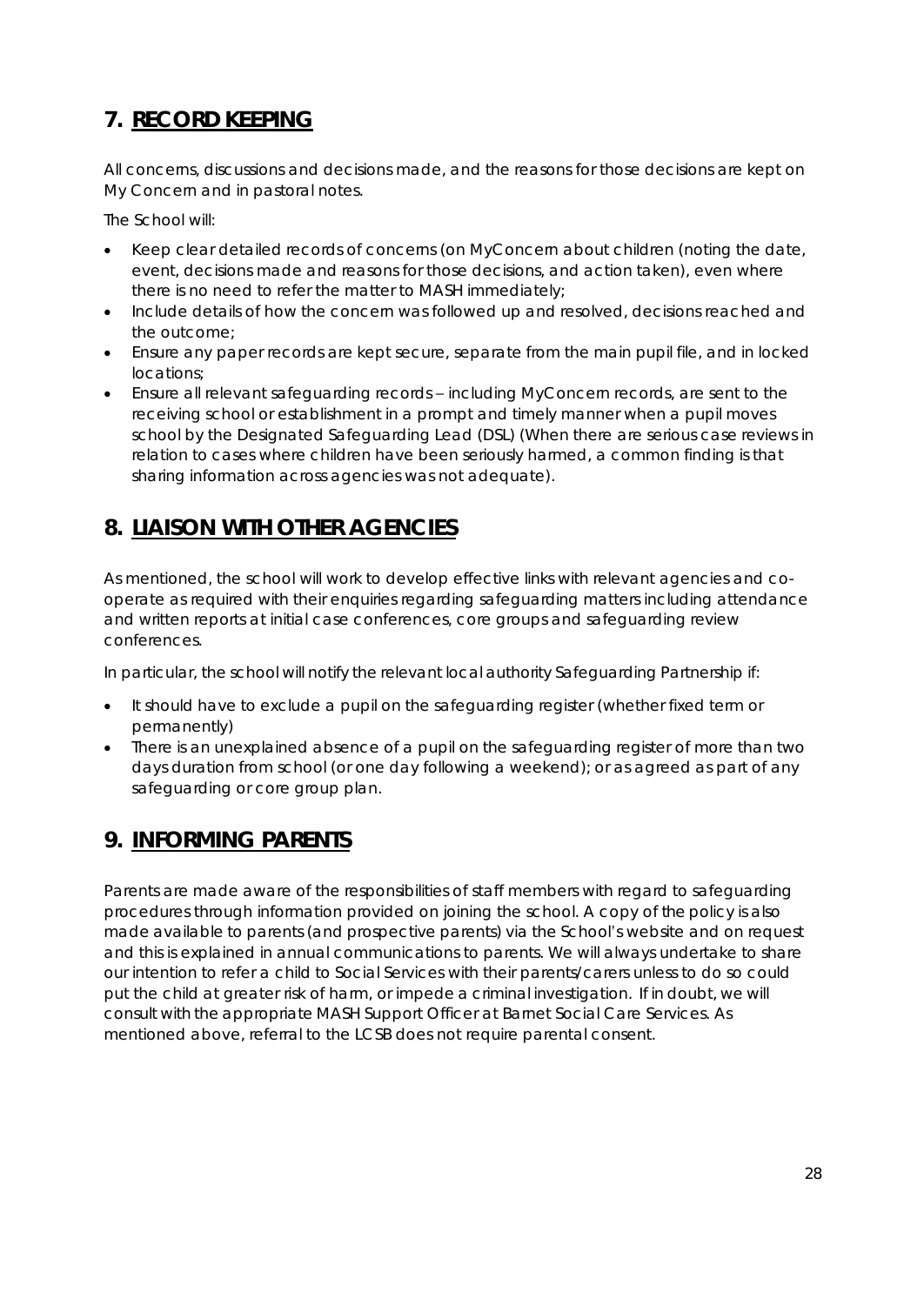# <span id="page-28-0"></span>**10. PREVENTING UNSUITABLE PEOPLE WORKING WITH CHILDREN**

### <span id="page-28-1"></span>**a) Recruitment**

We will ensure that we will follow safe recruitment practices by using appropriate selection and checking procedures (as defined in the latest DBS published information and KCSIE). This applies to all teaching staff, supply teachers, support staff, Council members and volunteers, including parent volunteers. When the school needs to use supply staff, procedures are followed to ensure that the agency used has also carried out the necessary checks.

- The school will operate safe recruitment practices. This will include following the DBS requirements in checking that applicants are registered with the authority and obtaining references and DBS checks as appropriate. It will also include carrying out additional safequarding checks for staff involved in early years or later years' childcare, or management of such provision, including checks for prohibition from teaching and prohibition from management in a school.
- In addition to the Head, at least two members of staff are also trained to the level required by the DfE in their most recent version of 'Keeping Children Safe in Education, also 'Working Together to Safeguard Children (2020)'.
- A number of staff at the school are trained in the use of Safer Recruitment Interviews which adds another layer of confidence when it comes to making appointments. All staff appointed at the school for any post are subject to this type of Safeguarding Interview.
- The school will ensure that all staff, supply staff and volunteers are aware of the need for maintaining appropriate and professional boundaries in their relationships with pupils and parents as advised by the Staff Code of Conduct.
- A copy of the Recruitment Policy is available from the Bursary.

<span id="page-28-2"></span>**b) Actions if a member of staff or other individual is found to have acted inappropriately**

- The school will ensure that any matters pertaining to allegations of abuse against children will be subject to disciplinary proceedings which will be concluded in full even when the member of staff is no longer employed at the school and that notification of any concerns is made to the relevant authorities and professional bodies and included in references where applicable.
- The school has a legal duty to refer to the DBS, anyone who has harmed, or poses a risk of harm, to a child, or if there is a reason to believe the member of staff has committed one of a number of listed offences, and who has been removed from working (paid or unpaid) in regulated activity, or would have been removed had they not left. The DBS will consider whether to bar the person. Referrals should be made as soon as possible after the resignation or removal of the individual.
- The school will also consider whether to make a referral to the Teaching Regulations Agency (TRA) where a teacher has been dismissed for misconduct (or would have been dismissed had he/she not resigned first).

### <span id="page-28-3"></span>**c) EYFS**

- King Alfred School will not knowingly employ people to work in childcare, or allow them to be involved in its management, if they are disqualified.
- Early Years' childcare means education, care and any supervised activity for a child up to the first of September following their fifth birthday - it applies to all early years' provision during and outside school hours.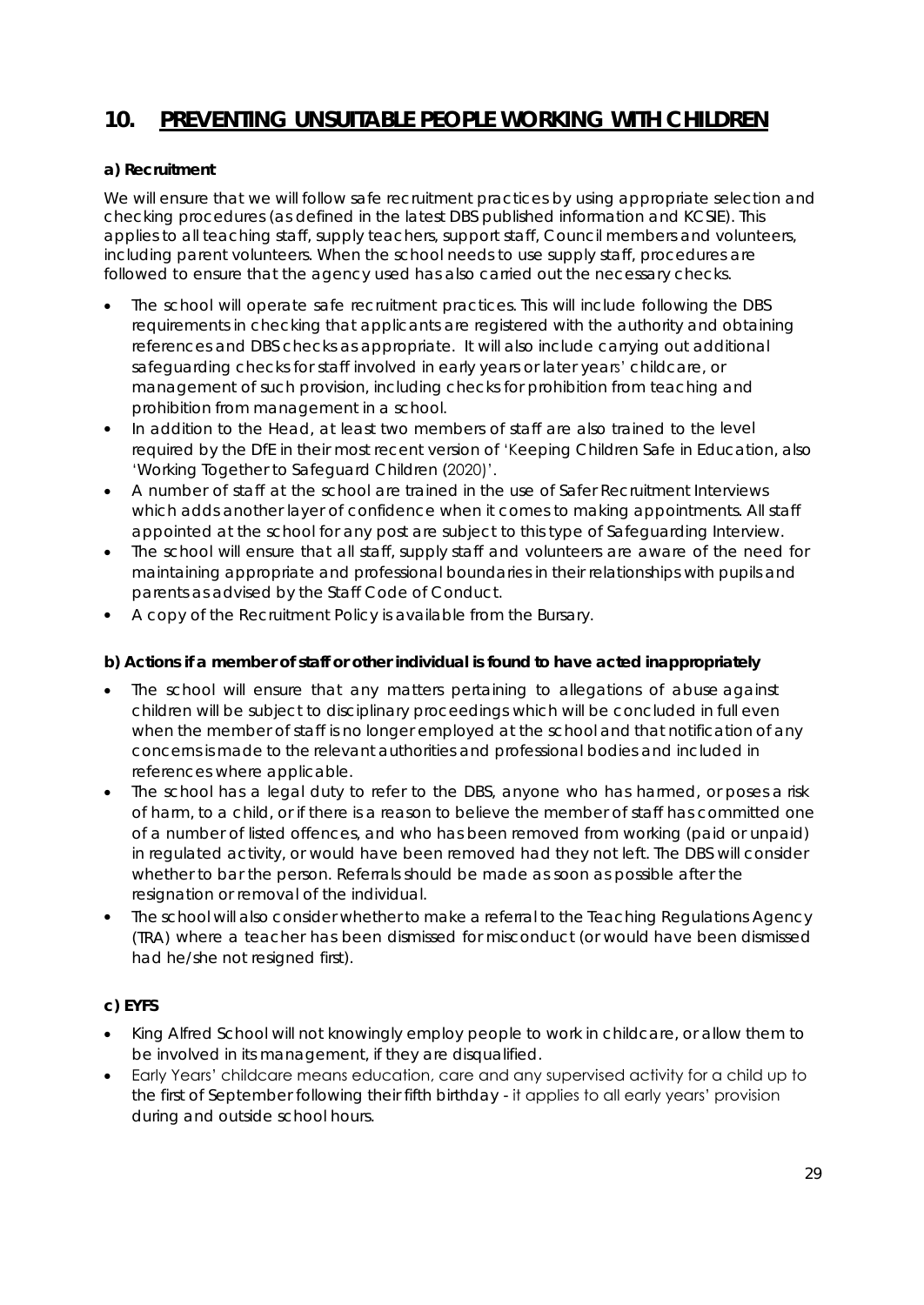- Later years childcare means childcare for children beyond early years but under the age of 8- it does not apply to the normal school day, after-school clubs or healthcare but to provisions which would be considered childcare, such as before or after school "crèchelike" facilities.
- The King Alfred School acknowledges that the scope of these regulations potentially involves all those who may be involved in childcare, including those directly concerned with the day to day management of it, such as members of the Senior Leadership Team.
- The grounds for disqualification include: being on the DBS Barred List; being cautioned for, convicted of, or charged with certain violent and sexual criminal offences against children or adults, at home or abroad; being subject to certain other orders relating to the care of children; refusal or cancellation of registration relating to childcare or children's homes, or being prohibited from private fostering.
- The School fulfils its statutory obligations: Informing relevant people of the legislation, keeping records of staff employed in, or management of, childcare - including the date disqualification checks were completed.
- The School acknowledges that staff can be expected to disclose all their convictions and cautions, including those that are spent,
- Annual self-declaration checks for appropriate childcare staff are overseen by the Director of Finance & Operations and HR and Compliance Officer.
- If a person is found to be disqualified or if there is any doubt over the issue then, pending resolution, they will be removed from the relevant work.

# <span id="page-29-0"></span>**11. TRAINING AND INDUCTION**

All staff are updated when KCSIE is revised and must acknowledge their understanding of their obligations. A record of this acknowledgement is kept by the DSL. The school is aware that this is particularly important when new duties are introduced, as with the introduction of Prevent in July 2015 and Sexual Violence and Sexual Harassment between children in schools and colleges – September 2021.

In addition, all staff members will receive regular safeguarding updates (including online safety training and the requirement to teach children about online safety) via email or staff meetings as required, but at least annually to provide them with the relevant skills and knowledge to safeguard children effectively

All staff read and are aware of the school's Safeguarding Children in Education Policy as well as the Staff Code of Conduct. All staff who work directly with children read and acknowledge Part 1 and Annex B of KCSIE. All other staff read and acknowledge Part 1 of KCSIE.

All staff are given regularly updated safeguarding training in line with advice from Barnet MASH (at least annually) by appropriate training providers in order to develop their understanding of the indicators of abuse and to know how to respond to a pupil who discloses abuse. This training also covers on-line safety. Where staff cannot read English, appropriate steps will be taken to ensure that they understanding key information and procedures to safeguard pupils.

Safeguarding training for staff including online safety training, is integrated, aligned and considered part of the whole school approach and wide staff training and curriculum planning.

Training is provided every 2 years for the DSL for all members of the safeguarding team. The training is in line with Annex C of KCSIE and covers Local Authority advice and interagency working, approach to Prevent Duties, participation in child sexual abuse conferences,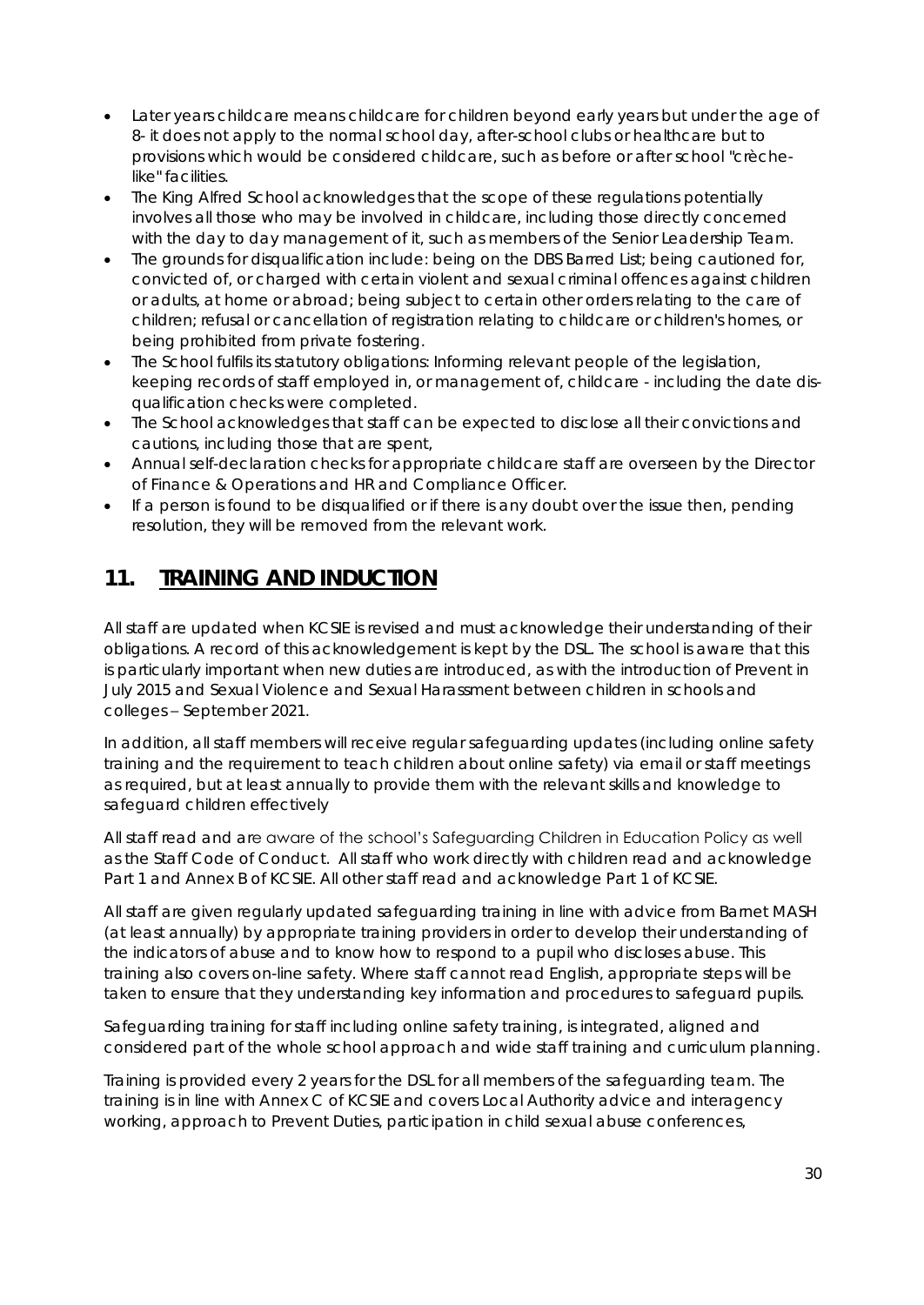awareness of on line safety and cyber issues and radicalisation, supporting children in need, record-keeping and promoting a culture of listening to children.

All staff have completed PREVENT awareness online training and all new staff will be required to complete the Prevent Training as part of their safeguarding induction.

A record of Safeguarding training is kept by the DSL.

Part-time teachers, temporary staff (incl. Peris) and volunteers are informed of the arrangements for Safeguarding, including the procedure for reporting allegations. Part time staff members are currently required to attend in house training in safeguarding every year.

Teachers in positions of pastoral responsibility (e.g. Assistant Head Personal development and well-being, Deputy Head of Lower School, Heads of Year, and Head of Counselling) attend training run by an appropriate training provider and the training is updated every two years.

Designated members of staff will take advice from a safeguarding specialist when managing complex cases. The specialist may be a social worker or an independent consultant used by the school. They will have up to date experience in relation to safeguarding including necessary statutory procedures.

Induction training is given to all staff, temporary staff and volunteers newly appointed and includes:

- Online Safeguarding Training
- Prevent Training
- Identifying the DSL
- A copy of Part 1 of the most recent KCSIE & Annex B
- Training in the following school policies:
	- o Safeguarding policy
	- o Staff Code of Conduct
	- o Staff guidelines including whistleblowing procedures
	- o Behaviour Policy
	- o Anti-Bullying Policy
	- o Attendance Policy (including Children Missing Education)
	- o Child on Child Abuse Policy
	- o Mental health, Wellbeing and Emotional Health Policy
- How to report Safeguarding concerns via My Concern on the school's network.

In addition, part of their induction will include discussion of the policy with one of the designated persons with up to date inter-agency training.

### <span id="page-30-0"></span>**12. TEACHING CHILDREN HOW TO KEEP SAFE INCLUDING ONLINE AND IN OTHER SETTINGS**

### *Please refer to the schools E-Safety Policy*

The use of technology has become a significant component of many safeguarding issues, and it is essential that children are safeguarded from potentially harmful and inappropriate online material.

An effective whole school approach to online safety empowers the school to protect and educate the whole school community in their use of technology and establishes mechanisms to identify, intervene in, and escalate any incident where appropriate.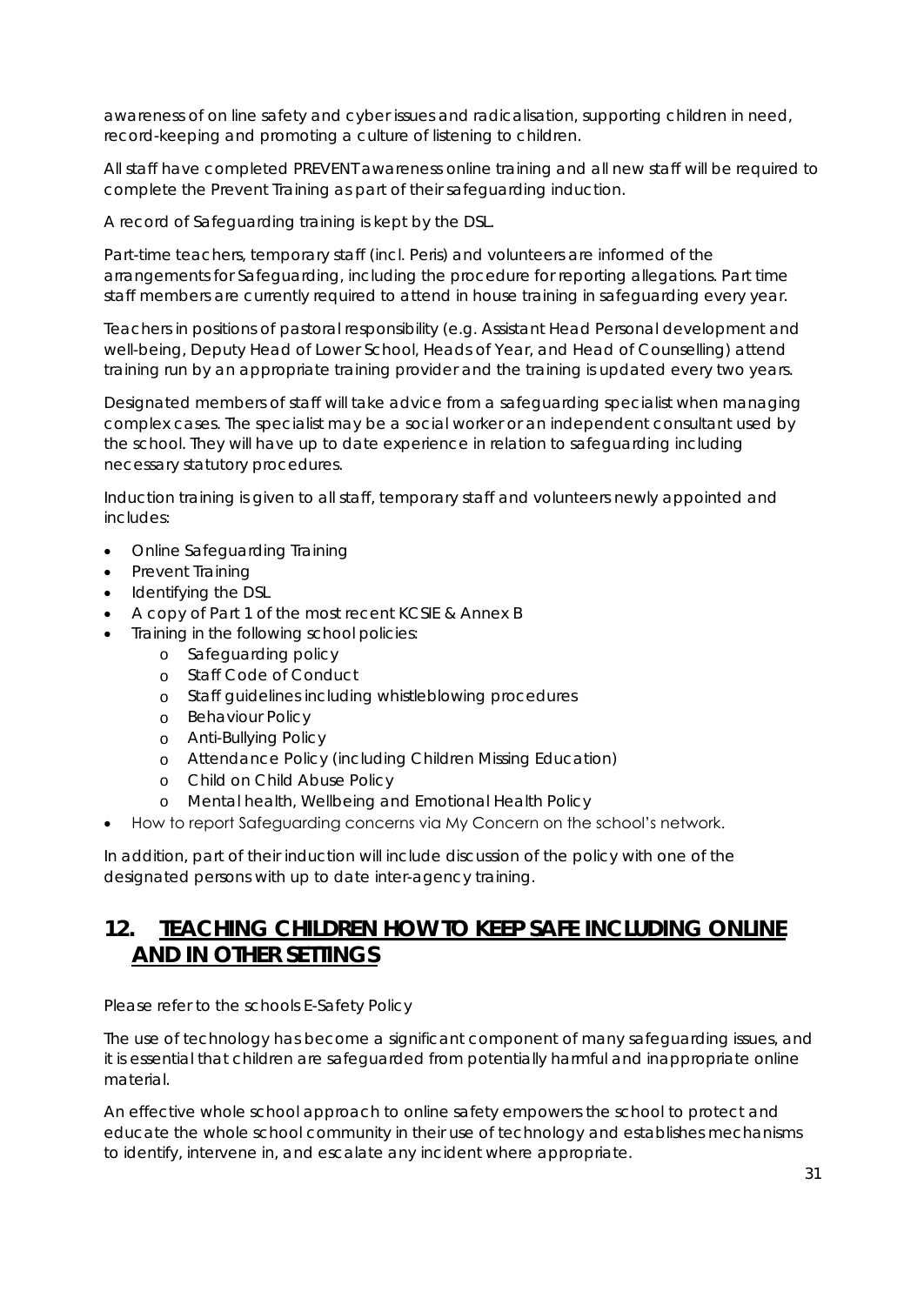The issues within online safety can be categorized into three risk areas as follows:

- Content: being exposed to illegal, inappropriate or harmful material; for example pornography, misogyny, self harm, suicide, anti-Semitism, fake news, racist or radical and extremist views;
- Contact: being subjected to harmful online interaction with other users; for example peer to peer pressure, commercial advertising as well as adults posing as children or young adults with the intention to groom or exploit them for sexual, criminal, financial or other purposes; and
- Conduct: personal online behaviour that increases the likelihood of, or causes, harm; for example making, sending and receiving explicit images (e.g. consensual and nonconsensual sharing of nudes and semi-nudes and/or pornography, sharing other explicit images), or online bullying.
- Commerce: risks such as online gambling, inappropriate advertising, phishing and or financial scams.

Raising awareness of Safeguarding issues and equipping children with the skills needed to keep them safe and promote social and emotional well- being are key to our approach. This includes the knowledge and skills to stay safe on-line. We understand the risks that exist online and have tailored our teaching and support of pupils to their specific needs using the DfE "[Teaching Online Safety In School](https://assets.publishing.service.gov.uk/government/uploads/system/uploads/attachment_data/file/811796/Teaching_online_safety_in_school.pdf)" (June 2019) and the DfE "[Education for A Connected](https://assets.publishing.service.gov.uk/government/uploads/system/uploads/attachment_data/file/759003/Education_for_a_connected_world_PDF.PDF)  [World Framework](https://assets.publishing.service.gov.uk/government/uploads/system/uploads/attachment_data/file/759003/Education_for_a_connected_world_PDF.PDF)" for age specific advice about the online knowledge and skills that pupils should have at different stages of their lives. In addition the school will run regular parent forums to explain and update them on the latest online issues.

We recognise that high self-esteem, confidence, supportive friends and good lines of communication with a trusted adult help to protect children**.** Therefore, also important to our approach is our commitment to create a positive school atmosphere, strong pastoral care, effective support to pupils, and provision of good adult role models.

The school will therefore:

- Maintain an ethos where children feel secure and are encouraged to talk, and are listened to. Our teachers are encouraged to establish personal rapport with pupils and parents and instil a feeling of trust and support
- Ensure children know that there are adults in the school whom they can approach if they are worried or in difficulty, and that these adults are well-trained to offer appropriate support
- Ensure notices with up to date contact numbers of support agencies, such as 'NSPCC'. are placed in accessible places around the school; and online reporting is shown on the schools website for CEOP
- Include in the curriculum activities and opportunities which equip children with the skills they need to stay safe from abuse and information about who to turn for help. This includes PSHE, Circle Time, Form Hour and Camps, but is also a feature of the broader curriculum.
- Use E-learning programme and IT policies to ensure and promote online safety and the safe use of electronic equipment and the internet, so that (at an age appropriate level) pupils have a better understanding of the risks posed by adults or young people who use the internet to bully, groom, abuse or radicalise other people. See the School's Sexting in Schools Police for potentially harmful and inappropriate online material. As such, appropriate Internet Filters and monitoring systems are in place on all school computers to ensure that children are safe from inappropriate sexual, terrorist and extremist material when accessing the internet in school and these filters are monitored closely.
- Ensure that pupils are encouraged to develop their 'voice' through peer mentoring programmes and Pupil Voice structures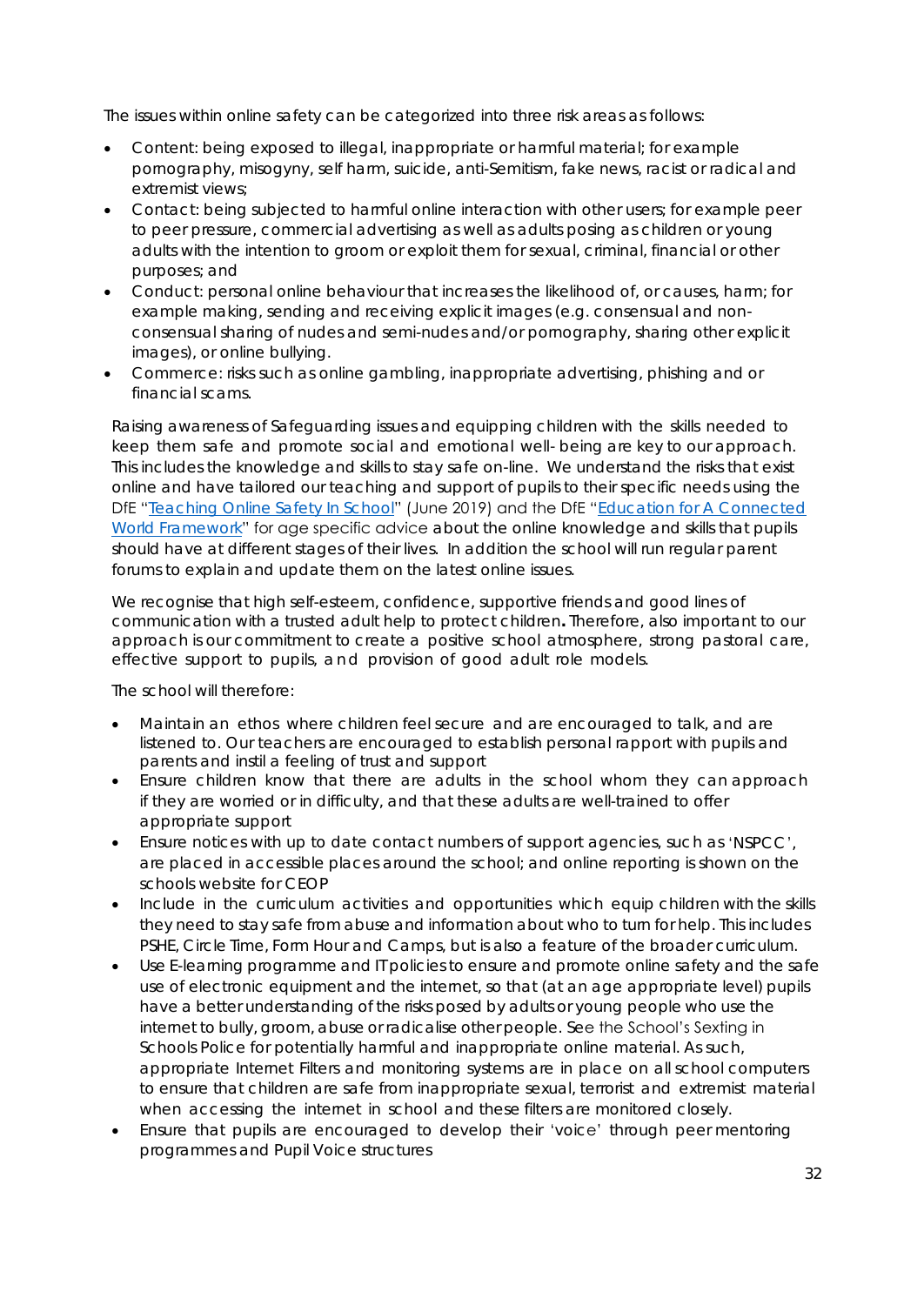- Ensure that the PSHE (including mandatory Relationship Health Sex Education) programme throughout the whole school covers relevant issues and reinforces essential skills for every child and provides opportunities to learn about keeping safe. Pupils are given information about:
	- o Recognising and managing risks in different situations, including on the internet.
	- o Judging what kind of physical contact is acceptable and unacceptable.
	- o Recognising when pressure from others (including people they know) threatens safety and well-being, and developing effective ways to resist pressure.
	- o The availability of advice and support in their local area and online.
	- o Encourage the development of self-esteem and confidence building, thinking independently and making assessments of risk based on their own judgements.
	- o Working with students to recognise the relevance and importance of British Values to counter extremism and terrorism.
- Regularly advise staff both verbally and in writing about how to keep children safe and themselves free of allegations by updating and circulating the Staff Code of Conduct.
- Ensure that the Safeguarding Children Policy will work in conjunction with the school's positive behaviour policy.
- Foster the development of collaborative relationships with young people and their families, providing good foundations to intervene early in relation to concerns about safeguarding.
- Be mindful of up to date resources to support internet safety, such as presentations to parents and pupils by our E-Safety provider. We also regularly update our resources from:
	- o Childnet
	- o Educateagainsthate
	- o NSPCC
	- o CEOP
	- o UK Council for Internet Safety (online audit tool) Educating for a Safer World
	- o UKCIS Guidance Sharing nudes and semi-nudes: advice for education settings working with children and young people.
	- o UKCIS external visitors guidance helps ensure the maximum impact of any online safety sessions delivered by external visitors

# <span id="page-32-0"></span>**13. REMOTE LEARNING**

Where children are being asked to learn online at home all Safeguarding remains in place and in addition we have an Addendum to the King Alfred School Acceptable IT Use Policy so that the school can move seamlessly into online learning when required.

### <span id="page-32-1"></span>**14. FILTERING AND MONITORING**

The school does all that it reasonably can to limit children's exposure to risks by having a robust monitoring and filtering system in place on all school devices and wif-fi. These monitors send and record all misuse of the school computer systems. Reports are dealt with immediately by the DSL and IT support in order to do ongoing risk assessments on pupils use of the school's system.

The school is aware that risks and harms related to technology evolve rapidly and so carries out an annual review of our online safety. This is supported by an annual risk assessment that considers and reflects the risks the children face.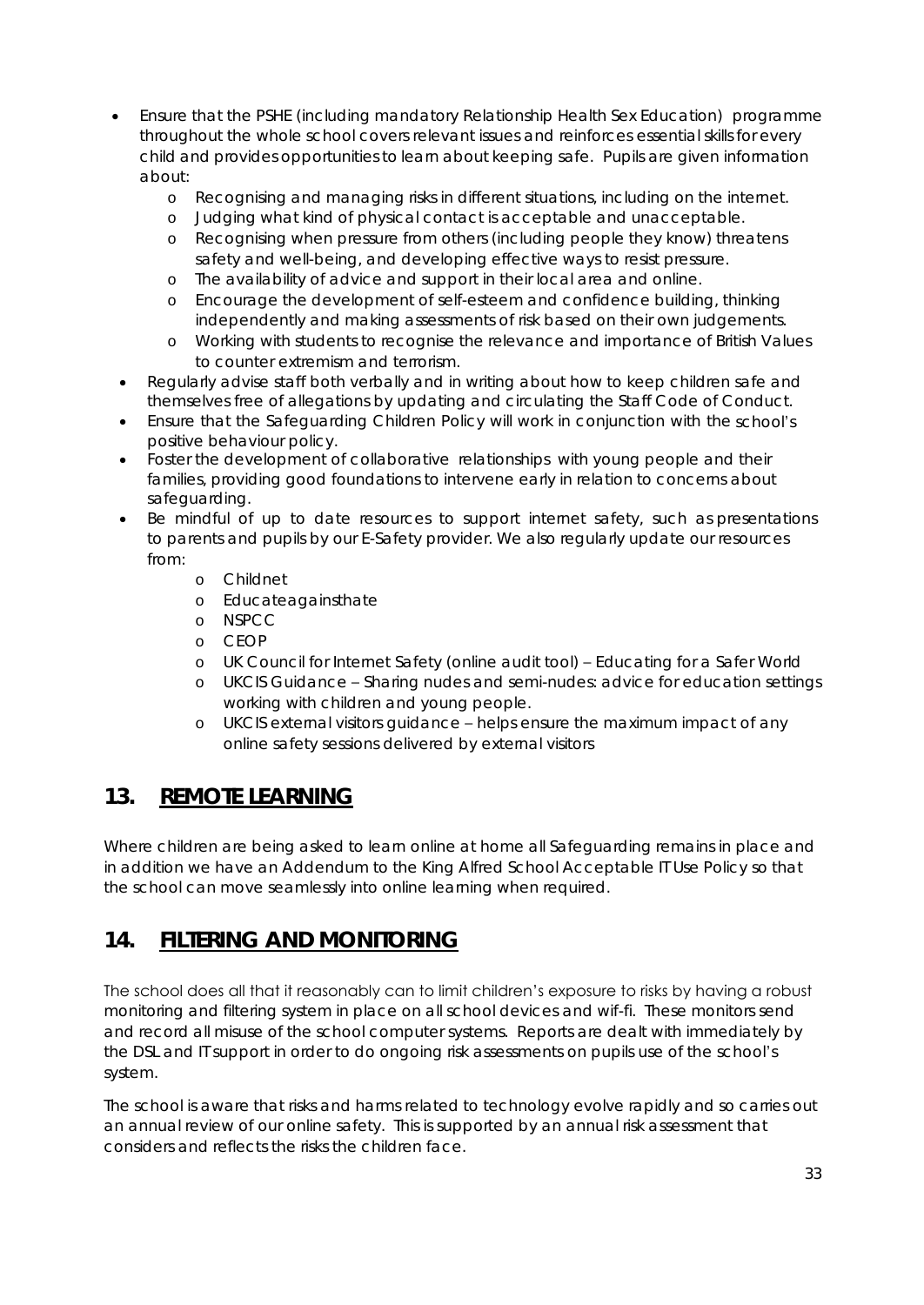# <span id="page-33-0"></span>**15. SUPPORT FOR PUPILS**

We are very committed as a school to support pupils who have reported abuse or may have been abused, both short- term and long-term as well as support pupils who are at risk from mental health issues or prolonged absence from school

The school will endeavour to support its pupils through:

- The content of the curriculum to encourage self-esteem and self-motivation.
- The school ethos which:
	- o promotes a positive, supportive and secure environment
	- o gives pupils a sense of being valued
- The school's behaviour policy which is aimed at supporting vulnerable pupils. All staff will agree on a consistent approach, which focuses on addressing the behavioural element of any misdemeanours in a way which does not damage the pupil's sense of self-worth. The school will ensure that the pupil knows that some behaviour is unacceptable but s/he is valued and not to be blamed for any abuse which they have suffered.
- Liaison with other agencies which support the pupil such as Barnet SCS, Child and Adolescent Mental Health Services (CAMHS), the Educational Psychology Service, Behaviour Support Services and the Education Welfare Service.
- A commitment to develop productive and supportive relationships with parents whenever it is in a pupil's best interest to do so
- Recognition that children living in a home environment where there is domestic violence (DV), drug or alcohol abuse and parental mental health concerns are vulnerable and in need of support and protection. Serious Case Reviews have shown that where these three occur there is a higher risk of safeguarding concerns.
- Vigilantly monitoring children's welfare, keeping records, and notifying Barnet SCS as soon as there is a concern. If relevant these concerns will also include any suspected cases of forced marriage, female genital mutilation, gang culture or radicalisation.

# <span id="page-33-1"></span>**16. ELECTIVE HOME EDUCATION**

Where a parent has expressed their intention to remove their child from school with a view to educating at home, the school will notify the Local Authority of the child's deletion from the school's admissions register, and work with the Local Authority and other professionals to coordinate a meeting with parents/carers where possible. Ideally this would be to ensure parents/carers have considered what is in the best interests of each child and is particularly important for a child with SEND, is vulnerable and/or has a social worker.

# <span id="page-33-2"></span>**17. STAFF CODE OF CONDUCT**

### *Please refer to the Staff Code of Conduct Policy.*

Drawing on this policy, it gives clear guidance to staff on how they should conduct themselves in their relationships with pupils so that children are safe at all times, and so that staff do not deliberately or inadvertently put themselves at risk.

The areas covered are:

- 1. General principles
- 2. Pupil/staff contact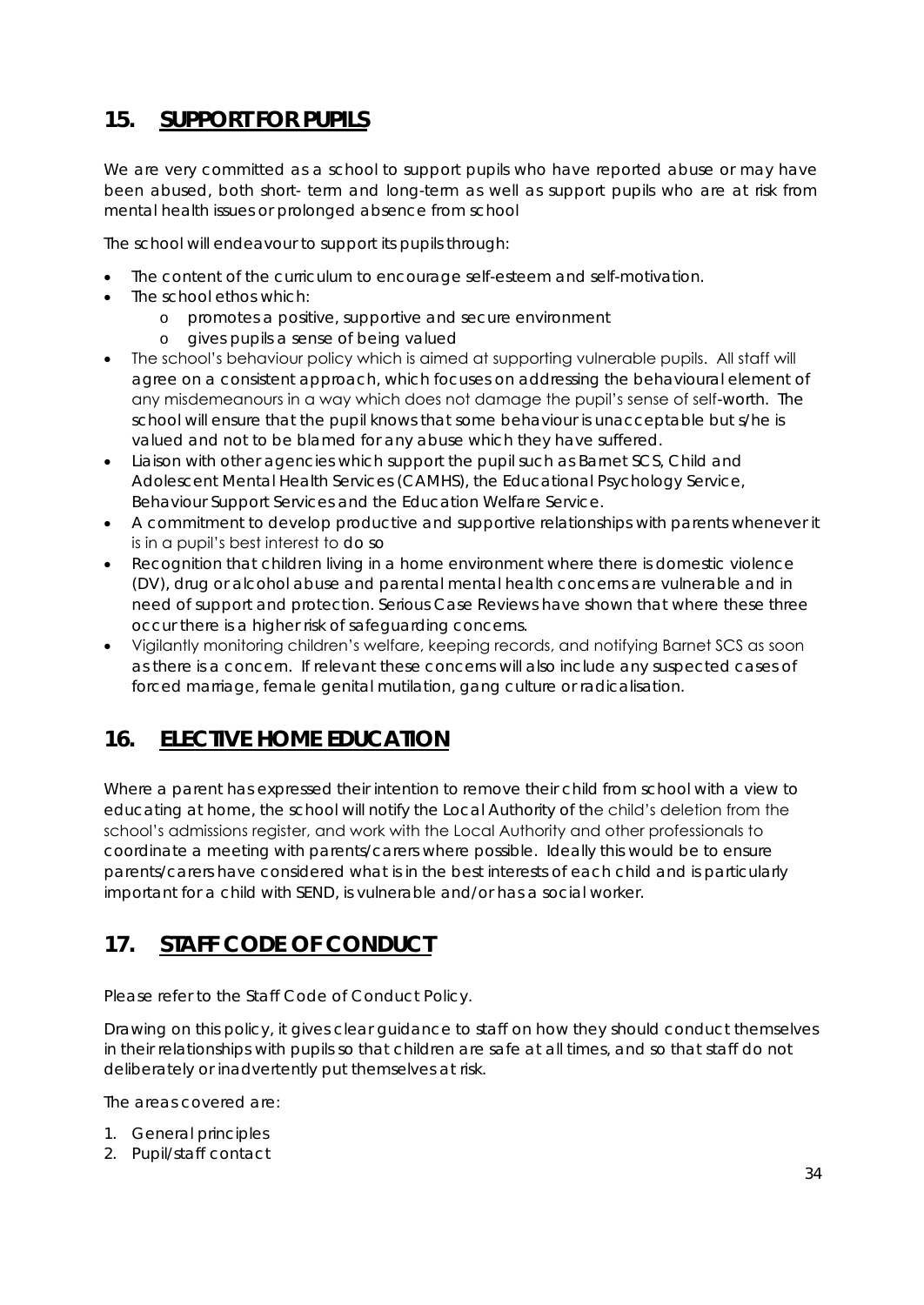- 3. One to one contact in school
- 4. Staff who have children at the school
- 5. Physical contact
- 6. Relationships
- 7. Confidentiality and data protection
- 8. Acceptable Use of IT
- 9. Mobile phones, digital communication & social media
- 10. Facebook, Instagram and other social networking sites
- 11. Sexting
- 12. Photography/video & audio recording
- 13. Comments and discussions with pupils
- 14. Infatuations and crushes
- 15. Out of school and after school activities
- 16. Explicit/sensitive teaching materials
- 17. Reporting incidents
- 18. Child protection/safeguarding investigations
- 19. Whistleblowing
- 20. Gifts
- 21. Language

This document is re-issued on an annual basis and alongside the safeguarding and whistleblowing polices forms part of the staff training programme. It is also included in the induction of all new members of staff.

In the training sessions, particular attention is paid to the sections on staff/pupil relationships, and the use of social media and other communications.

# <span id="page-34-0"></span>**18. DRUG USE AND SAFEGUARDING**

A young person's use of illegal drugs or evidence of apparent drug use is not necessarily sufficient in itself to initiate safeguarding proceedings, but the school will consider such action when there is evidence or reasonable cause:

- To believe the young person's drug misuse may cause him or her to be vulnerable to other abuse such as sexual abuse;
- To believe the pupil's drug related behaviour is a result of abusing or endangering pressure or incentives from others, particularly adults;
- To suspect that the misuse has been prompted by serious parent/ carer drug misuse.
- To believe a pupil may be affecting the welfare of other pupils by supplying them with either illegal substances or substances which may cause intoxication

Instances of apparent drug use or supply will be dealt with in accordance with the school's Drugs Policy and procedures.

# <span id="page-34-1"></span>**19. CHILDREN OF DRUG USING PARENTS**

Further enquiries and or further action will be taken when the school receives reliable information about drug and alcohol abuse by a child's parents/carers in any of the following circumstances;

- The parental misuse is regarded as problematic (i.e. multiple drug use including injection);
- A chaotic and unpredictable home environment exists which can be attributed to drug or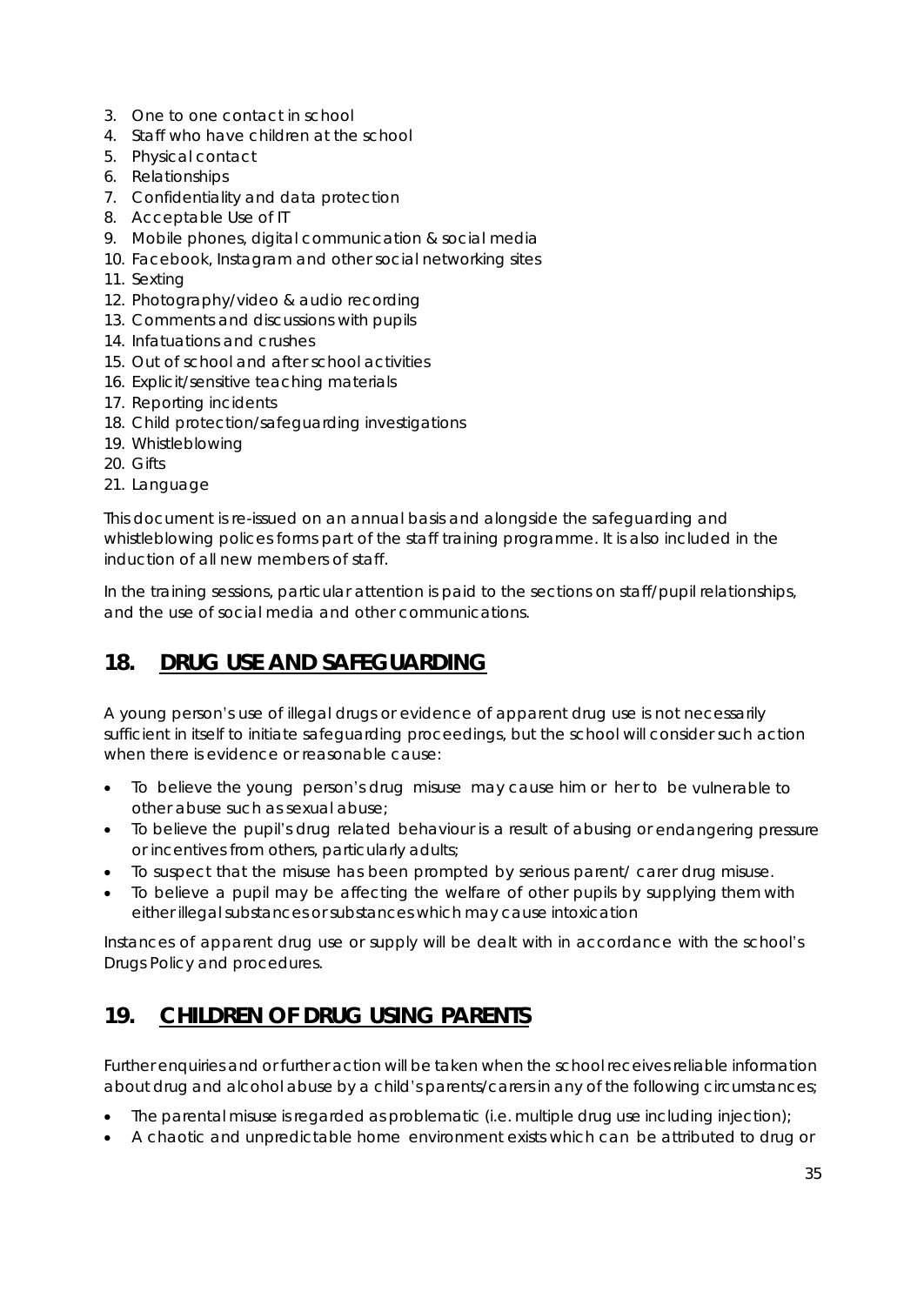alcohol misuse;

- Children are not being provided with acceptable or consistent levels of social and health care;
- Children are exposed to criminal behaviour.
- It is occurring alongside domestic violence and parental mental health concerns.

The school has a duty of care to not release children to the adults collecting them in the event we believe the adult to be incapacitated as a result of drug or alcohol use.

# <span id="page-35-0"></span>**20. LOOKED AFTER CHILDREN**

Should any pupil be on the roll who are looked after by a local authority, the School will ensure that staff have the skills, the knowledge and understanding necessary to keep such children safe. A designated member of staff will be given responsibility for their welfare and progress and will; obtain up to date assessment information from the relevant local authority, the most recent care plan and contact arrangements with parents, and delegated authority to carers. This will follow the statutory guidance to local authorities about how they are to support schools with the care and education of these pupils. The school will ensure that this designated teacher has the appropriate training and support required.

The designated teacher for "looked after children" will promote a culture of high expectations and aspirations for how looked after children learn, make sure the young person has a voice in setting learning targets, be a source of advice for staff about differentiated teaching strategies appropriate for individual children and in making full use of Assessment for Learning, make sure that the looked after children are prioritised in one-to-one tuition arrangements and that carers understand the importance of supporting learning at home and will have lead responsibility for the development of the child's personal education plan in school.

# <span id="page-35-1"></span>**21. HOMELESSNESS**

Being homeless or being at risk of becoming homeless presents a real risk to a child's welfare. The DSL and deputies should be aware of contact details for the Local Housing Authority so that they can raise/progress concerns at the earliest opportunity. Indicators that a family may be at risk of homelessness include household debt, rent arrears, domestic abuse and antisocial behaviour.

# <span id="page-35-2"></span>**22. CHILDREN WITH FAMILY MEMBERS IN PRISON**

Approx. 200,000 children in England & Wales have a parent sent to prison each year. These children are at risk of poor outcomes and poor mental health. The DSL and deputies are aware of the need to help mitigate negative consequences for these children.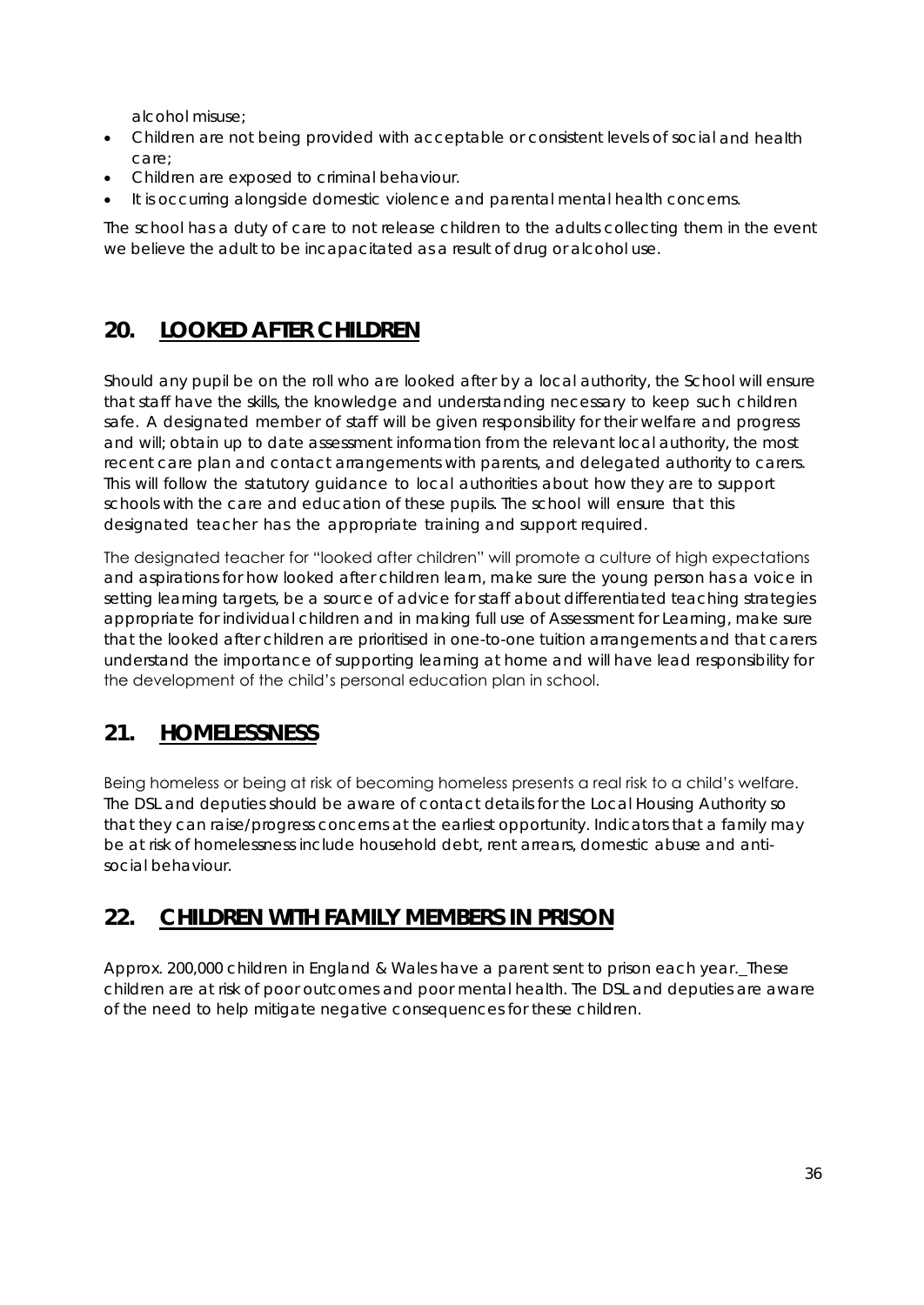# <span id="page-36-0"></span>**23. OFF-SITE/BEFORE AND AFTER SCHOOL ACTIVITIES**

Where the school provides extended school facilities or before or after school activities directly under the supervision or management of school staff, the school's arrangements for child protection as written in this policy shall apply.

Where services or activities are provided separately by another body the school will seek assurance that the body concerned has appropriate policies and procedures in place for safeguarding children and there are arrangements to liaise with the school on these matters where appropriate.

When staff take children off-site the school will ensure that all adults working with them are suitably checked and that KAS staff remain in overall charge of safeguarding.

# <span id="page-36-1"></span>**24. ONE TO ONE CONTACT IN SCHOOL**

If a member of staff is alone with a pupil, they should ensure that any such meeting is as visible as possible. As such they should ensure that the door to the room has a glass panel or is left open. If this is not possible then another adult must be close by.

Staff should also, where possible, let a colleague know if there is last minute or informal arrangement for one-to-one tuition or coaching.

Staff should never use student toilets under any circumstances even if they believe them to be empty.

School counsellors may well see students with the door closed but in order to ensure safe practice the school requires all school counsellors to be fully accredited and have regular clinical supervision that includes consideration about safeguarding and professional boundaries. Counsellors will also follow the same practice in relation to confidentiality, and state that any concerns about safeguarding will be shared.

Visiting music teachers, learning support teachers, school nurses and teachers of school clubs have particular safeguarding vulnerabilities and requirements based on the nature of their roles. Line managers and Heads of Year are mindful of the additional risks associated with these roles and provide induction advice and ongoing monitoring and support as appropriate.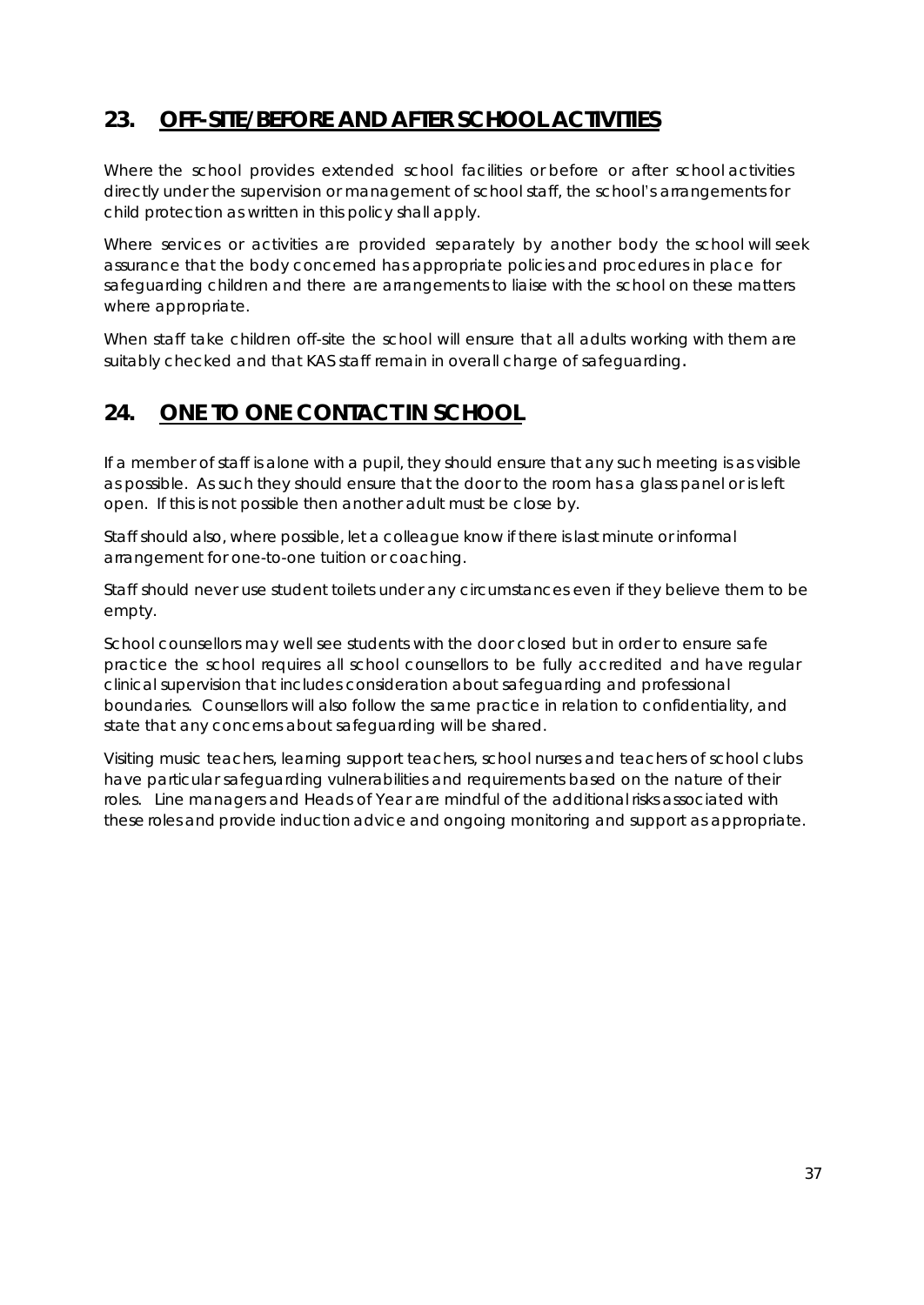### <span id="page-37-0"></span>**APPENDIX 1 – FLOWCHART: ACTIONS FOR WHERE THERE ARE CONCERNS ABOUT A CHILD**

### Actions where there are concerns about a child



 $<sup>1</sup>$  In cases which also involve a concern or an allegation of abuse against a staff member, see Part Four of this</sup> quidance.

<sup>&</sup>lt;sup>2</sup> Early help means providing support as soon as a problem emerges at any point in a child's life. Where a child would benefit from co-ordinated early help, an early help inter-agency assessment should be arranged. Chapter one of Working Together to Safeguard Children provides detailed guidance on the early help process.

<sup>&</sup>lt;sup>3</sup> Referrals should follow the process set out in the local threshold document and local protocol for assessment. Chapter one of Working Together to Safeguard Children.

<sup>4</sup> Under the Children Act 1989, local authorities are required to provide services for children in need for the purposes of safeguarding and promoting their welfare. Children in need may be assessed under section 17 of the Children Act 1989. Under section 47 of the Children Act 1989, where a local authority has reasonable cause to suspect that a child is suffering or likely to suffer significant harm, it has a duty to make enquiries to decide whether to take action to safeguard or promote the child's welfare. Full details are in Chapter one of Working Together to Safeguard Children. <sup>5</sup> This could include applying for an Emergency Protection Order (EPO).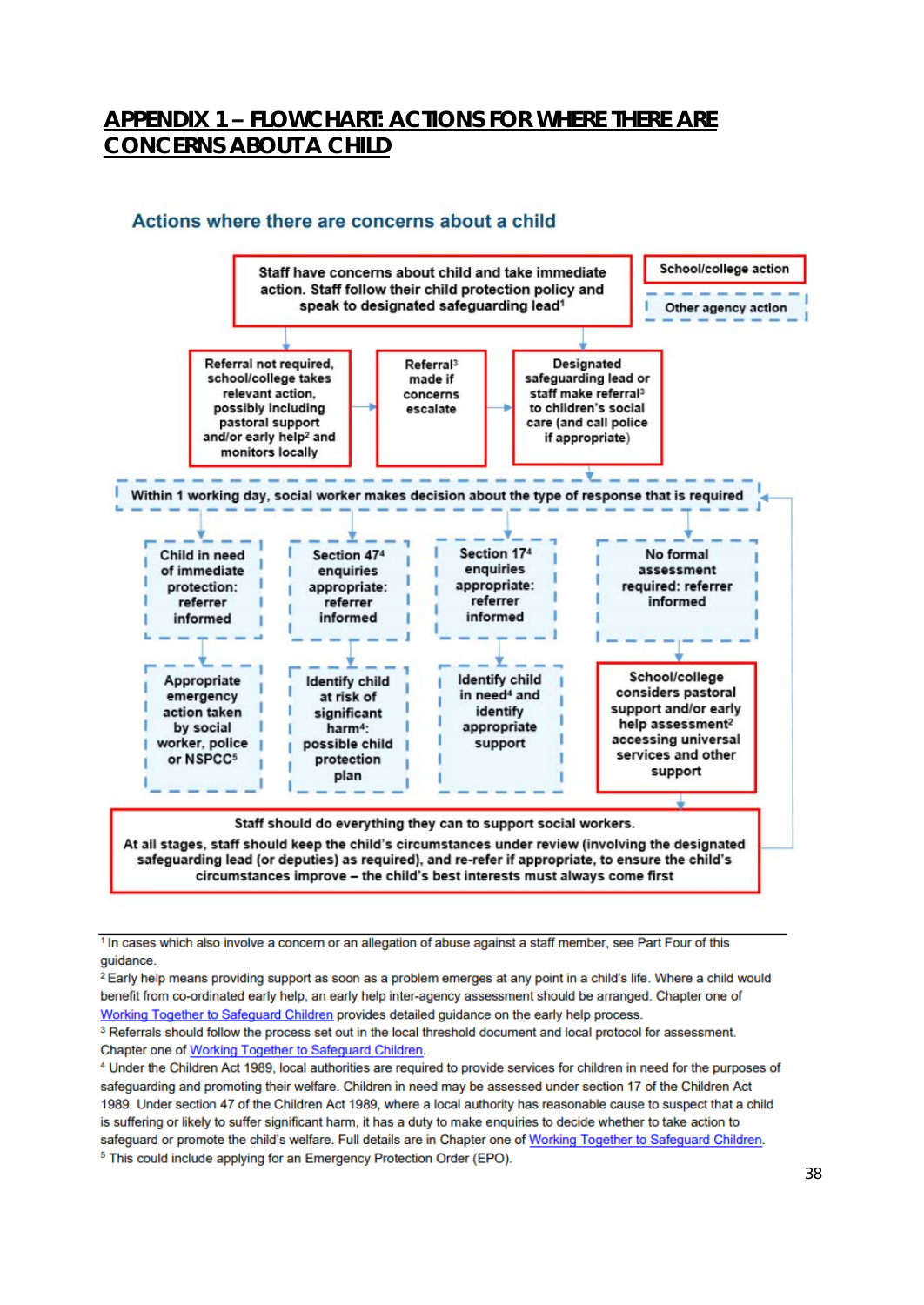# <span id="page-38-0"></span>**APPENDIX 2 – INDICATORS OF ABUSE**

This section gives an indication of the type of diagnostic clue which you may become aware of in your work with students. These are not definitive signs of abuse but merit further consideration and discussion with the Safeguarding Team.

**PHYSICAL ABUSE**

- Delay in reporting accident/injury.
- Discrepancy between the history and the physical signs.
- History of previous injuries to child or sibling.
- Abnormal parental attitudes and behaviour.
- Indications of social stress.
- Signs of poor care, eg. failure to thrive.
- Bruising/abrasions/bite marks.
- Injuries to mouth.
- Burns.
- Unexplained convulsions.
- Fractures particularly multiple, spiral, 'metaphysical'.
- Exposure to dangerous situations, eg. 'accidental' poisoning.
- Repeated visits to GP or hospital with a list of trivial complaints.

#### **SEXUAL ABUSE**

- Lack of trust in adults
- Fear of a particular individual.
- Withdrawal and introversion.
- Running away from home
- Child takes over the parenting role
- Sudden school problems, truanting and falling standards
- Low self-esteem and low expectations of others
- **Stealing**
- Drug misuse
- Display of sexual knowledge beyond the child's years
- Sexual drawing that is not age/developmentally appropriate
- Vulnerability to sexual and emotional exploitation
- Revulsion towards sex that does not fit the child's developmental stage
- Fear of school medical examinations
- Sleeplessness, nightmares and fear of the dark
- Depression/suicide attempts
- Anorexia Nervosa
- Other eating disorders or changes in eating habits
- Itchiness or soreness in the genital area

### **EMOTIONAL ABUSE**

- Eating disorders, including obesity or anorexia.
- Speech disorders (stuttering, stammering).
- Developmental delays in the acquisition of speech or motor skills that do not have alternative explanations.
- Weight or height level substantially below norm.
- Nervous disorders (rashes, hives, facial tics, stomach aches).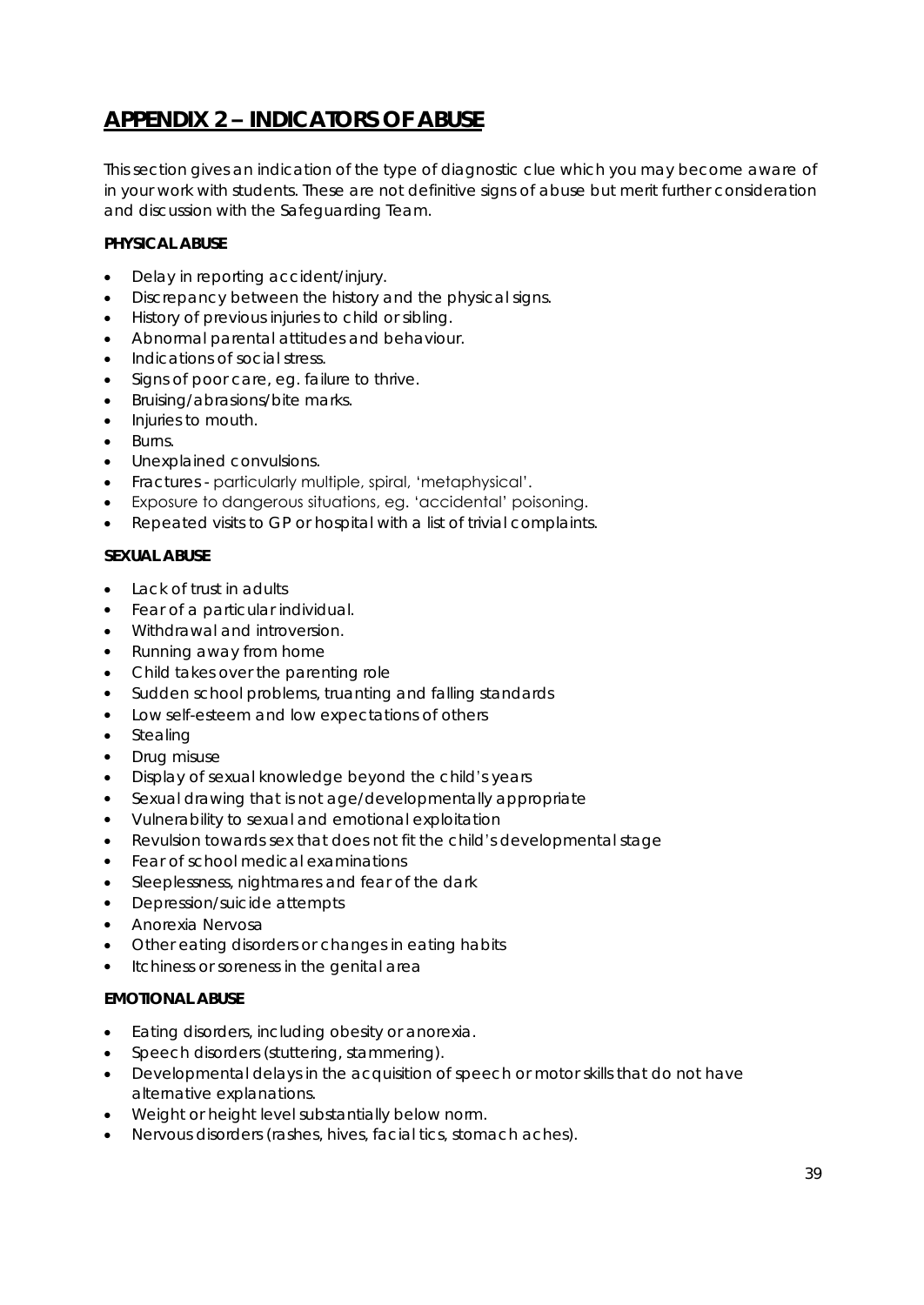- Habit disorders (biting, rocking, head-banging}.
- Cruel behaviour, seeming to get pleasure from hurting children/adults/animals;
- Seeming to get pleasure from being mistreated.
- Age-inappropriate behaviours (bedwetting, wetting, soiling).
- Behavioural extremes, such as overly compliant-demanding; withdrawn- aggressive; listless excitable.

### **NEGLECT**

- Poor hygiene, including lice, scabies, bedsores, body odour.
- Squinting.
- Unsuitable clothing; missing key articles of clothing (underwear, socks, shoes); overdressed or underdressed for climate conditions.
- Untreated injury or illness.
- Lack of immunizations.
- Indicators of prolonged exposure to elements (excessive sunburn, insect bites, colds).
- Height and weight significantly below age level.
- Unusual school attendance.
- Chronic absenteeism.
- **Chronic hunger, tiredness, or lethargy.**
- Assuming adult responsibilities.
- Reporting no carer at home

### **CHILD CRIMINAL EXPLOITATION & CHILD SEXUAL EXPLOITATION**

The following list of indicators is not exhaustive or definitive but it does highlight common signs which can assist professionals in identifying children or young people who may be victims of child criminal and child sexual exploitation.

- Children appearing with unexplained gifts or new possessions
- Associating with other young people involved in exploitation
- Suffer changes in emotional wellbeing
- Misuse drugs and alcohol
- Go missing for periods of time or regularly come home late
- Regularly miss school or education or do not take part in education
- Underage sexual activity
- Inappropriate Sexual or sexualised behaviour
- Sexually risky behaviour
- Repeat sexually transmitted infections
- In girls, repeat pregnancy, abortions, miscarriage
- Receiving unexplained gifts or gifts from unknown sources
- Having multiple mobile phones and worrying about losing contact via mobile
- Having unaffordable new things (clothes, mobile) or expensive habits (alcohol, drugs)
- Changes in the way they dress
- Going to hotels or other unusual locations to meet friends
- Seen at known places of concern
- Getting in and out of different cars driven by unknown adults
- Having older boyfriends or girlfriends
- Contact with known perpetrators
- Involved in abusive relationships, intimidated and fearful of certain people
- Hanging out with groups of older people, or anti-social groups or with other vulnerable peers
- Associating with other young people involved in sexual exploitation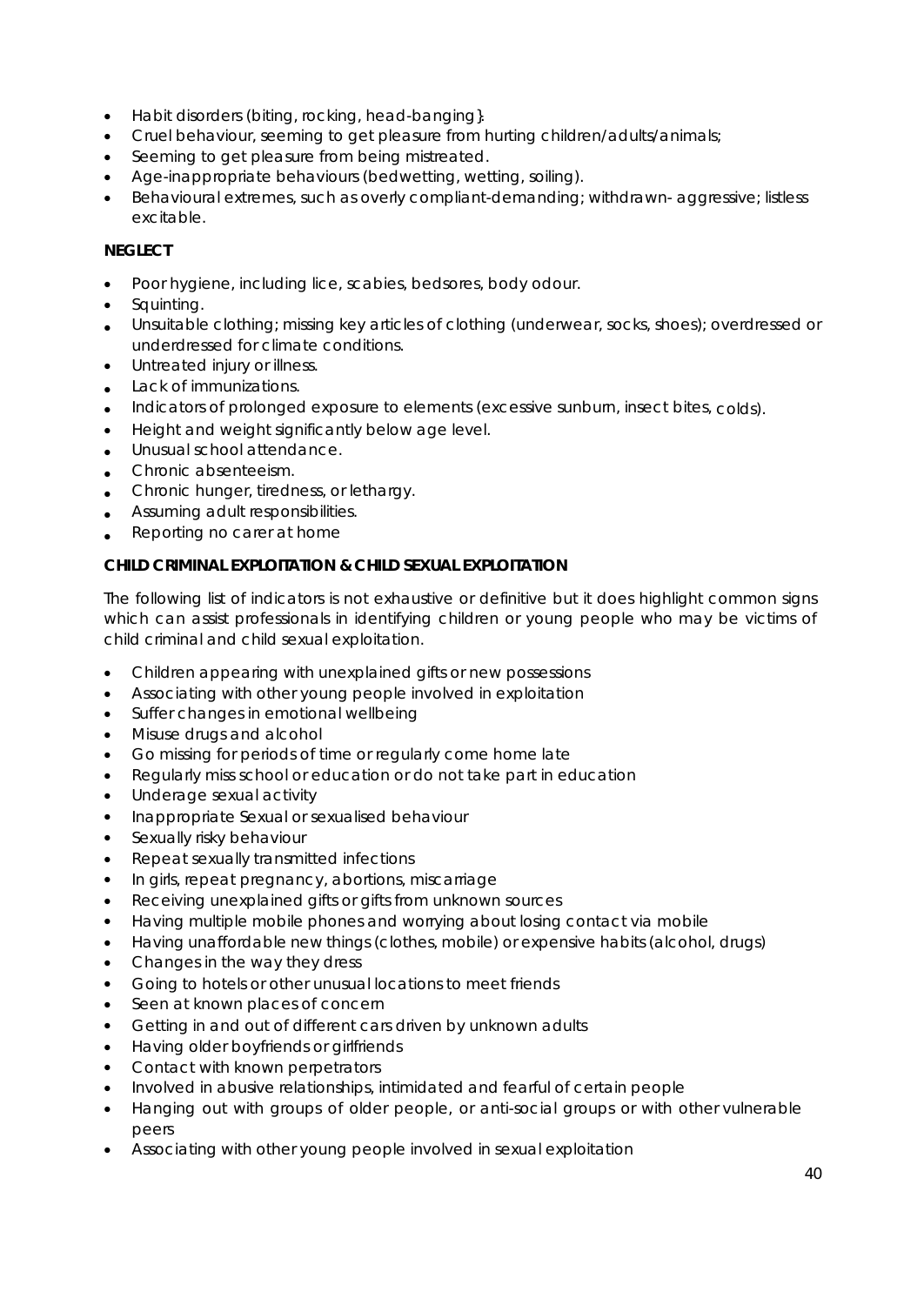- Recruiting other young people to exploitative situations
- Truancy, exclusion, disengagement with school
- Unexplained changes in behaviour or personality (chaotic, aggressive, sexual)
- Mood swings, volatile behaviour, emotional distress
- Self-harming, suicidal thoughts, suicide attempts, overdosing, eating disorders
- Drug or alcohol misuse
- Getting involved in crime
- Police involvement, police records
- Involved in gangs, gang fights, gang membership
- Injuries from physical assault, physical restraint, sexual assault

### **COUNTY LINES**

Indicators which can also be a sign of County Lines

• Often missing from home or absent from school

**DOMESTIC ABUSE**

- Aggression or bullying
- Anti-social behaviour like vandalism
- Anxiety, depression or suicidal thoughts
- Attention seeking
- Bed-wetting, nightmares or insomnia
- Constant or regular sickness, like colds, headaches and mouth ulcers
- Drug or alcohol use
- Eating disorders
- Problems in school and trouble learning
- Tantrums
- Withdrawal

### **FEMALE GENITAL MUTILATION (FGM)**

From October 2015, it is mandatory for teachers to report to the police cases where they discover that an act of FGM appears to have been carried out. Unless the teacher has good reason not to, they should still consider and discuss such a case with the Head and DSL who will involve Barnet SCS as appropriate.

It is essential that all staff are aware of FGM practices and need to look for signs, symptoms and other indicators of FGM.

It involves procedures that intentionally alter/injure the female genital organs for non- medical reasons.

- Type 1 Clitoridectomy partial/total removal of clitoris
- Type 2 Excision partial/total removal of clitoris and labia minora
- Type 3 Infibulation entrance to vagina is narrowed by repositioning the inner/outer labia.
- Type 4 all other procedures that may include: pricking, piercing, incising, cauterising and scraping the genital area.

It is carried out in the belief that:

- FGM brings status/respect to the girl social acceptance for marriage
- Preserves a girl's virginity
- Part of being a woman / rite of passage
- Upholds family honour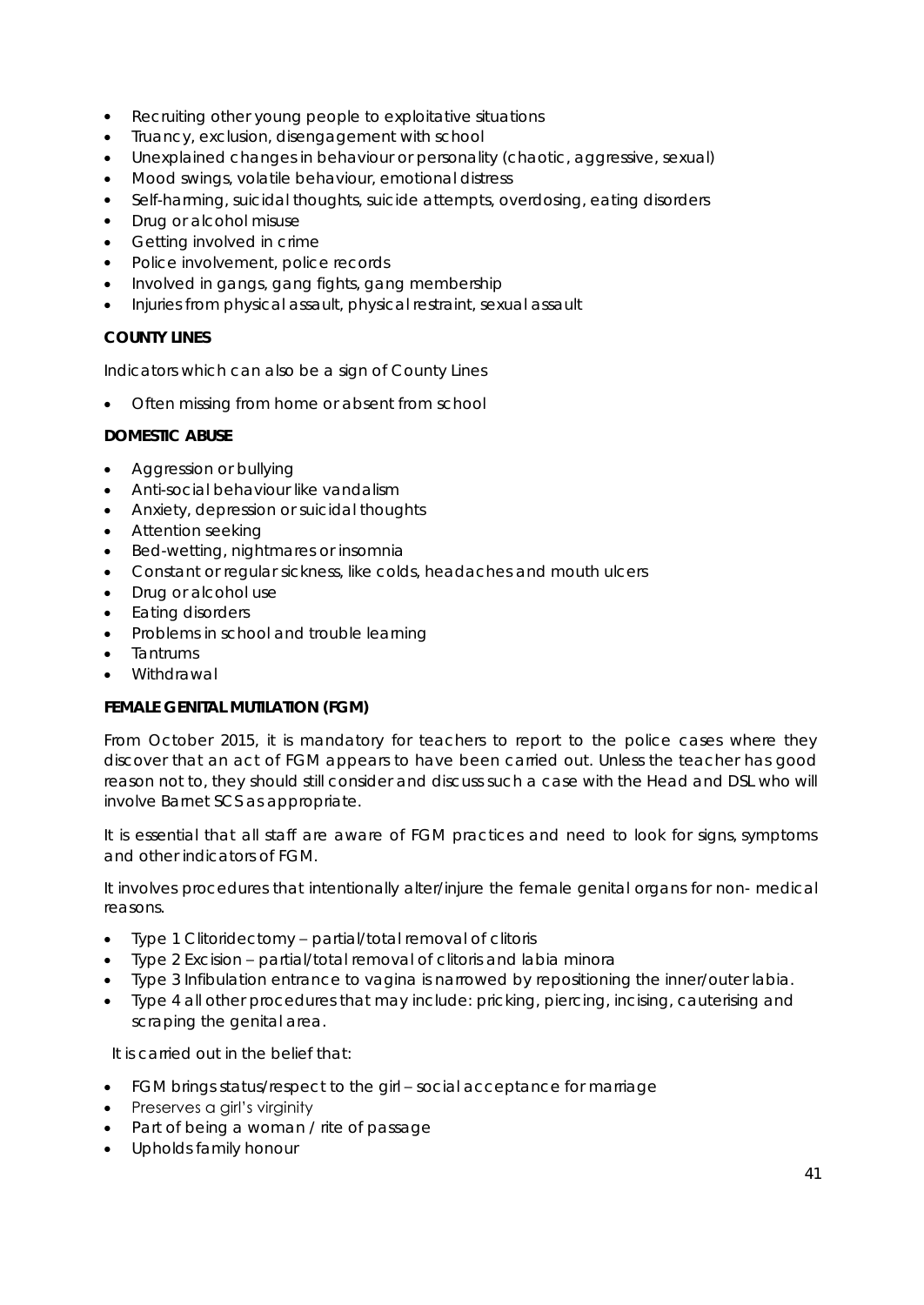- Cleanses and purifies the girl
- Gives a sense of belonging to the community
- Fulfils a religious requirement
- Perpetuates a custom/tradition
- Helps girls be clean / hygienic
- Is cosmetically desirable
- Mistakenly believed to make childbirth easier

FGM is internationally recognised as a violation of the human rights of girls and women. It is illegal in most countries including the UK.

Circumstances and occurrences that may point to FGM happening:

- Child talking about getting ready for a special ceremony
- Family taking a long trip abroad
- Child's family being from one of the "at risk" communities for FGM (Kenya, Somalia, Sudan, Sierra Leone, Egypt, Nigeria, Eritrea as well as non-African communities including Yemeni, Afghani, Kurdistan, Indonesia and Pakistan)
- Knowledge that the child's sibling has undergone FGM
- Child talks about going abroad to be "cut" or to prepare for marriage

Signs that a child has undergone FGM:

- Prolonged absence from school and other activities
- Behaviour change on return from a holiday abroad, such as being withdrawn and appearing subdued
- Bladder or menstrual problems
- Finding it difficult to sit still and looking uncomfortable
- Complaining about pain between the legs
- Mentioning something somebody did to them that they are not allowed to talk about
- Secretive behaviour, including isolating themselves from the group
- Reluctance to take part in physical activity
- Repeated urinal tract infection
- Disclosure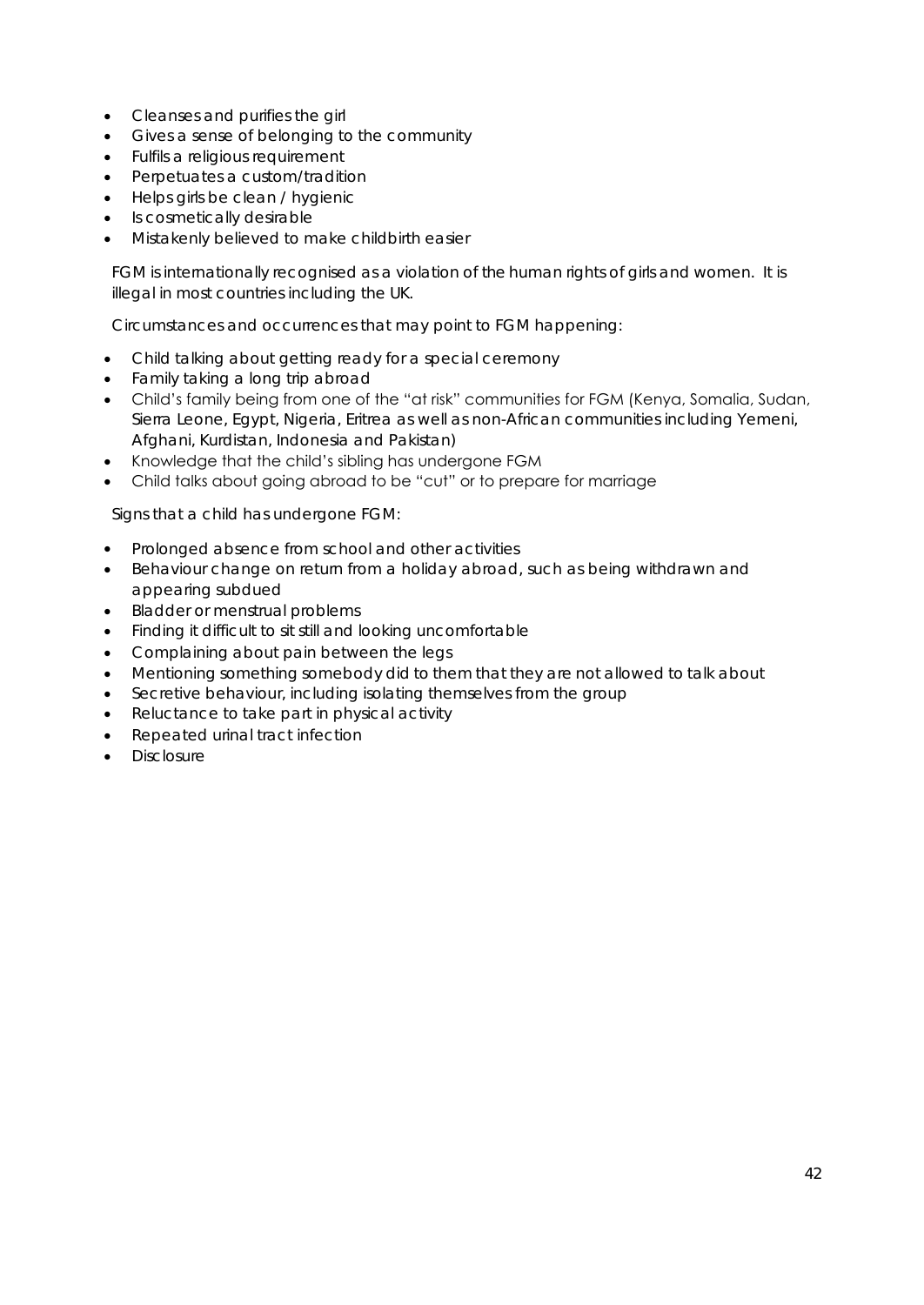# <span id="page-42-0"></span>**APPENDIX 3 - SEXUAL VIOLENCE AND SEXUAL HARASSMENT BETWEEN CHILDREN**

*Please refer to the Child on Child Abuse policy for full information.*

KAS adopts a whole school approach towards all aspects of safeguarding including sexual violence and sexual harassment. All students are taught through a planned and coordinated PSHE programme in the curriculum throughout the whole school about keeping themselves safe both physically and online and also about consent.

Sexual violence and sexual harassment can occur between two children of any age and sex. It can also occur through a group of children sexually assaulting or sexually harassing a single child or a group of children.

Children who are victims of sexual violence and sexual harassment are likely to find the experience stressful and distressing which can adversely affect their educational attainment. Sexual violence and sexual harassment exist on a continuum and may overlap, they can occur online and offline (both physical and verbal) and are never acceptable. It is important that all victims are taken seriously and offered appropriate support. Staff should be aware that some groups are potentially more at risk i.e. girls, children with SEND and LGBT children are at greater risk.

Staff should:

- Make it clear that sexual violence and sexual harassment is not acceptable, will never be tolerated, and Is not an inevitable part of growing up.
- Not tolerate or dismiss sexual violence or sexual harassment as "banter", "part of growing up", "just having a laugh", or "boys being boys".
- Challenge behaviours (potentially criminal in nature) such as grabbing bottoms, breasts and genitalia, flicking bras and lifting up skirts. Dismissing or tolerating such behaviours risks normalizing them.

When referring to sexual violence it now includes sexual offences under the Sexual Offences Act 2003 which includes:

**Rape:** A person (A) commits an offence of rape if: he intentionally penetrates the vagina, anus or mouth of another person (B) with his penis. B does not consent to penetration and A does not reasonably believe that B consents.

**Assault by penetration:** a person (A) commits an offence if s/he intentionally penetrates the vagina or anus of another person (B) with a part of his/her body or anything else, the penetration is sexual, B does not consent to the penetration and A does not reasonably believe that B consents.

**Sexual assault:** A person (A) commits an offence of sexual assault if s/he intentionally touches another person (B), the touching is sexual, B does not consent to the touching and A does not reasonably believe that B consents.

### **What is consent?**

Consent is about having the freedom and capacity to choose. Consent to sexual activity may be given to one sort of sexual activity but not another. Consent can be withdrawn at any time during sexual activity and each time activity occurs. Someone consents to vaginal, anal or oral penetration only if s/he agrees by choice to that penetration and has the freedom and capacity to make that choice.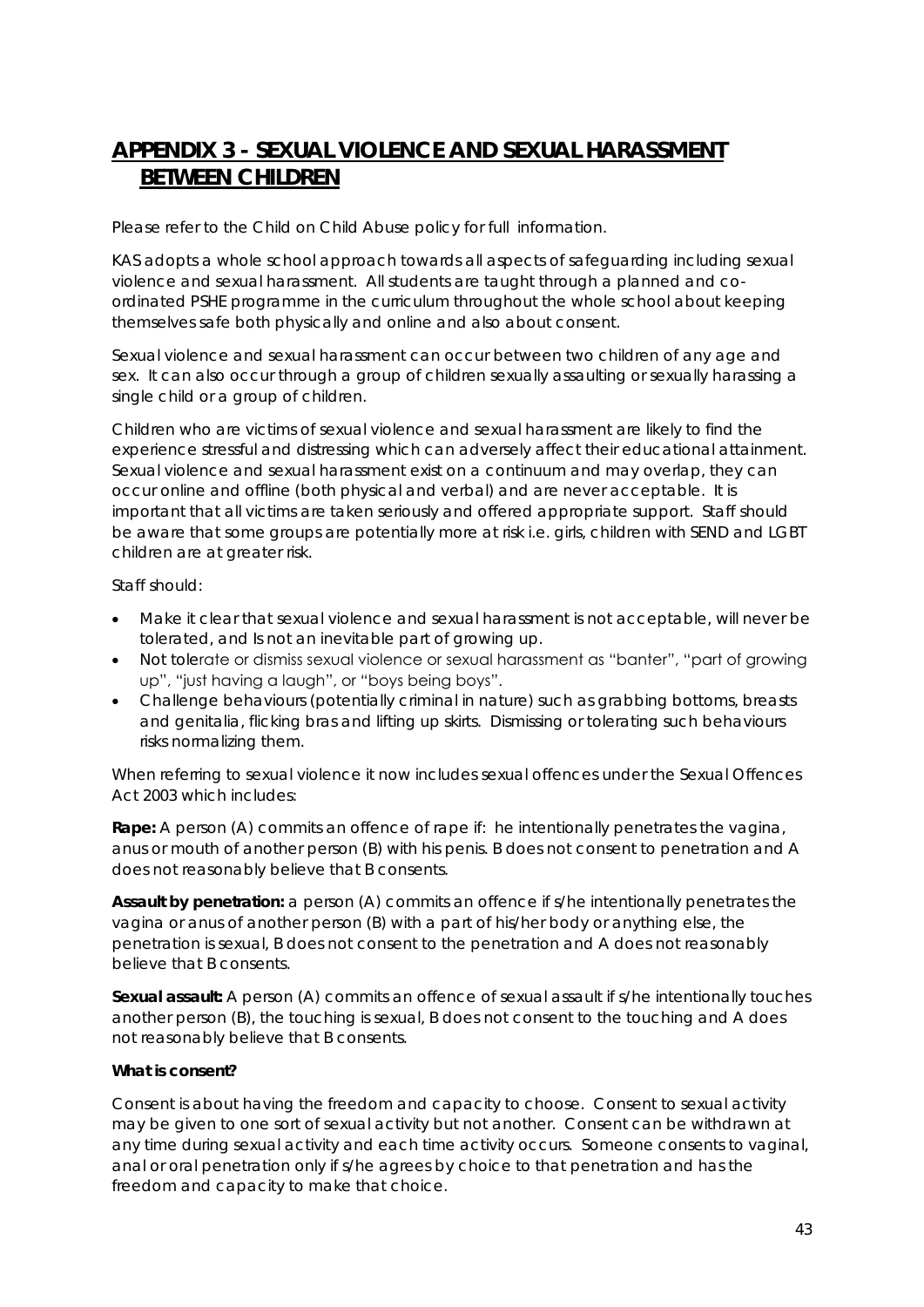A child under the age of 13 can never consent to sexual activity (the age of consent is 16), sexual intercourse without consent is rape, creating or sharing sexual images or videos of under 18s is illegal, including children making or sharing these themselves.

### **Sexual harassment**

Sexual harassment is "unwanted conduct of a sexual nature" that can occur online and offline. Sexual harassment is likely to violate a child's dignity and/or make them feel intimidated, degraded or humiliated and/or create a hostile, offensive of sexualized environment.

Sexual harassment can include:

- Sexual comments, such as telling sexual stories, making lewd comments, making sexual remarks about clothes and appearance and calling someone sexualized names.
- Sexual "jokes" or taunting
- Physical behaviour, such as deliberately brushing against someone, interfering with someone's clothes (we should consider when any of this crosses into a line of sexual violence – it is important to consider the experience of the victim), and displaying pictures, photos or drawings of a sexual nature.
- Online sexual harassment. This may be standalone or part of a wider pattern of sexual harassment and/or sexual violence which may include:
	- o Non-consensual sharing of sexual images and videos
	- o Sexualized online bullying
	- o Unwanted sexual comments and message, including on social media
	- o Sexual exploitation coercion and threats
	- o Upskirting (see below)

**Upskirting:** "Upskirting" typically involves taking a picture under a person's clothing without them knowing, with the intention of viewing their genitals or buttocks to obtain sexual gratification, or cause the victim humiliation, distress or alarm. What may seem like harmless fun can have deeper consequences for both the victim and the perpetrator and everyone should be made aware of this. It is now a criminal offence under the Voyeurism Act 2019. Anyone of any gender can be a victim.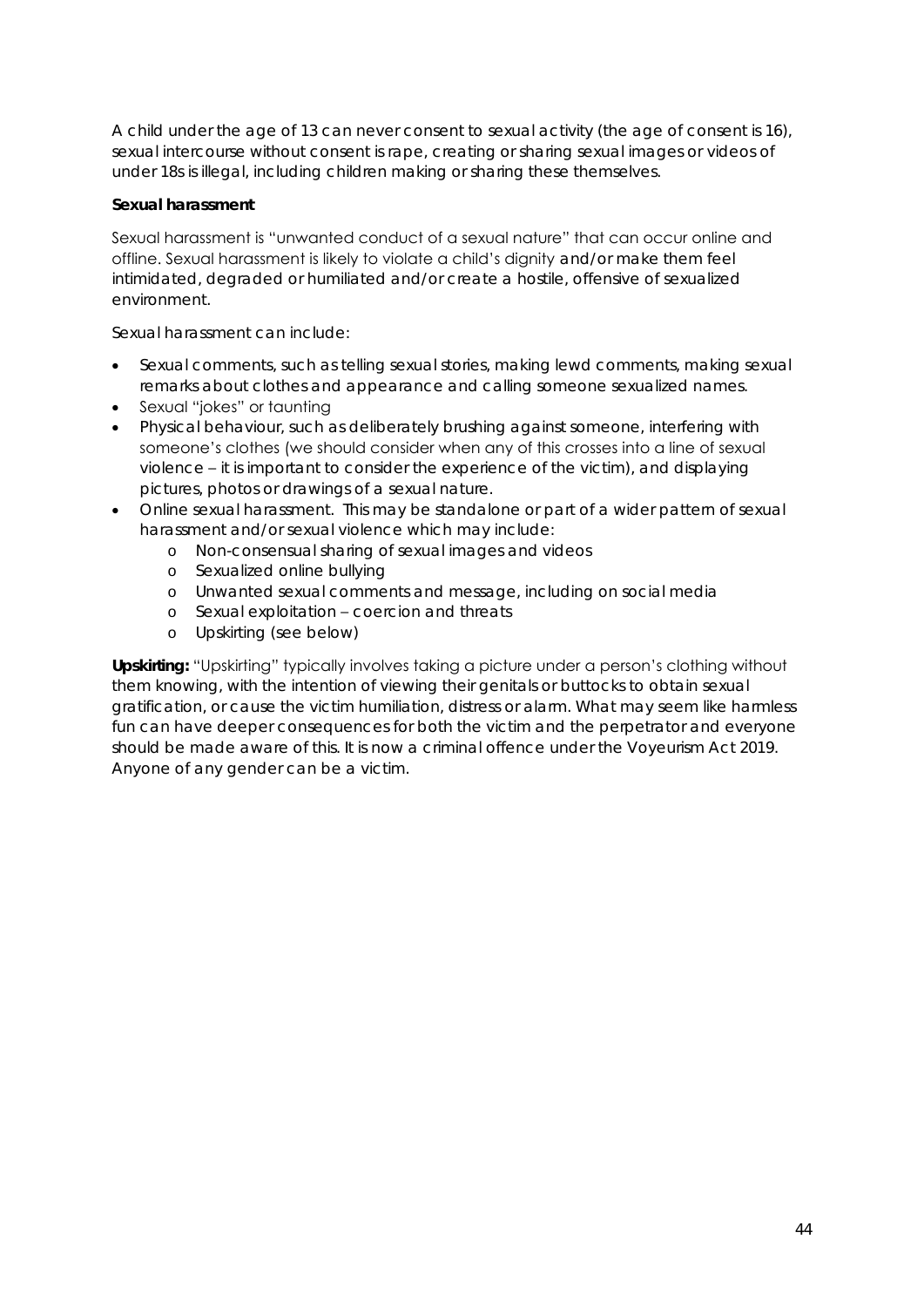### <span id="page-44-0"></span>**APPENDIX 4 – WHOLE SCHOOL INTIMATE CARE POLICY**

At the King Alfred School, we believe all children have the right to be safe and to be treated with dignity, privacy and respect in relation to their bodies. Staff working with children will always be sensitive to each individual child's needs and ensure privacy appropriate to the child's age, developmental stage and situation.

Intimate care can be defined as care tasks of an intimate nature, associated with bodily functions, body products and personal hygiene which demand direct or indirect contact with or exposure of the genitals.

The King Alfred School is committed to ensuring that all staff responsible for the intimate care of children will undertake their duties in a professional manner at all times. School staff recognise that there is a need to treat all children with respect when intimate care is given.

Therefore, we adhere to the following procedures throughout the school, which can also be found in the school's EYFS Policy:

- Two staff members will carry out intimate care.
- Plastic gloves and an apron will be worn and soiled clothing/items will be placed in a plastic bag and either disposed of or handed back to the parent/carer.
- All efforts will be made to provide a private space for the child to be changed in.
- Staff and child's hands will be washed using soap and water and all surfaces will be disinfected to prevent cross-contamination by the school housekeeping team.
- We will involve the child as far as possible in their own intimate care and encourage independence.
- We will be sensitive and responsive to the child's reactions, always aiming to promote their self-image and check with them that what is happening is acceptable to them.
- Any child's concerns will be reported and recorded immediately.
- We will ensure that children are confident that their body belongs to them and that saying "NO" at any time will always be respected.
- Students and other parents are NOT permitted to provide intimate care.
- Any intimate care is recorded and reported to parents as soon as possible and where a child does not want to be changed by a member of staff, the parents will be contacted immediately.

Disposable aprons and gloves, waterproof bags and changes of undies and clothes are kept in Reception and Year One.

All staff on Ivy Wood are familiar with and adhere to the Intimate Care and Safeguarding Policies.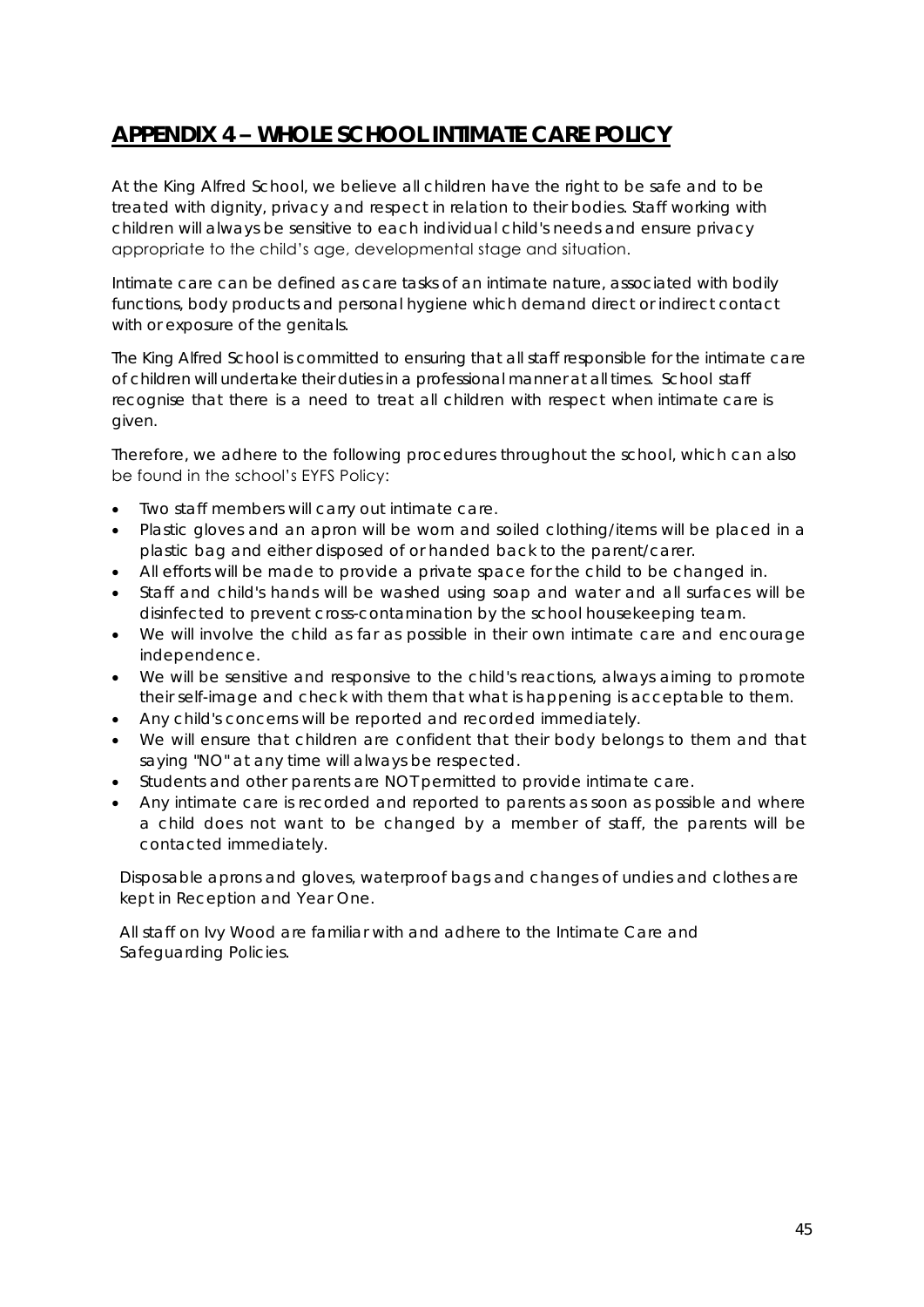# <span id="page-45-0"></span>**APPENDIX 5 – HANDHELD DEVICES/MOBILE PHONE AND CAMERA USE**

### <span id="page-45-1"></span>**Handheld Devices/Mobiles for Students**

*Please refer to the section in the Acceptable IT Use Policy.*

The school understands that many children have unlimited and unrestricted access to the internet via mobile phone networks (i.e. 3G, 4G and 5G) and smart watches. This access means some children, whilst at school sexually harass their peers via their mobile and smart technology, share indecent images, consensually and non consensually (often via large chat groups), and view and share pornography and other harmful content.

### <span id="page-45-2"></span>**Handheld Devices/Mobiles For Staff**

We believe our staff should be completely attentive during their hours of work to ensure all children, including the EYFS, receive good quality care and education.

Therefore:

- Personal mobile phones & smart watches must not be used when working with children.
- Personal mobiles & smart watches must be kept on silent during working hours and be kept out of sight when working with children.
- Personal mobiles and smart watches may only be used on a designated break and, in the EYFS setting, only in a child free area (e.g. the staff rooms)
- Where possible, a designated school mobile only should be used on all school outings. However, in the event that this is not available staff may use personal mobiles on outings for emergency use only.
- Personal mobiles must never be used to take photographs of any of the children.

The Head, the Head of Lower School and the EYFS Coordinator reserve the right to check the image contents of a member of staff's mobile phone and handheld device should there be any cause for concern over its appropriate use.

Should inappropriate material be found then our Local Authority Designated Officer (LADO) will be contacted immediately.

We will follow the Staff Code of Conduct and the LADO's guidance as to the appropriate measures to be taken.

### <span id="page-45-3"></span>**Cameras and Photographs**

*EYFS*

Photographs taken for the purpose of recording a child or group of children participating in activities or celebrating their achievements are an effective form for recording progression in the Early Years Foundation Stage. However, it is essential that photographs are taken and stored appropriately to safeguard the children in our care.

Only the designated EYFS camera (iPad) is to be used to take any photo within the setting or on outings. Images taken on this camera must be deemed suitable without putting the child/children in any compromising positions that could cause embarrassment or distress.

All staff are responsible for the location of the camera (iPad); this should be placed in the designated area in the Ivy Wood staffroom (Plas Tab Locker) when not in use.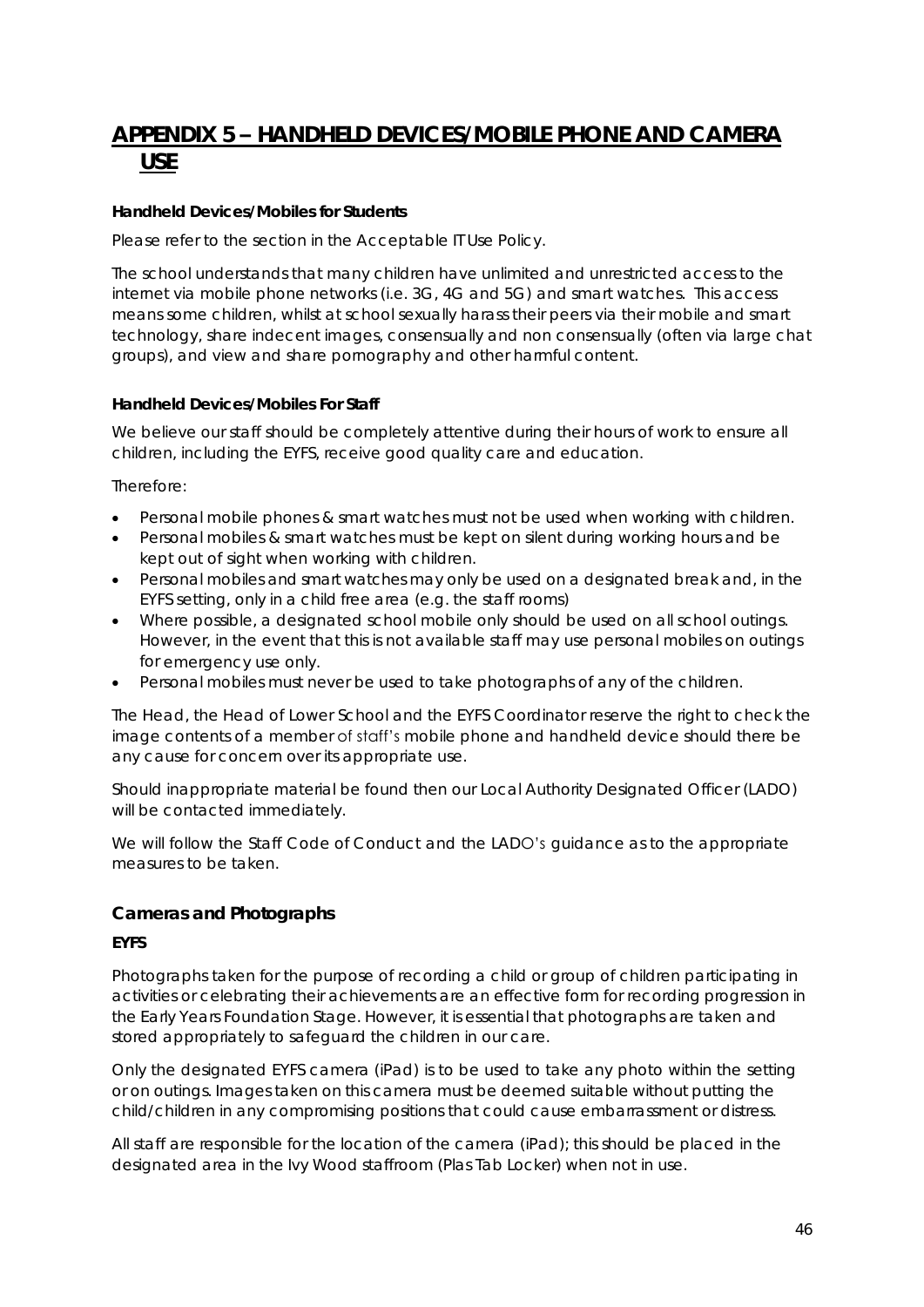Photos must only be downloaded onto school computers or into the children's on-line journals. When children start Reception, parents are asked to sign an agreement, not to distribute or share any photos of the children online. This is to protect all members of the community.

Under no circumstances must cameras of any kind be taken into the cloakrooms or toilet areas without prior consultation with the EYFS Coordinator. If photographs need to be taken in a cloakroom, e.g. photographs of the children washing their hands, then the EYFS Coordinator or the Head of Lower School must be asked first and staff be supervised whilst carrying out this kind of activity.

Alleged failure to adhere to the contents of this policy will lead to an investigation which may be followed by disciplinary procedures. This forms an important part of our safeguarding policy in regard to EYFS children.

### *Cameras and Photographs in other parts of the school*

The Data Protection Act does not prevent parents and teachers from taking photos of events such as the Christmas play or sports day – asking permission to take photos is normally enough to ensure compliance. For further information, please read the Information Commissioner's Office Good Practice note:

### [https://ico.org.uk/media/for-organisations/documents/1601/taking\\_photos.pdf](https://ico.org.uk/media/for-organisations/documents/1601/taking_photos.pdf)

The school keeps a record of parents who do not wish their child's photograph to be used in any on-line or paper publications. Parents are clearly informed through the agreement mentioned above and the parents' handbooks that they should not post any images of children other than their own on social media sites.

If staff are taking photos, then they should be taken using a school device and only downloaded onto the school computer system.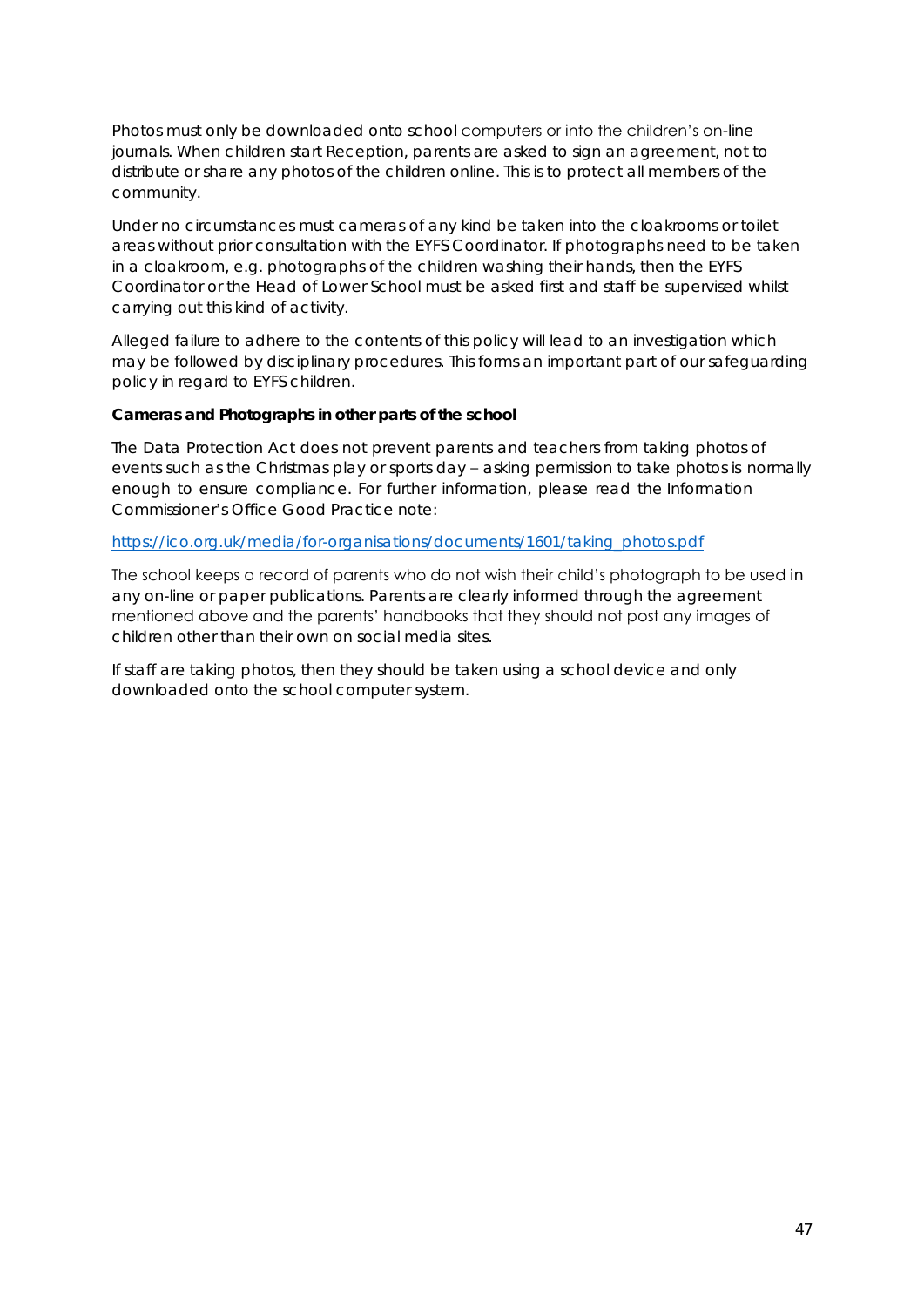# <span id="page-47-0"></span>**APPENDIX 6 - SAFEGUARDING AND WELFARE REPORT FORM**

|                      | Record of concern |           |                          |        |
|----------------------|-------------------|-----------|--------------------------|--------|
| Pupil name:          |                   |           |                          | Class: |
| Pupil Date of Birth: |                   |           | Male<br>Female           |        |
| Siblings in School:  | Yes<br>. .        | No<br>1 I | If yes sibling name:     |        |
| Disability:          | No                | Yes       | If yes state disability: |        |

Account of the concern (What was said, observed, reported and by whom)

Your response (What did you do/say following the concern)

Your Name:

Your position in school:

Your signature:

Date and time:

Action and response of DSL: DSL Name:

DSL signature:

Date: